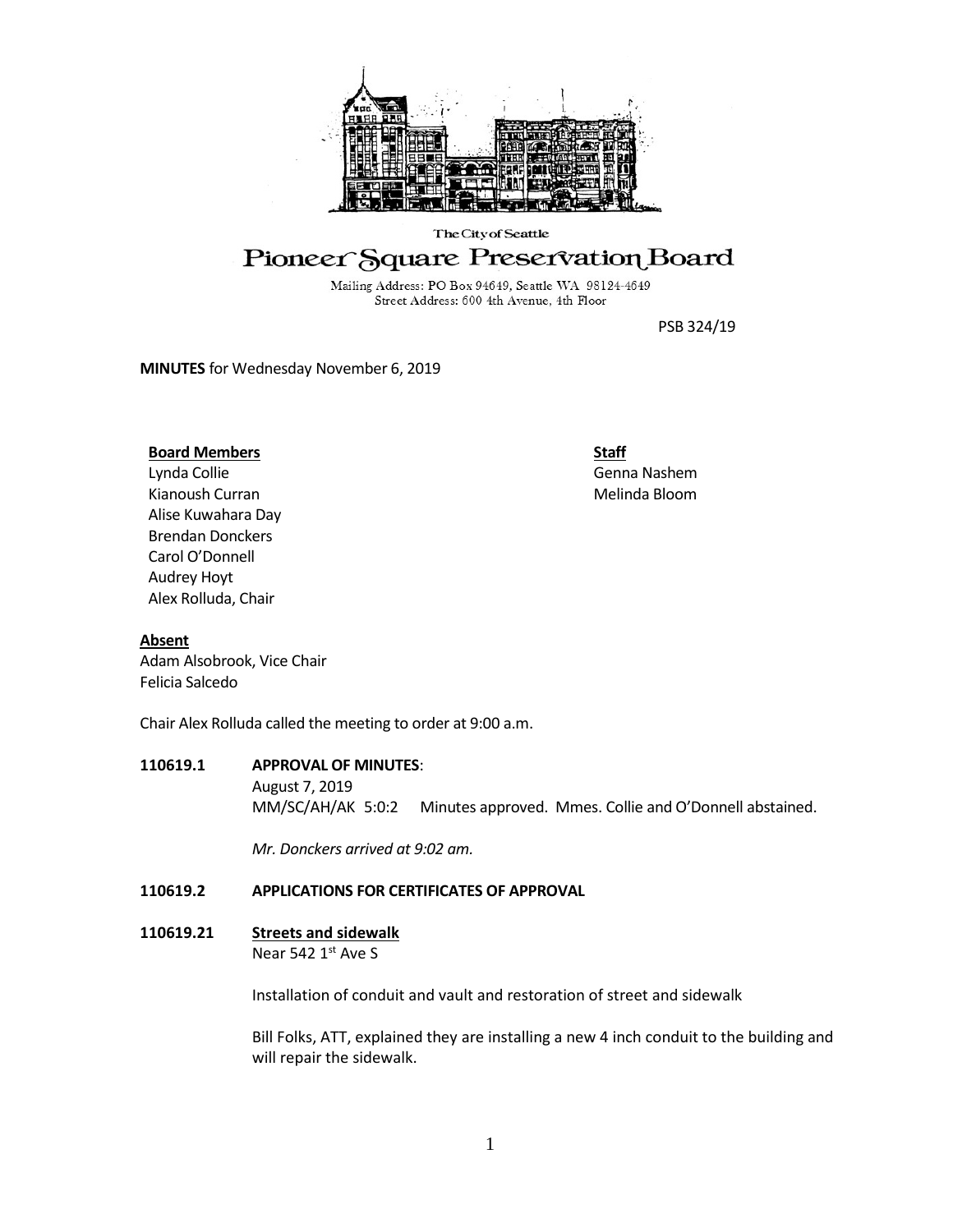ARC report: Ms. Kuwahara Day reported that ARC reviewed the plans and photos provided and thought that the sidewalk repair complied with the District Rules and did not disturb historic materials. The bike rack will be removed and reinstalled in this location. ARC recommended approval.

Staff report: There are no areaways in this location. Typically, the Lamp Black is not used today but it is an equivalent dye.

Public Comment: There was no public comment.

Board Discussion:

Mr. Rolluda said there is no impact to historic materials and all work is underground. He said he had no issue with what was proposed.

Mr. Folks said they had no start date yet but will set it as soon as they have permit; start will likely be in 2020.

Action: I move to recommend granting a Certificate of Approval Installation of conduit and vault and restoration of street and sidewalk.

The Board directs staff to prepare a written recommendation of approval based on considering the application submittal and Board discussion at the *November 6,* 2019 public meeting and forward this written recommendation to the Department of Neighborhoods Director.

Code Citations:

SMC 23.66.030 Certificates of Approval required

Pioneer Square Preservation District Rules

III. GENERAL GUIDELINES FOR REHABILITATION AND NEW CONSTRUCTION

- A. Street Paving. Streets within the District are to be paved according to standard Engineering Department practices with a weaving coat of asphalt concrete.
- B. Curbs. Where granite curbing presently exists, it will be the required replacement material. In other instances, the same concrete and lampblack mixture used for the sidewalk will be used.

# XVII. SIDEWALK TREATMENT

A. Standards

Sidewalk paving and improvements shall be completed with one-pound lampblack per cubic yard of concrete, scored at two-foot intervals. This material shall be used for all projects of 1/4 block or greater size. On small projects, if it is feasible, sidewalk material may be selected as for all projects of 1/4 block or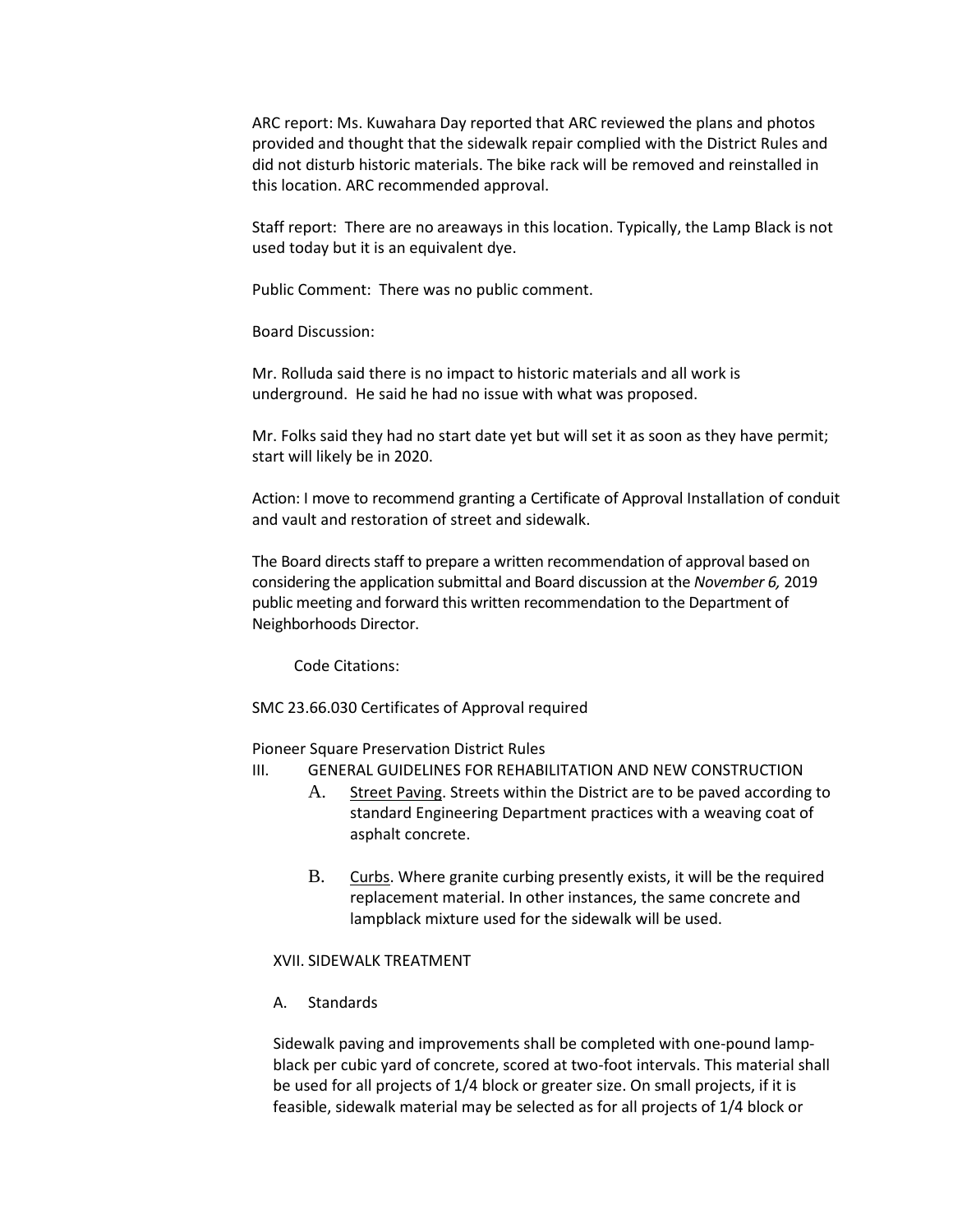greater size. On small projects, if it is feasible, sidewalk material may be selected to match adjacent sidewalks in color, pattern and texture.

#### Secretary of Interior's Standards

5. Distinctive materials, features, finishes and construction techniques or examples of craftsmanship that characterize a property will be preserved.

9. New additions, exterior alterations or related new construction will not destroy historic materials, features and spatial relationships that characterize the property. The new work will be differentiated from the old and will be compatible with the historic materials, features, size, scale and proportion, and massing to protect the integrity of the property and its environment.

MM/SC/CO/KC 8:0:0 Motion carried.

# **110619.11 Corona Building**

Legacy Group 608 2nd Ave

Installation of signage and painting cross bracing

Jaclyn Cochran, Legacy Interiors, proposed interior vinyl decals on window: text, logo for transom, and hours. She said lettering is less than 10". The support beams will be painted the company logo color similar to how their neighbors painted their beams to match their logo. She said the Vermillion red matches their logo.

ARC report: Ms. Kuwahara Day reported that ARC reviewed the plans and samples provided. ARC thought that the signage complied with the Rules for letter size but were considering if there was over-proliferation of signage. They discussed that there was signage in the transoms above and repeated in the signage in the transom above the door. However, ARC noted that the signage above the door was in a recessed entry. It was suggested that the applicant provide an additional copy of the signage without the letter size notated in case that notation made the appearance seem cluttered. ARC thought there was transparency. ARC thought the proposed color for the cross beams was bright and suggested exploring either matching the red of the beams in the neighboring storefront or using a more subdued color of red in their proposed signage. The applicant agreed. ARC did not make a recommendation pending the additional information requested.

Staff report: Ms. Nashem said the letter height complies with the regulations. The Board will need to make a determination about proliferation. It is common for storefronts to have a band at the base with signage. The neighbor storefront was approved to paint their cross beams in red. There are a variety of colors of cross beams in the District include green, white and black and leaving the steel natural.

Public Comment: There was no public comment.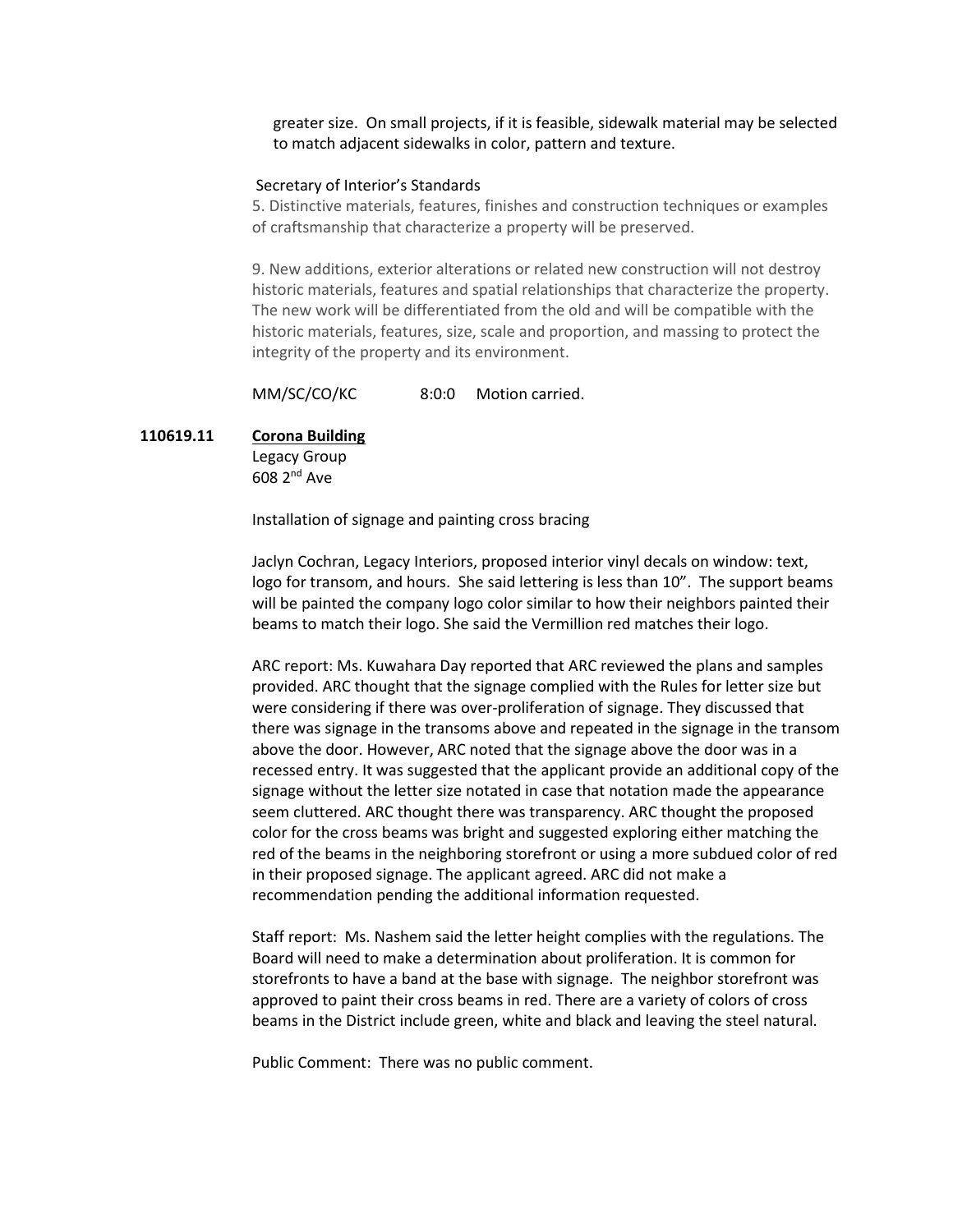Mr. Rolluda said the actual color is Vermillion of which Aztec Red is a gradient; 'Group' will be in the gradient.

Ms. O'Donnell said what is proposed works collaboratively and complies with the guidelines. She said she appreciated the complete sign package but that it borders on proliferation. She was OK with what was proposed with the caveat there will be no additional signage.

Mr. Rolluda asked if the blade sign is theirs.

Ms. Cochran said it belongs to a neighbor and they don't propose a blade sign.

Mr. Rolluda said what is proposed meets the guidelines and he supported the brace color; he noted the adjacent firm did the same. He said what is proposed works as a full package with no more signage.

Mr. Donckers asked if any neighbors have 10" letters on top.

Ms. Cochran said they are the only two firms there; the other firm doesn't have 10" letters on top but has a blade sign. She said the Corona Building has a sign.

Mr. Donckers said it is a close call and that it is a lot of signage for a small space.

Ms. Curran asked the white bands shown on photo image.

Ms. Cochran said they could remove those – they were trying to match building detail for a cleaner look.

Ms. Hoyt said it is OK as it is, but this is the maximum signage.

Mr. Rolluda concurred.

Ms. O'Donnell asked if an A-board is included.

Ms. Cochran said no; they see clients by appointment only. She said it is a showroom / gallery setting.

Ms. Curran supported the proposal as long as there is no more; any further signage would be denied.

Action: I move to recommend granting a Certificate of Approval for installation of signage and painting the cross bracing.

The Board directs staff to prepare a written recommendation of approval based on considering the application submittal and Board discussion at the *November 6*, 2019 public meeting and forward this written recommendation to the Department of Neighborhoods Director.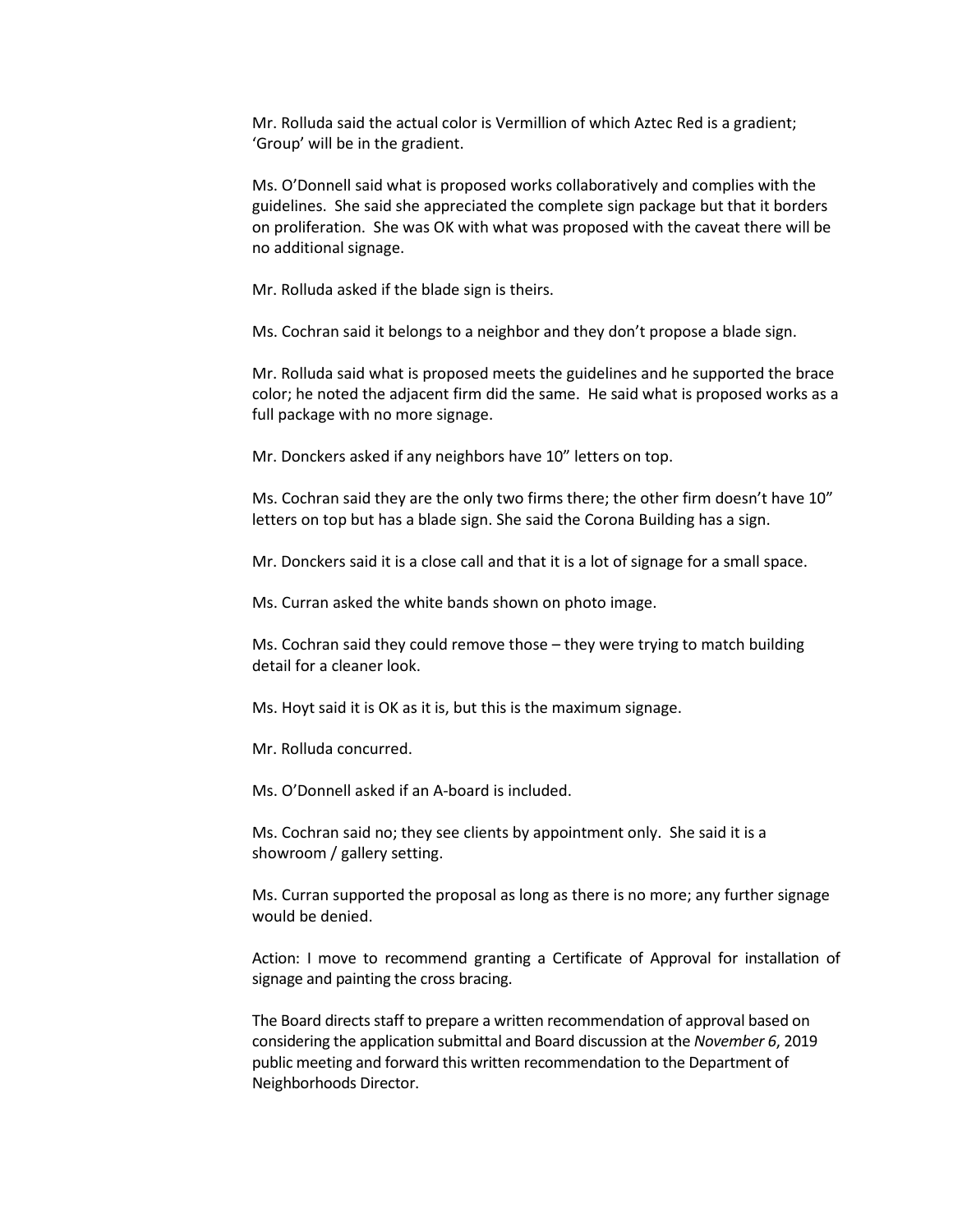#### Code Citations:

# SMC 23.66.030 Certificates of Approval required

# SMC 23.66.160 Signs

B. To ensure that flags, banners and signs are of a scale, color, shape and type compatible with the Pioneer Square Preservation District objectives stated i[n](https://library.municode.com/wa/seattle/codes/municipal_code?nodeId=TIT23LAUSCO_SUBTITLE_IIILAUSRE_CH23.66SPREDI_SUBCHAPTER_IIPISQPRDI_23.66.100CRDILEFIPU) [Section 23.66.100](https://library.municode.com/wa/seattle/codes/municipal_code?nodeId=TIT23LAUSCO_SUBTITLE_IIILAUSRE_CH23.66SPREDI_SUBCHAPTER_IIPISQPRDI_23.66.100CRDILEFIPU) and with the character of the District and the buildings in the District, to reduce driver distraction and visual blight, to ensure that the messages of signs are not lost through undue proliferation, and to enhance views and sight lines into and down streets, the overall design of a sign, flag, or banner, including size, shape, typeface, texture, method of attachment, color, graphics and lighting, and the number and location of signs, flags, and banners, shall be reviewed by the Board and are regulated as set out in this [Section 23.66.160.](https://library.municode.com/wa/seattle/codes/municipal_code?nodeId=TIT23LAUSCO_SUBTITLE_IIILAUSRE_CH23.66SPREDI_SUBCHAPTER_IIPISQPRDI_23.66.160SI) Building owners are encouraged to develop an overall signage plan for their buildings.

C. In determining the appropriateness of signs, including flags and banners used as signs as defined in [Section 23.84A.036,](https://library.municode.com/wa/seattle/codes/municipal_code?nodeId=TIT23LAUSCO_SUBTITLE_IVAD_CH23.84ADE_23.84A.036S) the Preservation Board shall consider the following:

1. Signs Attached or Applied to Structures.

a. The relationship of the shape of the proposed sign to the architecture of the building and with the shape of other approved signs located on the building or in proximity to the proposed sign;

b. The relationship of the texture of the proposed sign to the building for which it is proposed, and with other approved signs located on the building or in proximity to the proposed sign;

c. The possibility of physical damage to the structure and the degree to which the method of attachment would conceal or disfigure desirable architectural features or details of the structure (the method of attachment shall be approved by the Director);

d. The relationship of the proposed colors and graphics with the colors of the building and with other approved signs on the building or in proximity to the proposed sign;

e. The relationship of the proposed sign with existing lights and lighting standards, and with the architectural and design motifs of the building;

g. The compatibility of the colors and graphics of the proposed sign with the character of the District.

Pioneer Square Preservation District Rules

III. GENERAL GUIDELINES FOR REHABILITATION AND NEW CONSTRUCTION Rehabilitation is defined as the act or process of making possible a compatible use for a property through repair, alterations, and additions while preserving those portions or features which convey its historical, cultural, or architectural values. (7/99) In considering rehabilitation projects, what is critical is the stabilization of significant historical detailing, respect for the original architectural style, and compatibility of scale and materials.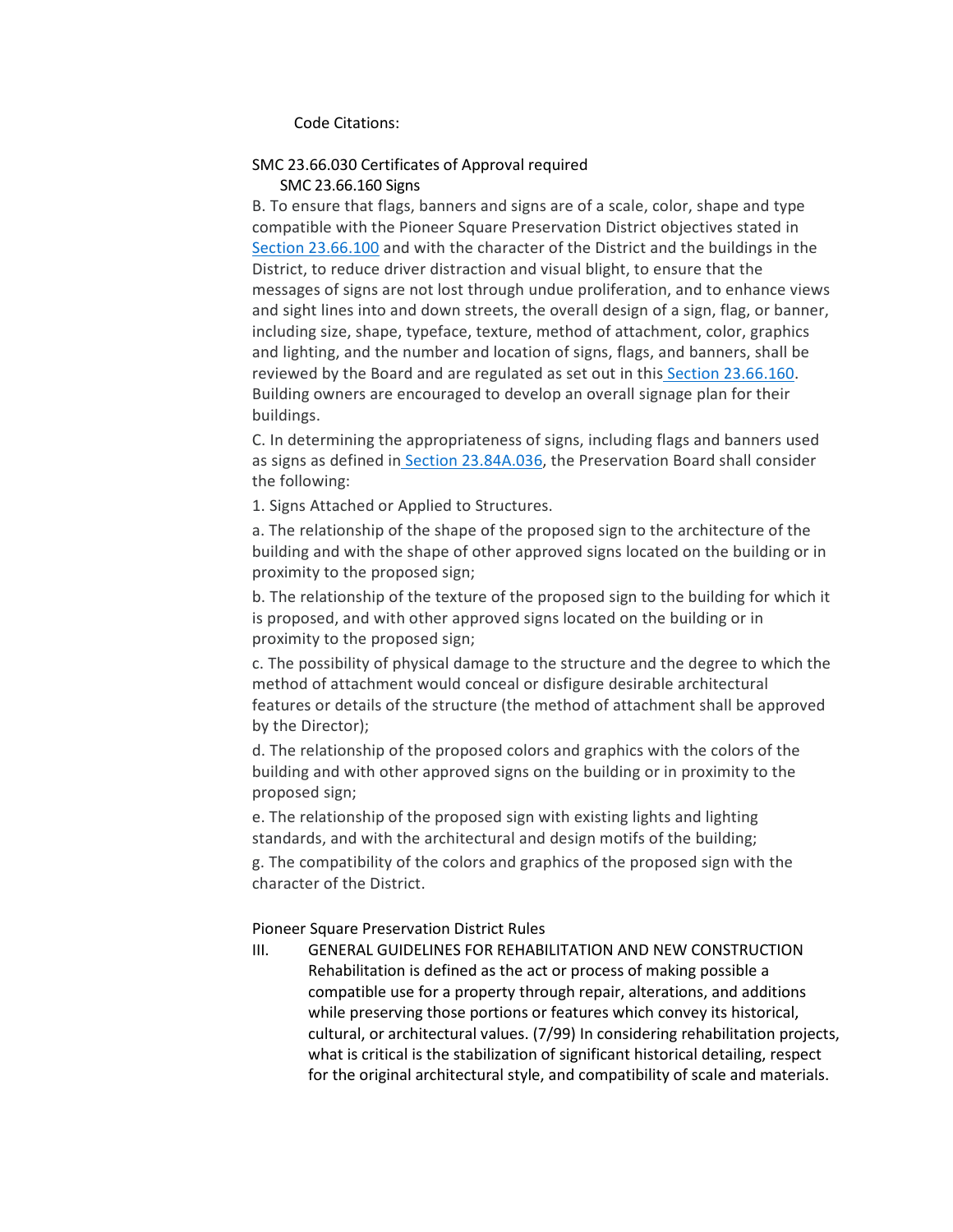The following architectural elements are typical throughout the District and will be used by the Board in the evaluation of requests for design approval:

C. Color. Building facades are primarily composed of varied tones of red brick masonry or gray sandstone. Unfinished brick, stone, or concrete masonry unit surfaces may not be painted. Painted color is typically applied to wooden window sash, sheet metal ornament and wooden or cast-iron storefronts. Paint colors shall be appropriate to ensure compatibility within the District. (7/99)

#### XX. RULES FOR TRANSPARENCY, SIGNS, AWNINGS AND CANOPIES

The Pioneer Square Preservation Ordinance reflects a policy to focus on structures, individually and collectively, so that they can be seen and appreciated. Sign proliferation or inconsistent paint colors, for example, are incompatible with this focus, and are expressly to be avoided. (8/93)

- A. Transparency Regulations
	- 1. To provide street level interest that enhances the pedestrian environment and promotes public safety, street level uses shall have highly visible linkages with the street. Windows at street level shall permit visibility into the business, and visibility shall not be obscured by tinting, frosting, etching, window coverings including but not limited to window film, draperies, shades, or screens, extensive signage, or other means. (8/93, 7/99, 7/03)
	- 2. Window darkening and/or reflective film in ground or upper floor windows on primary building facades is not permitted. (8/93, 7/99, 7/03)
- B. General Signage Regulations

All signs on or hanging from buildings, in windows, or applied to windows, are subject to review and approval by the Pioneer Square Preservation Board. (8/93) Locations for signs shall be in accordance with all other regulations for signage. (12/94)

The intent of sign regulations is to ensure that signs relate physically and visually to their location; that signs not hide, damage or obscure the architectural elements of the building; that signs be oriented toward and promote a pedestrian environment; and that the products or services offered be the focus, rather than signs. (8/93)

Sign Materials: Wood or wood products are the preferred materials for rigid hanging and projecting (blade) signs and individual signage letters applied to building facades. (7/99)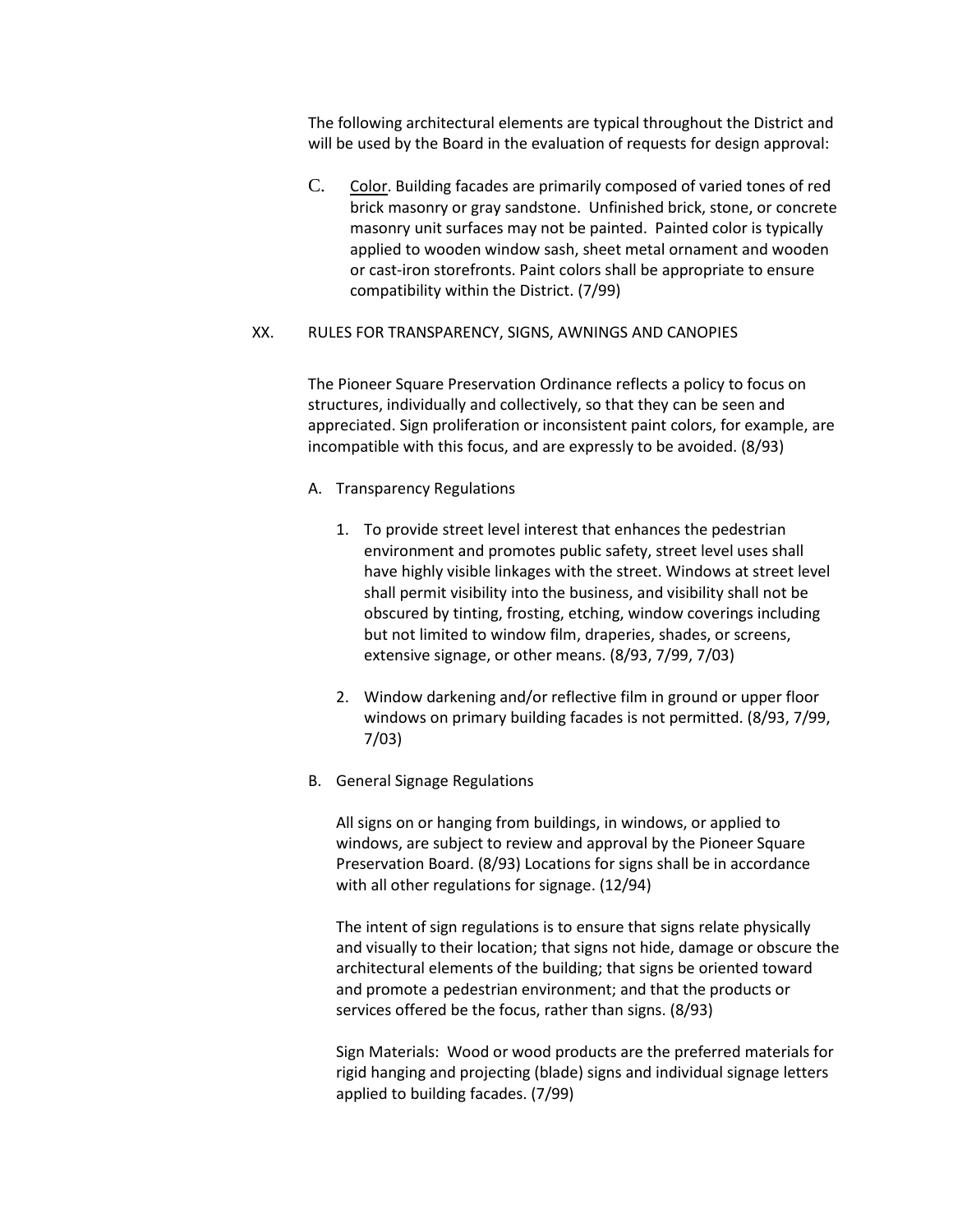- C. Specific Signage Regulations
	- 1. Letter Size. Letter size in windows, awnings and hanging signs shall be consistent with the scale of the architectural elements of the building (as per SMC 23.66.160), but shall not exceed a maximum height of 10 inches unless an exception has been approved as set forth in this paragraph. Exceptions to the 10-inch height limitation will be considered for individual letters in the business name (subject to a limit of no more than three letters) only if both of the following conditions are satisfied: a) the exception is sought as part of a reduced overall sign package or plan for the business; and b) the size of the letters for which an exception is requested is consistent with the scale and character of the building, the frontage of the business, the transparency requirements of the regulations, and all other conditions under SMC 23.66.160. An overall sign package or plan will be considered reduced for purposes of the exception if it calls for approval of signage that is substantially less than what would otherwise be allowable under the regulations. (12/94)
	- 2. Sign bands. A sign band is an area located on some buildings in the zone above storefront windows and below second floor windows designed to display signage. (7/99) Letter size in sign bands shall be permitted to a maximum of 12 inches. Letters shall be painted or applied and shall not be neon. (12/94)

Secretary of Interior's Standards 9 and 10

MM/SC/KC/AH 8:0:0 Motion carried.

# **110619.21 Squire Building**

On the Field 901 B Occidental Ave S

Installation of wall sign on the south façade - Verizon

Corey Shumway, On the Field Signs, said there are two signs they have been managing for a while; these signs have been there for decades. They are legal permitted signs and have been operated as such. He said that previously accounts like Apple, T-Mobile, and Verizon and Pepsi have had signs approved. He said they have two designs being proposed for approval that he thinks are congruent with District Rules for Pioneer Square. The south-facing sign for Pepsi has been taken down. The north face of the current display has been previously approved under Verizon. The south facing design is designed in the same spirit and color and context as the north face; they look very similar. He said the only difference between the two displays that we're presenting is the custom Pioneer Square background photo. They look very similar in appearance. The north-facing display says 'Best where it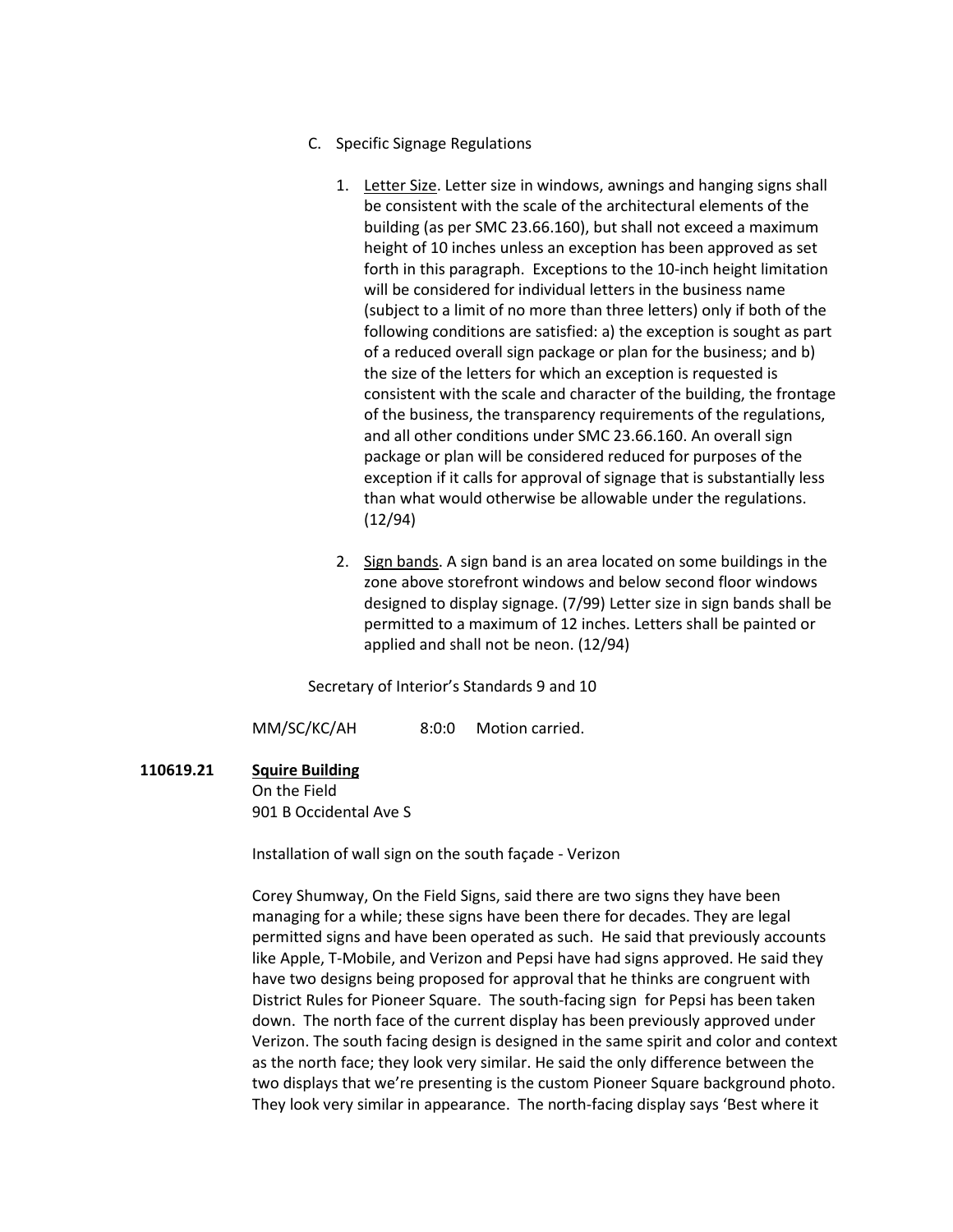matters'; Verizon wants to change that to 'Best in Seattle". He said they were able to work with Verizon to remove any references to the trademark. He thought the two copies they are presenting are in spirit of previous approvals and the colors same, style same, removed disclaimer verbiage that was of concern to the board. So they are seeking board approval for both.

Ken Katzaroff, Schwabe Wyatt stated that Aaron Laing from his office spoke with ARC last week and sent letter the board (in DON file). He said he had additional information. He explained that he has been in Bend Oregon since 2011. He is telling that only because he worked mostly in Central Oregon. He said he worked on historic nominations of canals. He said he values what the board does when looking at what is historic and what is not, and what is integrity. He thought that the Board might be mistaken as to what property the sign is on. He said the agenda lists the correct address but list the building as the Squire building rather than Squire Center Building. He said there is another building that is called the Squire building at 317  $1<sup>st</sup>$ Ave S that is a contributing resource in the National Register Nomination and that the Squire Center Building is not listed in the National Register Nomination. Although it is part of the Pioneer Square District it is not identified in National Register or anywhere else as having anything of particular value or contribution to the district. He said he wanted to clarify that for the record because he said he thinks it is important when starting to talk about what we are actually doing here.

Mr. Donckers said that whether it is a contributing building to the National Register District or not, is irrelevant to the determination of whether it is on or off premises.

Mr. Katzaroff said that is correct. He said but also irrelevant to whether it is in the district or not or is the definition of on or off premise signage. He said there is only two definitions in the Municipal Code of Seattle for what is a sign: either an onpremise or an off-premise. Everything including building identification signs still have to qualified as on-premise sign.

Ms. O'Donnell said it was her understanding that when the sign was grandfathered as an on-premise sign; no changes are permitted to that signage in terms of size and it must continue to be on-premise sign.

Mr. Katzaroff said correct. Regarding what actually defines an on-premise sign he said he thought there were some potential confusion about what meets the Code. He said the Code doesn't texts in terms of what is an on-premise sign except that there are goods and or services sold on the premises. He said in this case there are thousands of dollars of Verizon products that are being sold on the premises.

Ms. O'Donnell pointed out that the code says "primary" services offered.

Mr. Katzaroff said the Code has never been interpreted in over twenty years of litigation on this particular provision to say it has to be primary only. For example, although this board has not been bound to previous approvals, these signs in particular as Mr. Shumway has already mentioned have been T-Mobile, Pepsi, Apple, etc., none of which have been the primary thing that was being sold in that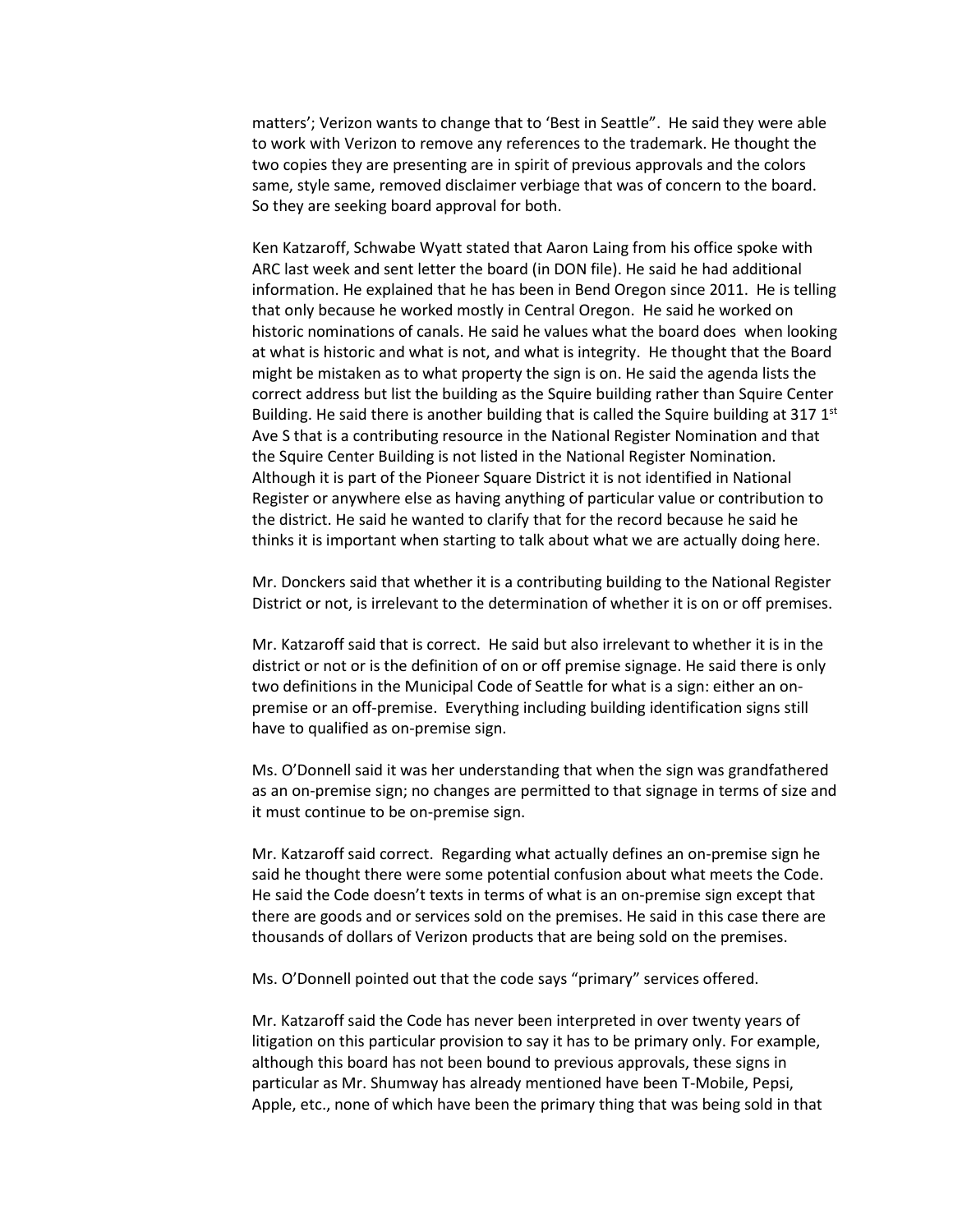building. All that is required is to have a transaction for business or a good or service sold on the site.

Mr. Donckers asked if it is the applicant's position to read the term "primary" out or if they suggest it is applied in a different way.

Mr. Shumway said that his interpretation of primary is one part of primary or goods or services; it's not listed as primary product.

Mr. Katzaroff said that is how it has been interpreted by both Washington State courts and federal courts.

Mr. Rolluda said that actually the language is "principal" services not "primary".

Mr. Shumway said it elaborates that it is a number of different things.

Mr. Katzaroff said principal services rendered, goods sold on the premise, name of the business, name of the person etc. etc. etc. How this Code has always been applied with regard to these particular signs is as long as there is a business transaction happens on premises it qualifies as an on-premise sign. He said that Mr. Laing last week mentioned the stadium sign; there were questions about whether or not those are different kinds of signs. He said that they still had to be qualified as an on-premises sign. He said he included one piece of the Qwest Field original approval applicant for those signs to the extent you may care with regard to what test may be in the Code and in that case, the applicant – the Stadium - amended to their Master Use to include 110 square foot retail space. He said that is it in the entire 900,000 square footprint of the stadium. The test is pretty low. And whether or not the transaction in regards to that goods or services is on the premises.

Mr. Shumway said for the duration of the Code they have been in compliance.

Mr. Katzaroff said the applicant's position is the only test in the code as it has been applied ever has been applied in Washington courts and federal courts is that as long as there is a transaction is for a good or service on the premise this sign qualifies for on-premises signage. He said he had nothing further to add but would reserve some time at the end of the decision this board wants to make to make some additional comments.

ARC report: Ms. Kuwahara Day reported ARC reviewed the sign proposed. The applicant showed a photo of 6 phones available for purchase at On the Field. He said the phones are activated with prepaid Verizon Service. He said that Verizon is both goods and services. ARC indicated that they thought the sign advertised Verizon the company and not a service or good at the store. Mr. Shumway said he thought they have already received determination that the sign is an on-premise sign. The ARC asked questions such as if the staff there could troubleshoot issues with a phone, if they were an authorized Verizon dealer, and if the customer walks out of the store with Verizon service on their phone. ARC said that they were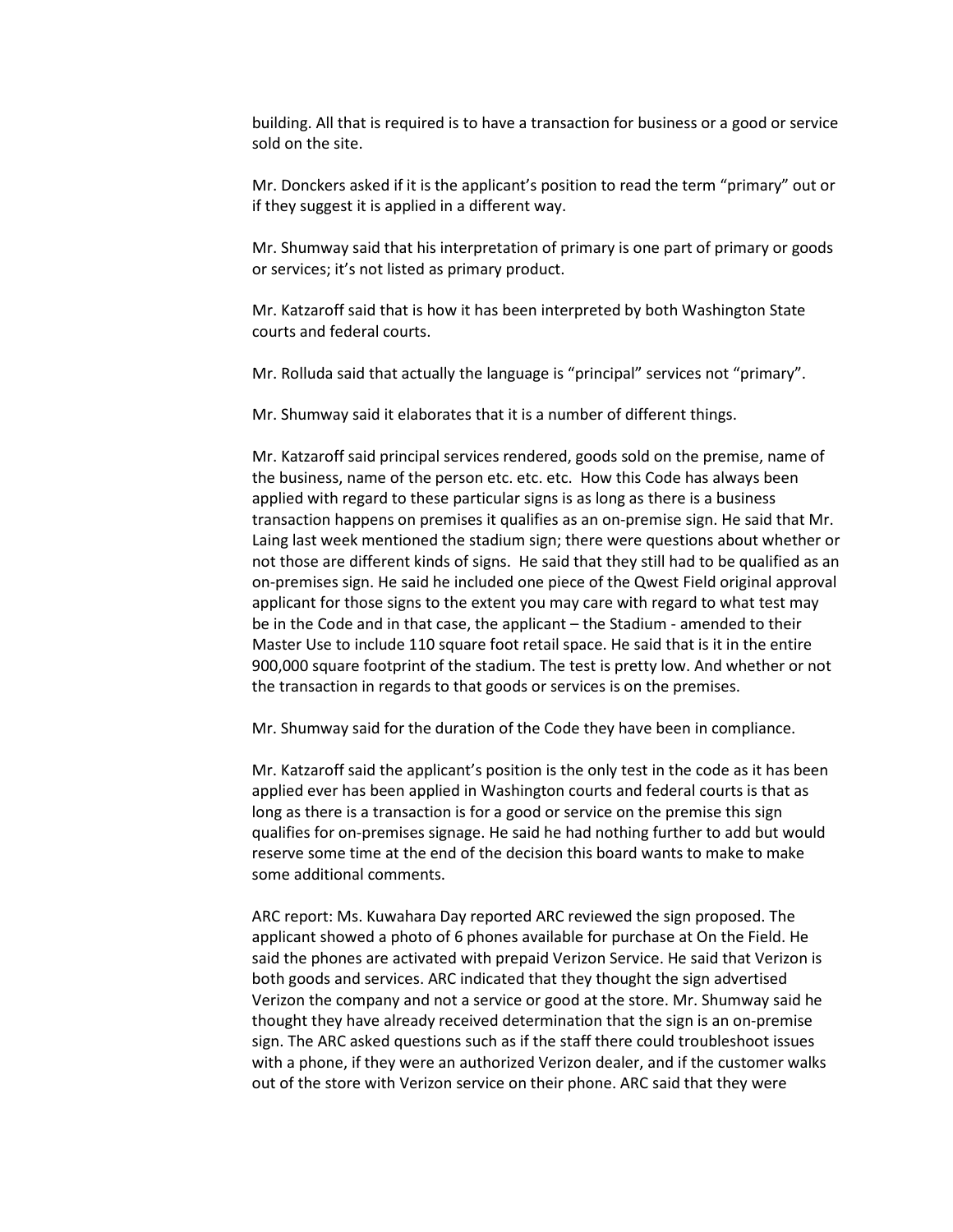considering what principal means and it didn't seem that Verizon service on six phones would qualify as principal service rendered.

Mr. Shumway and Pacific Outdoors, attorney Aaron Laing, Schwabe Williamson and Wyatt responded that they thought that the sign was an on-premise sign. They said that if a person was to purchase a phone it had prepaid service. They claimed the stadiums had a sign because they had a kiosk inside.

The ARC did not make a recommendation pending more information.

Staff report: Ms. Nashem said this sign was deemed in a lawsuit to be legally nonconforming as to sign size (area) and, so long as the sign remains on-premise, it can remain because the sign had been in use before the code prohibiting this size of sign was adopted. However, the size of the sign cannot expand, and cannot be relocated as the current non-conforming size. It is still required to be an on-premise sign consistent with the definition of on-premise signage below.

Definition of on-premise sign in the land use code: *"Sign, on-premises" means a sign or sign device used solely by a business establishment on the lot where the sign is located that displays either: (1) commercial messages that are strictly applicable only to a use of the premises on which it is located, including signs or sign devices indicating the business transacted, principal services rendered, goods sold or produced on the premises, name of the business, and name of the person, firm or corporation occupying the premises; or (2) noncommercial messages. For the purposes of this definition, "business transacted, principal services rendered, goods sold or produced on the premises" does not include: (a) the sale or donation of a gift card, gift certificate, coupon or other document that can be exchanged in part or whole for an item or good that is not directly sold or produced or a service rendered where the gift card, gift certificate, coupon or other document is sold or donated; or (b) access by phone, computer or any other device to allow a person to obtain an item or good that is not directly sold or produced or a service rendered where the access by phone, computer or other device is offered. This definition does not include signs located within a structure except those signs oriented so as to be visible through a window.*

This proposed sign copy is similar to a revised application for the north side of the building, that application was tabled in August.

A similar design sign was approved in Dec 2017, in error, before DON consulted with SDCI, who issues sign permits and interprets the City's sign code; at that time, DON understood that filling out an application for wireless cell service at a particular location was insufficient to meet the definition of "on-premise sign" contained at SMC 23.84A.036.

The Board is not required to approve a sign as on-premise just because they have done so in the past. A replacement sign was approved in 2018 that included a large image of a phone that was sold at the store. According to the information the applicant has provided, that sign was not installed.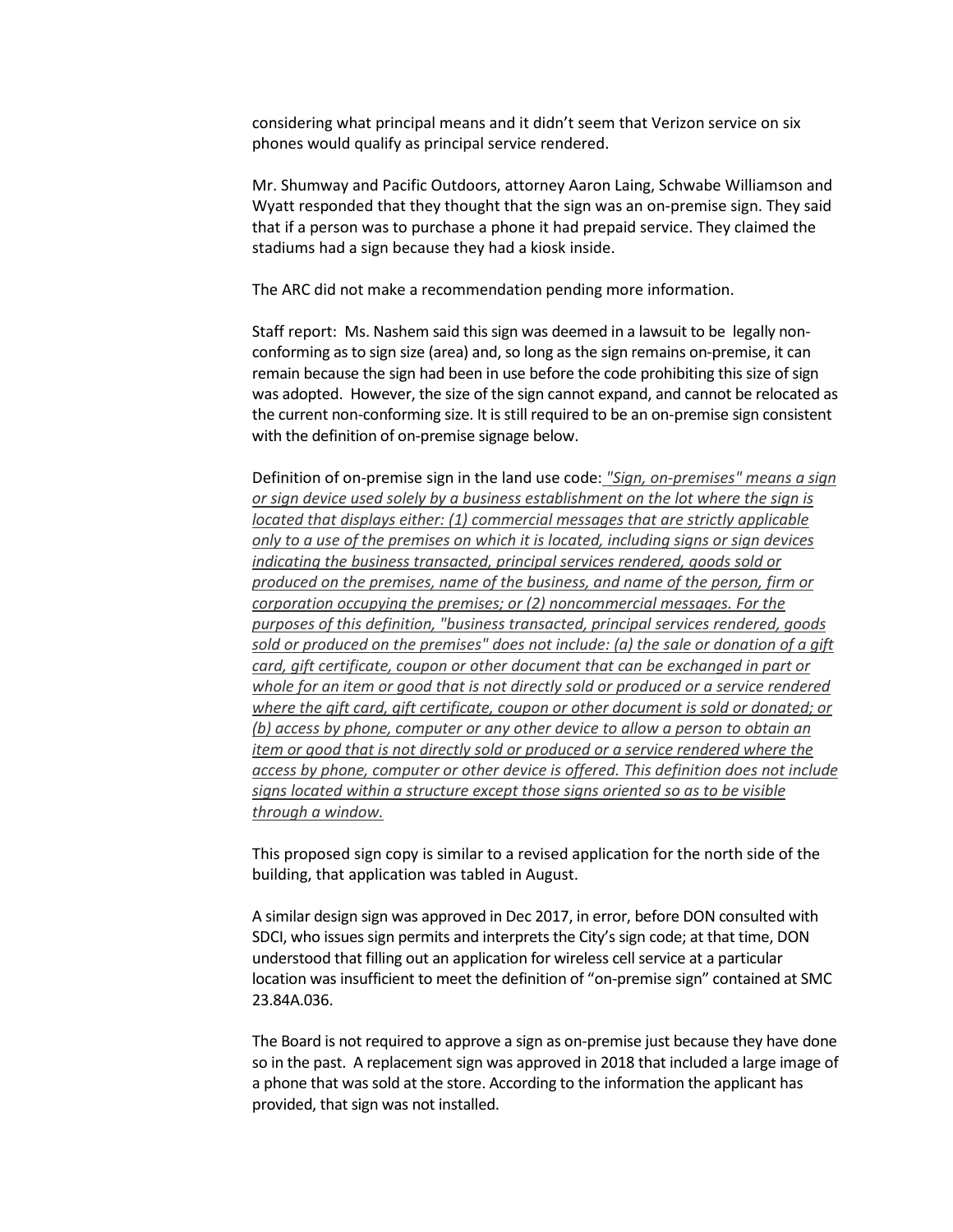The SDCI sign inspector has reviewed the proposal and concluded it was a generic advertisement for Verizon that was part of their local advertising campaign. He thought nothing distinguished this sign proposal from any of Verizon's off-premises advertising/billboards around the city. Verizon is not an on-premises business establishment at 901 Occidental. There is no clear product or service displayed on that sign for the business on site (On The Field), nor is the sign proposal for a principal service rendered, goods sold or produced on the premises. Verizon is not the name of the business or name of the person, firm or corporation occupying the premises. Nor does the sign contain a noncommercial message.

The applicants' argument about the stadiums is not persuasive. I will now address some misinformation given at the ARC meeting. The stadium signs are building identification signs using generic fonts and logos created specifically for those facilities and not used for any other purpose than to identify those stadiums. Building identification meets the code definition for "Sign, on-premises". This information was shared with the applicant, when the applicant contacted the sign inspector about why those signs exist.

Because off-premise signs are prohibited, the sign must qualify as an on-premise sign in order for the Board to recommend approval. The Board should consider the commercial message of this sign. Is the advertisement for phones, a phone service or a brand or company? We know from the photos provided that there are approximately 6 phones for sale amongst a store full of sports teams merchandise. Does the Board agree that the sign is advertising phones for sale? The definition for an on-premise sign does not provide that a sign advertising a brand qualifies as onpremise signage. The sign must advertise "*the business transacted*, *principal services rendered, goods sold or produced on the premises*." If the Board agrees that the sign is advertising a phone service, does selling six phones with prepaid service constitute the principal services rendered on the premises? When the code doesn't define a term then it is typical to use the dictionary definition of "principal" - first or highest in rank, importance, value, etc.; chief; foremost. In order for the Board to recommend approval of an on-premise sign, the applicant must demonstrate sufficient information to demonstrate the proposal qualifies as on-premise signage, So if the applicant is saying that they are providing a service, they need to demonstrate that the service shown on the sign is the principal service rendered at the store. Has the applicant provided the Board with any information that would lead you to understand that selling Verizon service is the principal service rendered at On the Field business establishment?

Is Verizon located in the store? Is there a Verizon employee on site? Is it listed as an Authorized Verizon retailer? Does this store primarily sell sport team items or Verizon services? How much of the store's income is from the sale of the Verizon service on the phones? Has the business owner provided any information that On the Field's first, highest ranked, most important, most valued product is selling Verizon services?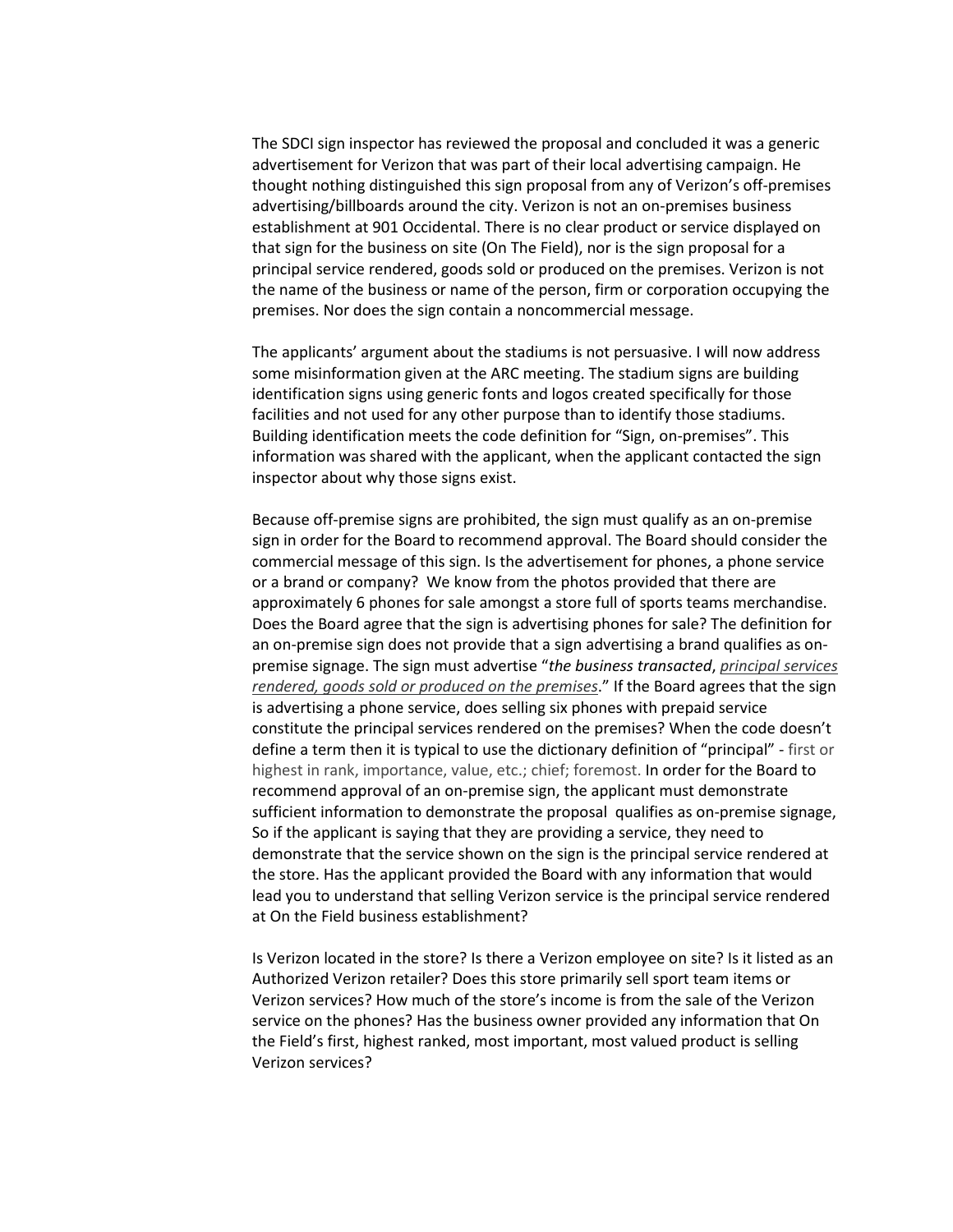Does the sign advertise Verizon and is Verizon a tenant in the building or specifically located within On the Field; the actual business applicant?

Definition of on-premise sign in the land use code:

*"Sign, on-premises" means a sign or sign device used solely by a business establishment on the lot where the sign is located that displays either: (1) commercial messages that are strictly applicable only to a use of the premises on which it is located, including signs or sign devices indicating the business transacted, principal services rendered, goods sold or produced on the premises, name of the business, and name of the person, firm or corporation occupying the premises; or (2) noncommercial messages. For the purposes of this definition, "business transacted, principal services rendered, goods sold or produced on the premises" does not include: (a) the sale or donation of a gift card, gift certificate, coupon or other document that can be exchanged in part or whole for an item or good that is not directly sold or produced or a service rendered where the gift card, gift certificate, coupon or other document is sold or donated; or (b) access by phone, computer or any other device to allow a person to obtain an item or good that is not directly sold or produced or a service rendered where the access by phone, computer or other device is offered. This definition does not include signs located within a structure except those signs oriented so as to be visible through a window.*

Ms. Nashem said the local preservation district code gives the board authority; the National Register District is different and that does give information when it is available but 901 Occidental is not within the National Register District boundaries so it has not been evaluated as contributing or not the National Register District. The building is within the local Pioneer Square Preservation District. Board members have to make up their minds if a building is historically significant to the district but even if it is not, the Rules and code for signage still apply to the building the same as if historically significant.

Mr. Donckers said notes discuss review by sign inspector, are any of their determinations entitled to deference or do we conduct de novo or new review.

Ms. Nashem said the Board use the same code as reviewed by the sign inspector.

Mr. Donckers said so we can take into account their review, but we are applying plain language to the facts the applicant has presented.

Ms. Nashem agreed.

Ms. O'Donnell said she visited the store on November 5, 2019. It is a large retail space with sport clothing. There was a small shelf by the front door with six phones for sale. She said she asked the salesperson if she could set up service if she bought a phone. She reported that salesperson said she would have to go to a Verizon store to set up service.

Public Comment: There was no public comment.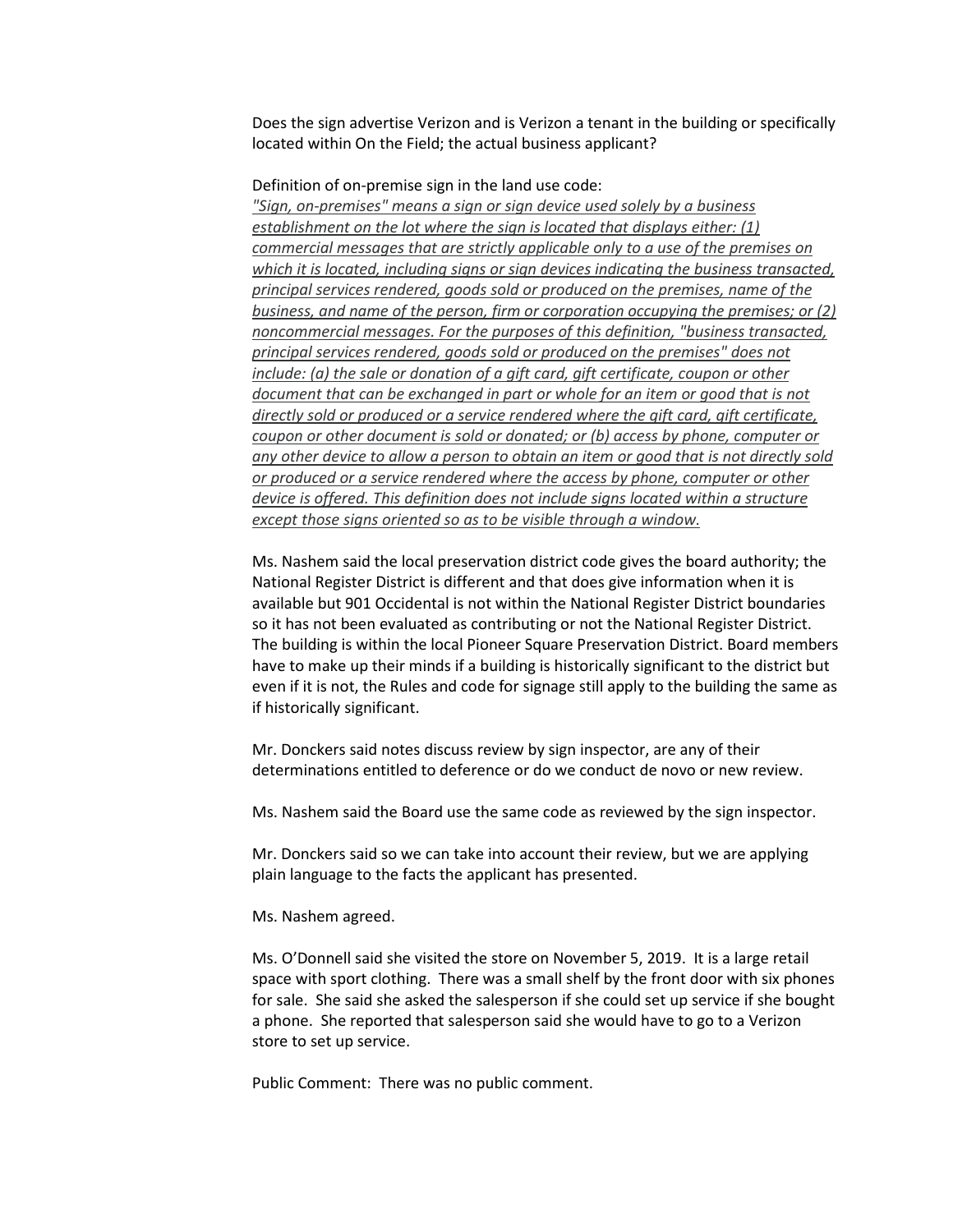Mr. Shumway provided handouts. He said they asked for the email from sign department and didn't get it. He said that regarding goods and services Code interpretation, principal refers to one of many alternatives, so it is not required to be the principal service.

Ms. O'Donnell stated there is no comma there, it is principal service; it is a modifier.

Ms. Kuwahara Day said if applicant is saying advertisement is for goods sold in store then the board needs to determine if this sign appears to be advertising the phones sold in store.

Mr. Rolluda concurred.

Mr. Shumway said nowhere in the code does it say what signage looks like, whether you need an authorized agent, what the imagery needs to be on the sign….

Mr. Katzaroff interjected … the amount of income that is required, whether they are an employee of Verizon, none of those things. It does say whether or not a good is in the store. He said the store has multiple phones; they are all connected to Verizon services people are using. You want to use an example of a good; yes it is a retail store thousands of dollars of which are devoted to Verizon products. It is our understanding that they are fully activated for use by someone who walks out that day.

Ms. O'Donnell stated she just relayed what the salesperson told her.

Mr. Rolluda said the photo they just showed of a Verizon store was an example of where Verizon service would be the principle service offered.

Mr. Katzaroff said the point Mr. Shumway made was this is closer to national advertising campaign. He said they are modifying to use a unique piece of art being used by Verizon. He said it is an overlay of Pioneer Square picture of people using phones. He said it is not part of a national ad campaign; it is not just Verizon's logo. He said it is distinguished for this particular location.

Mr. Donckers asked where the Pioneer Square image referred to is.

Mr. Katzaroff said the picture is from the historic district.

Mr. Donckers and Ms. O'Donnell said it is not a picture of Pioneer Square.

Mr. Donckers said the question before the board is whether the advertisement to a reasonable person seems to be suggesting phones are for sale. He said one of the things that is a little concerning to him is getting a letter with legal analysis the day of this consideration. It would have been welcome prior to so we could have an opportunity to look at it. He said the cases cited are not provided for them to take a quick look at. He said he was skeptical if they have any direct application to fact and without review of those he would certainly want the City to have an opportunity to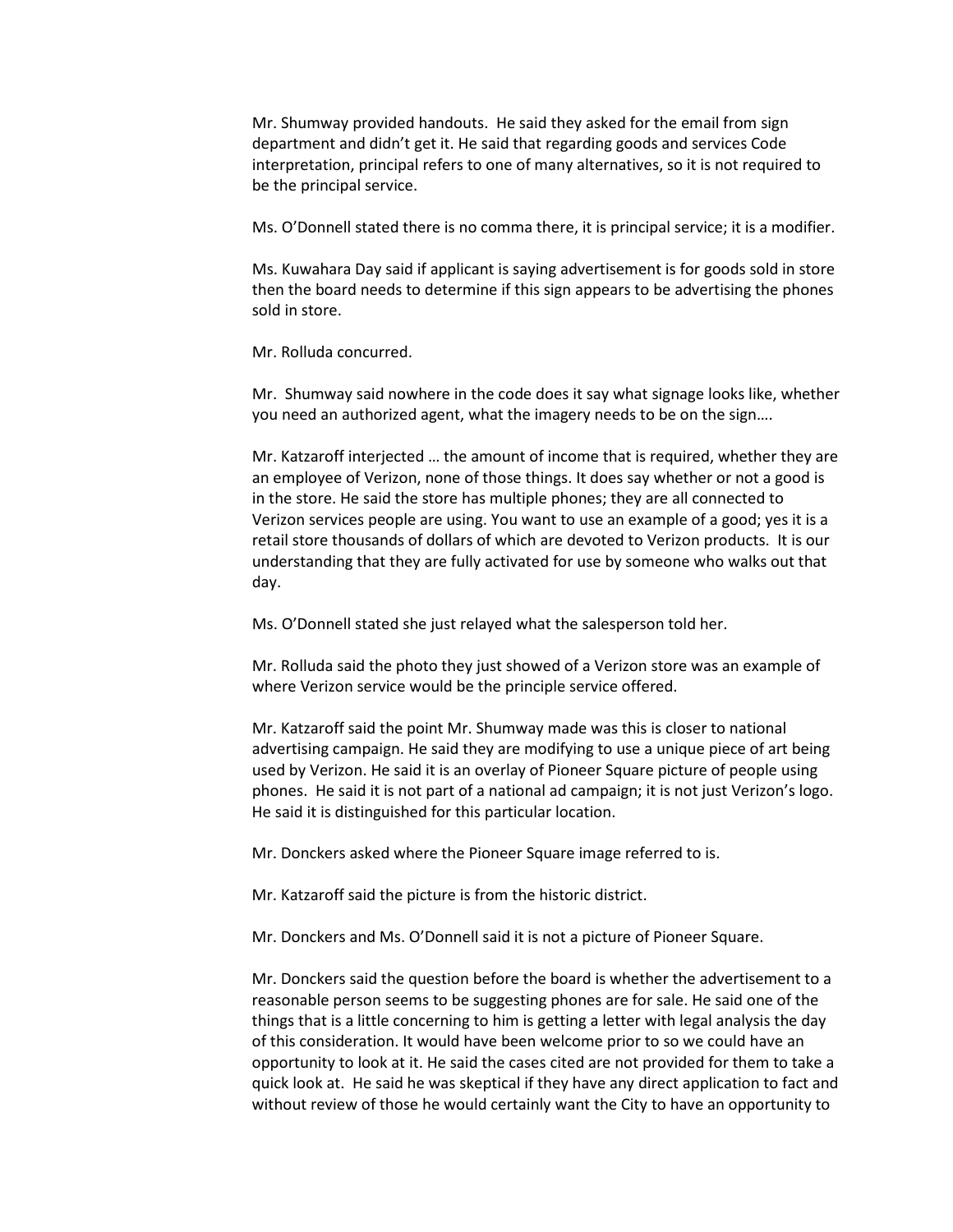look at that to the extent that they were relevant. He said he is suspicious about that. He said also missing is the on-premises sign definition and what is specifically excluded. He read from the land use code, "for purposes of this definition "business transacted, principal services rendered, goods sold or produced on the premises" does not include…sub b) access by phone, computer or any other device to allow a person to obtain an item or good that is not directly sold or produced or a service rendered where the access by phone, computer or other device is offered'. He said he is skeptical this gives support to the on-site premises analysis by applicant.

Ms. O'Donnell agreed. She said in order to qualify as an on-premises sign for a product for sale the sign would need to show the product for sale and she recalled reviewing applications in the past that actually featured the phone for sale.

Ms. Hoyt asked how long phones with Verizon service have been available.

Mr. Shumway said for the duration of this client campaign for sure. Prior to that was T-Mobile which was approved by the board.

Ms. Hoyt asked the number of phones sold.

Mr. Shumway said that is not his part of it; he just works on the signage.

Mr. Donckers said he thought he heard that six phones are available.

Ms. Nashem said that is what they said previously.

Ms. Price wondered if we can base it on the number of transactions because the term principal applies to services rendered not goods available.

Mr. Rolluda said that goes to his question, is Verizon located in the store? Is a Verizon employee on site for service?

Mr. Shumway said no and asked where the code would require that.

Mr. Rolluda said it goes to determining if it is a principal service. He said these are just questions he would like answered. Is it listed as an authorized Verizon retailer?

Mr. Katzaroff said they sell Verizon products; it sells Verizon-branded products worth thousands of dollars in that store and our Verizon products. There is no text in Code that says there has to be a Verizon employee inside just like there is no text for Nike to say there has to be a Nike employee there if we happen to come with a Nike ad. It is simply not part of the definition of the Code.

Mr. Rolluda asked if the store sells as variety of products or Verizon services

Mr. Katzaroff said it is a retail store; it sells a variety of products.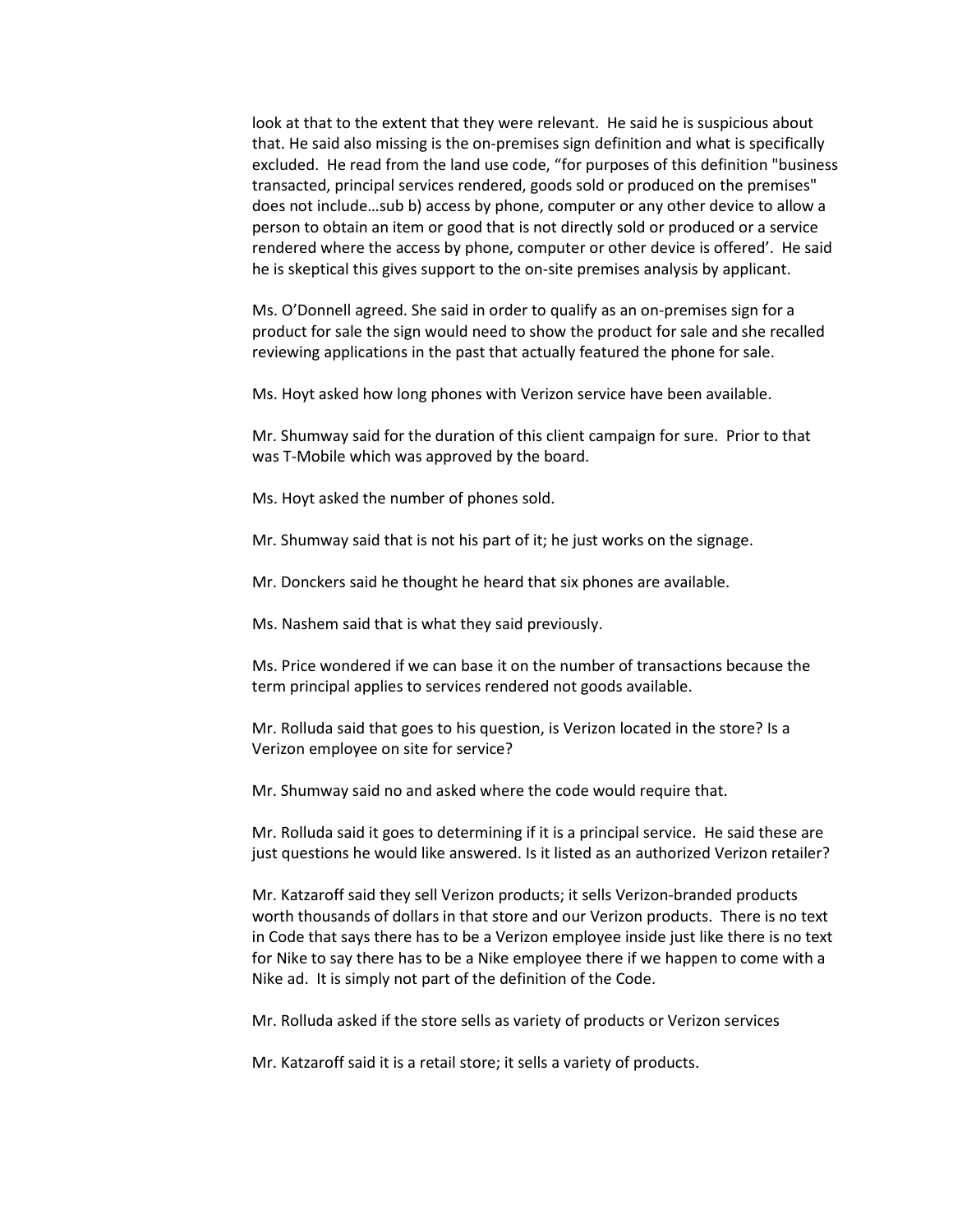Mr. Rolluda asked what the primary product is; is it six phones? Seven phones? With the rest sporting goods? He said in his opinion that would be the primary business.

Mr. Katzaroff said beverages other sundries.

Ms. Kuwahara Day said it doesn't seem that the principal is attached to goods sold. She said is attached only to the service rendered. She asked the applicant they were make the case that a service is rendered or good sold.

Mr. Katzaroff said he thought it met both. He said business transacted is people purchasing phones – Verizon branded and locked phones that also then use Verizon's network. He said he thought it met both prongs of that definition.

Ms. Kuwahara Day: if true, do people actually go there to buy a phone or are they just available?

Ms. Hoyt said what she was trying to get at was she thought the intention of onpremise signage Code was to differentiate something that was a sign with information that relates to what is happening in the business versus advertisement. She said that she did not think that the code intended that anything could be put in in a store and hope for it to be a qualifier for a advertisement which she thought was the applicants definition. She said her opinion was the sign proposed is a direct advertisement for brand of a company, not for any sort of product.

Ms. Kuwarhara Day said that the applicant seems to be pointing to fact that some there are some phones in the image on the sign. She said if they were to focus on the "goods sold" part of the code to meet the definition of on-premises sign, she said it would be hard for anyone to discern looking at the sign that there phone in the image. She said even enlarged it is hard to tell it is phone, or discern it is a Verizon phone.

Mr. Shumway said like Nike, Verizon is a globally recognized brand recognized for both phones and service. He said like Nike a store that carries their product among other shoes might want to launch an new product and advertise the Nike image or logo. He said Verizon is recognized as a phone and service company. He said if you go to Walmart or Target you can buy almost any type phone and service including prepaid and preprogramed phones. In order to run them long term one would have to go to a Verizon to get them activated long-term. He said their position is this is about a new product scope that they are carrying that they are making folks aware they are carrying in their store. He said that on-premises doesn't determine what percentage of their business that has to be just that it is part of the product scope.

Ms. O'Donnell said the board is bound by on-premises definition in the Land Code. She said she felt it is an advertisement for Verizon rather than phones.

Mr. Rolluda said that for him the applicant has not demonstrated it is the principal service rendered in the space. He said because of that he could not recommend approval.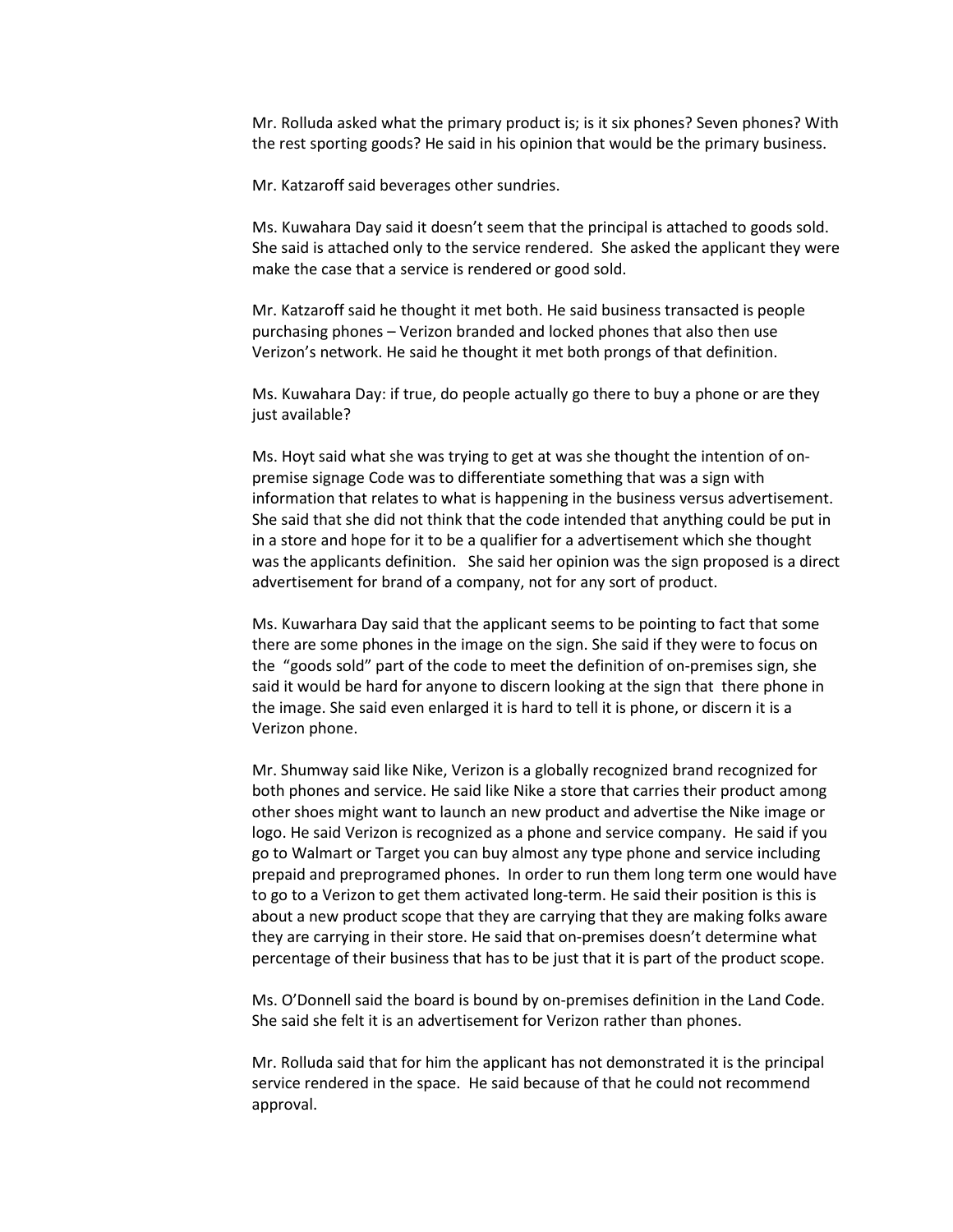Ms. Collie said looking at the definition it is not principal services. It gets back to the goods available for sale. Six - Seven phones available on site. She said she didn't see how that links to this sign because the advertisement is for brand or company but not for phone. She said that does not connect her to how this becomes on premises signage given the phone or phones available at this site. She said she sees advertisement for a brand but not a phone; she sees a skateboarder but not the phones that were for sale.

Mr. Shumway said that is why he handed out the photo of the Verizon stores. He said you want in and there is a huge selection of phones.

Ms. Collie said this location is not a Verizon store. She said if she was walking by, she would think there should be a Verizon store there. She said it is not a principal service at his location. Yes, there are seven phones for sale, but she said she didn't know how that is conveyed in the sign for a reasonable person walking down the street to see that message in the signage.

Ms. Hoyt said if the store was Verizon retailer, she could see the brand message would be tied to that, but this is a sporting goods store and the sign lacks that connection to a good being sold there.

Ms. Kuwahara Day said she agreed with Ms. Collie. She said if the sign advertised Verizon phones that would more directly speak to the goods being offered for sale in the store.

Ms. O'Donnell agreed.

Ms. Price agreed.

Ms. Curran agreed.

Mr. Donckers pointed out 'sub b)' where it appears to contemplate the scenario where you are using the phone or another device to allow the product or good in question and is specifically excluded from all of the terms…."access by phone, computer or any other device to allow a person to obtain an item or good that is not directly sold or produced or a service rendered where the access by phone, computer or other device is offered…." That along with the comments others have made; he said he is not satisfied this proposal qualifies.

# *Ms. Salcedo arrived at 9:55 am*

Mr. Rolluda offered the applicant an opportunity to make comments prior to the vote.

Mr. Katzaroff said in regards to the question about the sub part b definition, it is his understanding that the sign department has to satisfy companies like Amazon. He said that was the goal of that. That section still allows that there are goods being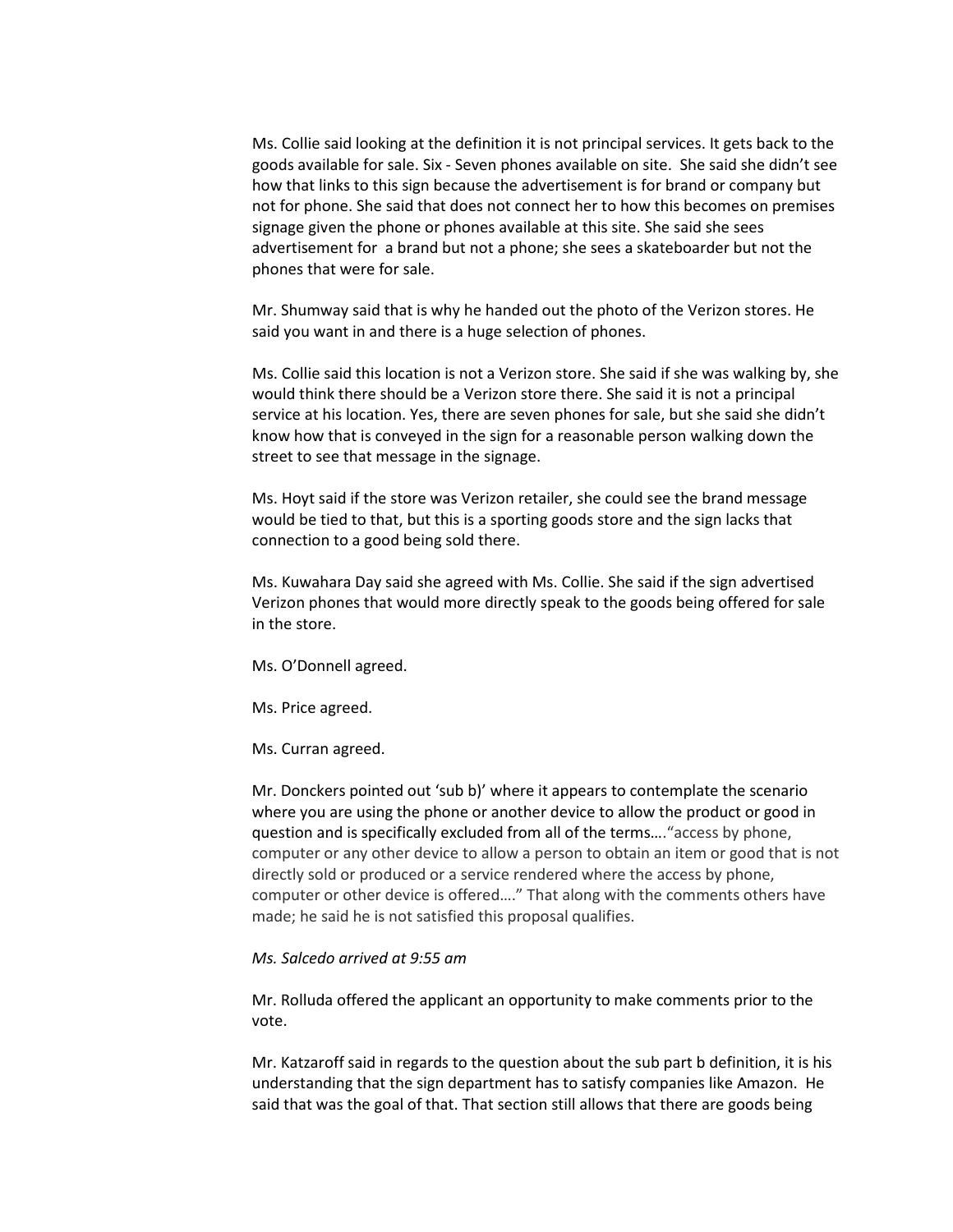sold on the premises. In this case we do. Getting to the point to have this letter potentially in advance he said he would say here there have been a number of due process issues that have been implicated. He said that staff has failed to provide them with the question asked to the sign department or the correspondence she read to the ARC committee last week. He said they have a number of questions as to what is happening from an internal staff perspective that raise some due process issues. He said this particular sign has been litigated all the way through the  $9<sup>th</sup>$ Circuit before and the outcome of that is that on-premise sign was allowed for a company that had no products on premise. He said in this case we have a proposal for Verizon who sells thousands of dollars of goods in a store that sells other kinds of goods. He said there are not other additional tests in the Code and to the extent that they have to look at some of the other record issues and how long it has taken for this application to be processed, half of this board's terms have expired could potentially mean any decision this board makes is outside the scope and powers granted to it because you can't have a quorum. He said he is confused as to what is going on here.

Mr. Rolluda said thank you and asked if there were further board comments.

Mr. Donckers said to take the vote. He asked if both north and south application could be done together.

Ms. Nashem suggested separate motions. Specify north and south. She said to refer to building as Squire Center Building.

Action: I move to recommend denying a Certificate of Approval for installation of a sign on the south façade that does not comply with the definition of on-premise signage. *The proposal is not for a sign used solely by On the Field that displays a commercial messages that is strictly applicable only to a use of the premises on which it is located, because the sign does not indicate the business transacted, principal services rendered, goods sold or produced on the premises.* There is no clear product or service displayed on that sign for the business on that site (On The Field), applicant has not demonstrated Verizon cellular service is available on site, let alone that it is the principal service rendered on site, nor is the proposal of a good sold or produced on the premises, for the name of the business or name of the person, firm or corporation occupying the premises, and it does not contain a non-commercial messages, as outlined in our Land Use Cod[e definition](https://library.municode.com/wa/seattle/codes/municipal_code?nodeId=TIT23LAUSCO_SUBTITLE_IVAD_CH23.84ADE_23.84A.036S) for "Sign, on-premises" *The Board directs staff to prepare a written recommendation of denial based on considering the application submittal and Board discussion at the November 6, 2019 public meeting and forward this written recommendation to the Department of Neighborhoods Director.* 

Code Citations:

SMC 23.66.030 Certificates of Approval required SMC23.66.160 Signs A. Signs.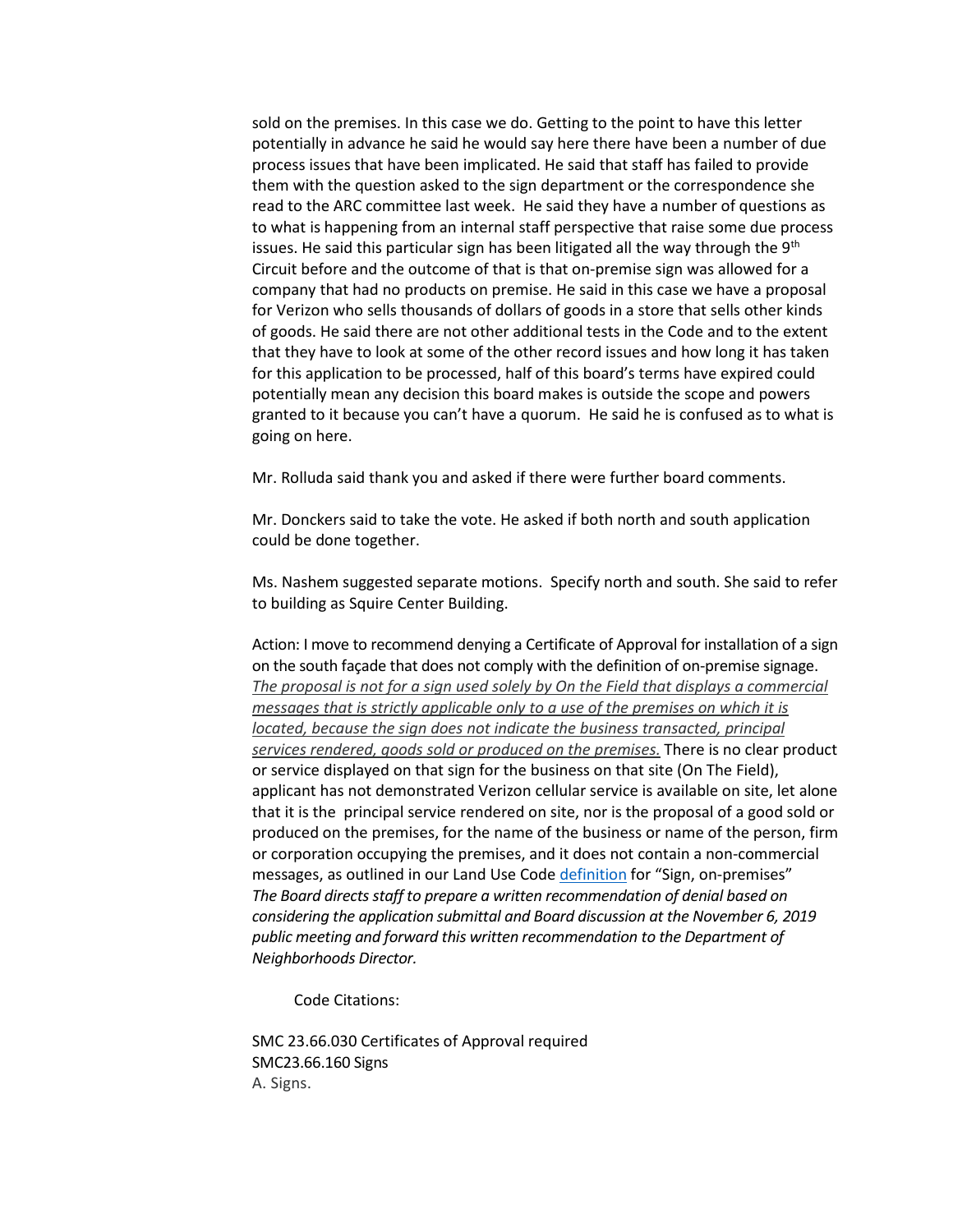1. On-premises signs that comply with the provisions of this [Section 23.66.160](https://library.municode.com/wa/seattle/codes/municipal_code?nodeId=TIT23LAUSCO_SUBTITLE_IIILAUSRE_CH23.66SPREDI_SUBCHAPTER_IIPISQPRDI_23.66.160SI) are allowed.

2. The following signs are prohibited throughout the Pioneer Square Preservation District:

Off-premises signs;

*"Sign, on-premises" means a sign or sign device used solely by a business establishment on the lot where the sign is located that displays either: (1) commercial messages that are strictly applicable only to a use of the premises on which it is located, including signs or sign devices indicating the business transacted, principal services rendered, goods sold or produced on the premises, name of the business, and name of the person, firm or corporation occupying the premises; or (2) noncommercial messages. For the purposes of this definition, "business transacted, principal services rendered, goods sold or produced on the premises" does not include: (a) the sale or donation of a gift card, gift certificate, coupon or other document that can be exchanged in part or whole for an item or good that is not directly sold or produced or a service rendered where the gift card, gift certificate, coupon or other document is sold or donated; or (b) access by phone, computer or any other device to allow a person to obtain an item or good that is not directly sold or produced or a service rendered where the access by phone, computer or other device is offered. This definition does not include signs located within a structure except those signs oriented so as to be visible through a window.*

B. To ensure that flags, banners and signs are of a scale, color, shape and type compatible with the Pioneer Square Preservation District objectives stated i[n](https://library.municode.com/wa/seattle/codes/municipal_code?nodeId=TIT23LAUSCO_SUBTITLE_IIILAUSRE_CH23.66SPREDI_SUBCHAPTER_IIPISQPRDI_23.66.100CRDILEFIPU) [Section 23.66.100](https://library.municode.com/wa/seattle/codes/municipal_code?nodeId=TIT23LAUSCO_SUBTITLE_IIILAUSRE_CH23.66SPREDI_SUBCHAPTER_IIPISQPRDI_23.66.100CRDILEFIPU) and with the character of the District and the buildings in the District, to reduce driver distraction and visual blight, to ensure that the messages of signs are not lost through undue proliferation, and to enhance views and sight lines into and down streets, the overall design of a sign, flag, or banner, including size, shape, typeface, texture, method of attachment, color, graphics and lighting, and the number and location of signs, flags, and banners, shall be reviewed by the Board and are regulated as set out in this [Section 23.66.160.](https://library.municode.com/wa/seattle/codes/municipal_code?nodeId=TIT23LAUSCO_SUBTITLE_IIILAUSRE_CH23.66SPREDI_SUBCHAPTER_IIPISQPRDI_23.66.160SI) Building owners are encouraged to develop an overall signage plan for their buildings.

C. In determining the appropriateness of signs, including flags and banners used as signs as defined in [Section 23.84A.036,](https://library.municode.com/wa/seattle/codes/municipal_code?nodeId=TIT23LAUSCO_SUBTITLE_IVAD_CH23.84ADE_23.84A.036S) the Preservation Board shall consider the following:

1. Signs Attached or Applied to Structures.

a. The relationship of the shape of the proposed sign to the architecture of the building and with the shape of other approved signs located on the building or in proximity to the proposed sign;

b. The relationship of the texture of the proposed sign to the building for which it is proposed, and with other approved signs located on the building or in proximity to the proposed sign;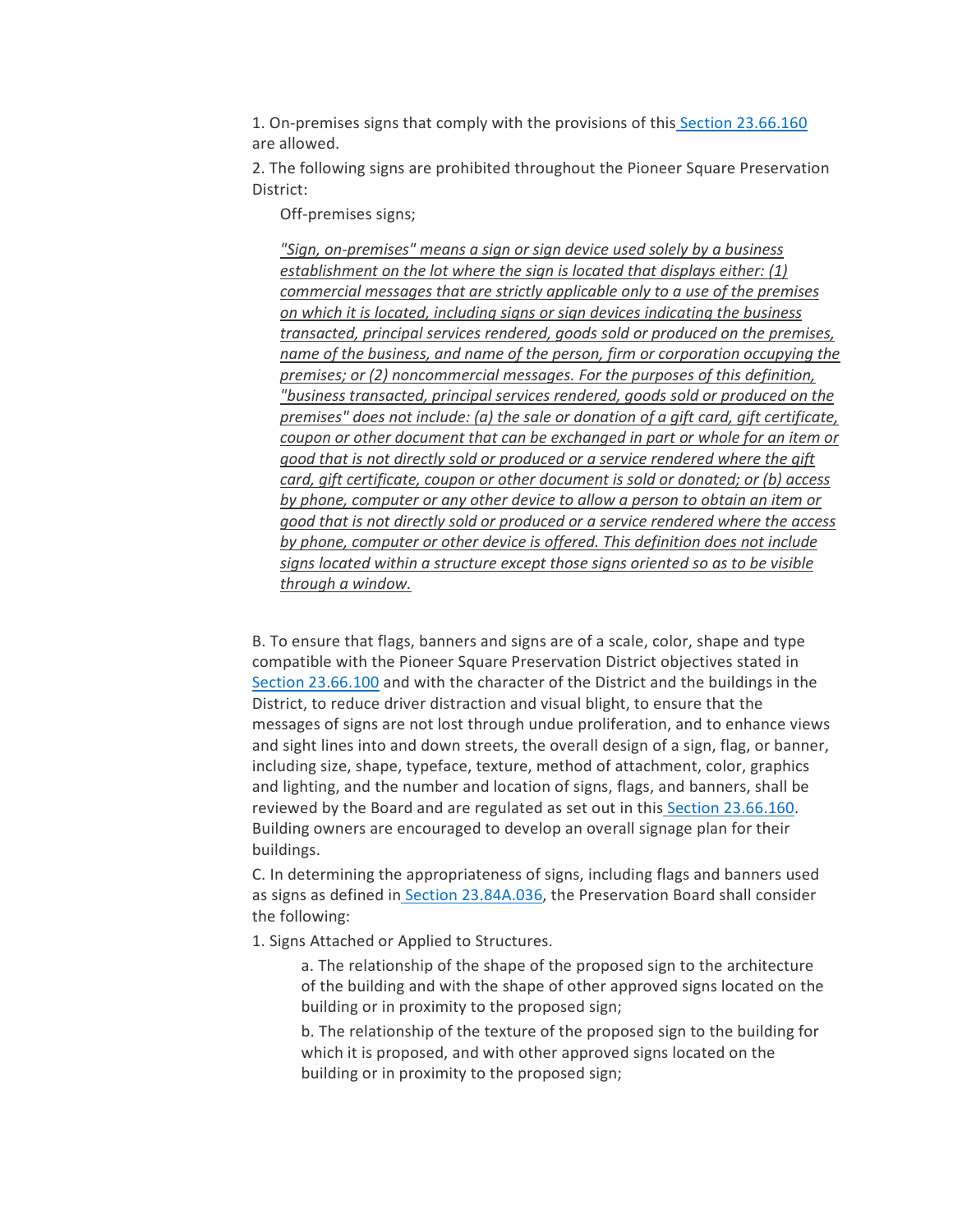c. The possibility of physical damage to the structure and the degree to which the method of attachment would conceal or disfigure desirable architectural features or details of the structure (the method of attachment shall be approved by the Director);

d. The relationship of the proposed colors and graphics with the colors of the building and with other approved signs on the building or in proximity to the proposed sign;

e. The relationship of the proposed sign with existing lights and lighting standards, and with the architectural and design motifs of the building;

f. Whether the proposed sign lighting will detract from the character of the building; and

g. The compatibility of the colors and graphics of the proposed sign with the character of the District.

# **Pioneer Square Preservation District Rules**

XX. RULES FOR TRANSPARENCY, SIGNS, AWNINGS AND CANOPIES

The Pioneer Square Preservation Ordinance reflects a policy to focus on structures, individually and collectively, so that they can be seen and appreciated. Sign proliferation or inconsistent paint colors, for example, are incompatible with this focus, and are expressly to be avoided. (8/93)

B. General Signage Regulations

All signs on or hanging from buildings, in windows, or applied to windows, are subject to review and approval by the Pioneer Square Preservation Board. (8/93) Locations for signs shall be in accordance with all other regulations for signage. (12/94)

The intent of sign regulations is to ensure that signs relate physically and visually to their location; that signs not hide, damage or obscure the architectural elements of the building; that signs be oriented toward and promote a pedestrian environment; and that the products or services offered be the focus, rather than signs. (8/93)

8. Wall Signs. The Board recommends that wall signs be painted on a wood or metal backing and attached in such a manner that the building surface is not damaged. Colors and graphics of wall signs shall be compatible with the character of the District, and letter sizes shall be appropriately scaled to fit the overall design and dimensions of the sign. (7/99, 7/03)

# **Secretary of Interior's Standards 5**

Including all comments made by board and applicants today

MM/SC/BD/CO 8:0:1 Motion carried. Ms. Salcedo abstained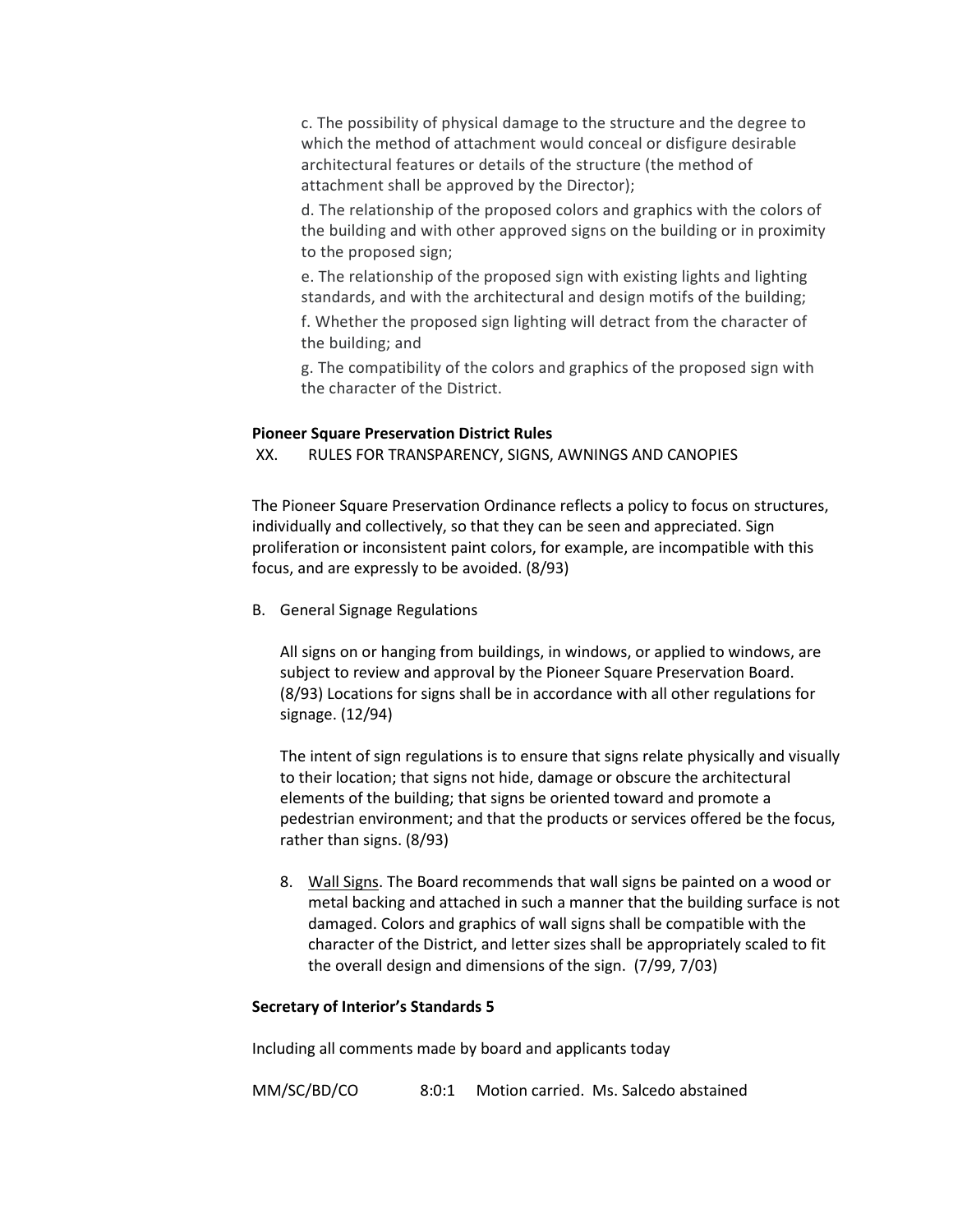# **110619.21 Squire Building** On the Field 901 B Occidental Ave S

Installation of wall sign on the north façade - Verizon

*Included with discussion of south façade sign.*

ARC report: The Board reviewed a similar application at the July 31<sup>st</sup> ARC and Aug  $7<sup>th</sup>$ full Board meeting. The Board and ARC had concerns that the sign did not meet the definition of an on-premise sign, noting that what is advertised on the sign has to be for sale at the store. The Board and ARC thought that the addition of a disclaimer statement that referred to other trademarked companies was even more offpremise advertising.

Staff report: The applicant has requested to only have this sign copy change reviewed at the Full Board meeting and has waived the opportunity for ARC feedback at the October 30<sup>th</sup> ARC meeting. However, the ARC did discuss the sign on the south façade at that meeting and the discussion would apply to this similar sign on the north façade.

This sign was deemed in a lawsuit to be legally non-conforming as to sign size (area) and, so long as the sign remains on-premise, it can remain because the sign had been in use before the code prohibiting this size of sign was adopted. However, the size of the sign cannot expand, and cannot be relocated as the current non-conforming size. It is still required to be an on-premise sign consistent with the definition of on-premise signage below.

Definition of on-premise sign in the land use code: *"Sign, on-premises" means a sign or sign device used solely by a business establishment on the lot where the sign is located that displays either: (1) commercial messages that are strictly applicable only to a use of the premises on which it is located, including signs or sign devices indicating the business transacted, principal services rendered, goods sold or produced on the premises, name of the business, and name of the person, firm or corporation occupying the premises; or (2) noncommercial messages. For the purposes of this definition, "business transacted, principal services rendered, goods sold or produced on the premises" does not include: (a) the sale or donation of a gift card, gift certificate, coupon or other document that can be exchanged in part or whole for an item or good that is not directly sold or produced or a service rendered where the gift card, gift certificate, coupon or other document is sold or donated; or (b) access by phone, computer or any other device to allow a person to obtain an item or good that is not directly sold or produced or a service rendered where the access by phone, computer or other device is offered. This definition does not include signs located within a structure except those signs oriented so as to be visible through a window.*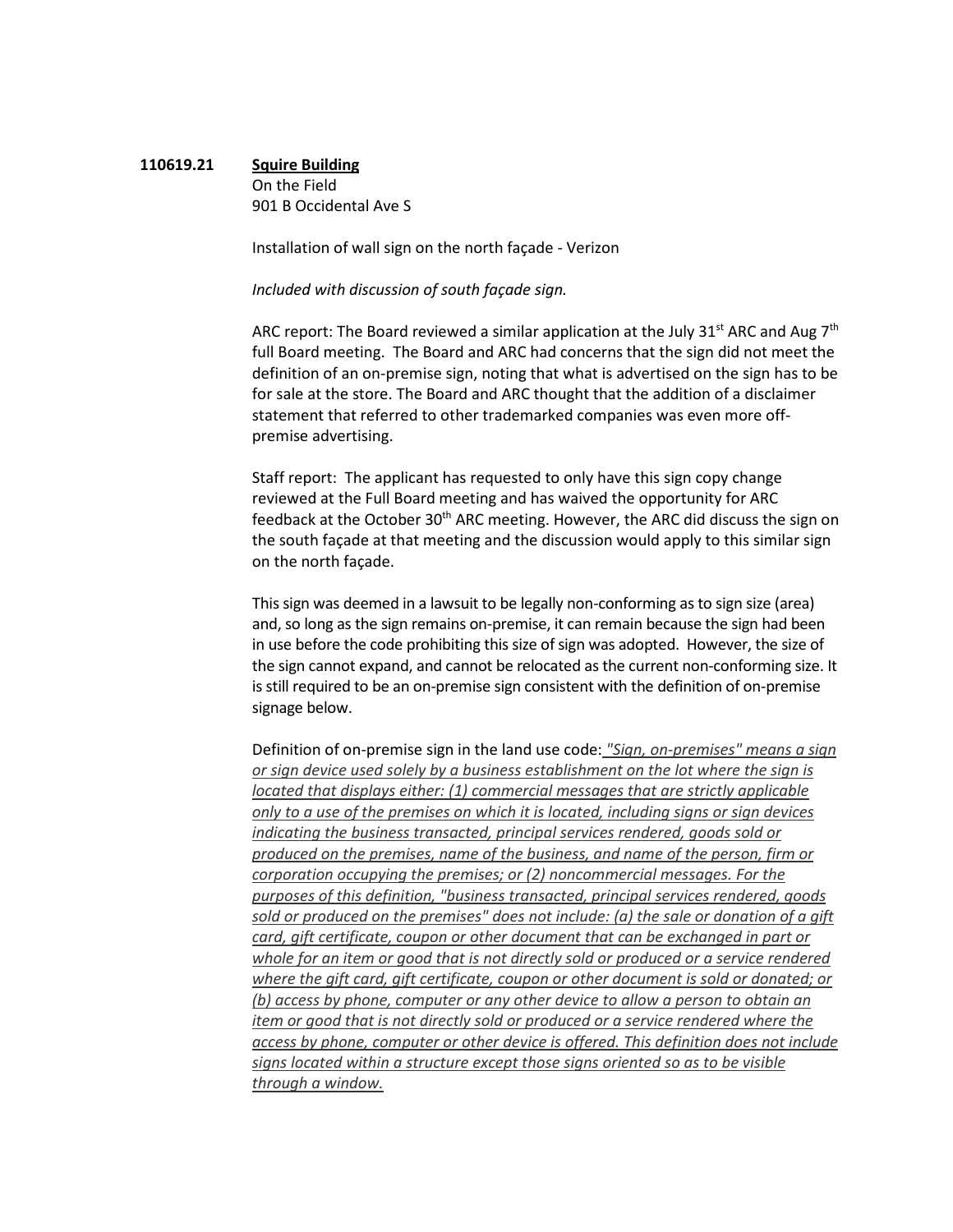This proposed sign copy is similar to a revised application for the north side of the building from a sign application that was tabled in August. However, it does not contain the disclaimer language that was also a concern at the last review.

A similar design sign was approved in Dec 2017, in error, before DON consulted with SDCI, who issues sign permits and interprets the City's sign code; at that time, DON understood that filling out an application for wireless cell service at a particular location was insufficient to meet the definition of "on-premise sign" contained at SMC 23.84A.036.

The Board is not required to approve a sign as on-premise just because they have done so in the past. A replacement sign was approved in 2018 that included a large image of a phone that was sold at the store. According to the information the applicant has provided, that sign was not installed.

The SDCI sign inspector has reviewed the proposal and concluded it was a generic advertisement for Verizon that was part of their local advertising campaign. He thought nothing distinguished this sign proposal from any of Verizon's off-premises advertising/billboards around the City. Verizon is not an on-premises business establishment at 901 Occidental. There is no clear product or service displayed on that sign for the business on site (On The Field), nor is the sign proposal for a principal service rendered, goods sold or produced on the premises. Verizon is not the name of the business or name of the person, firm or corporation occupying the premises. Nor does the sign contain a noncommercial message.

The applicants' argument made at the Oct 30 ARC review of the south facing wall sign proposal about the stadiums is not persuasive. I will now address some misinformation given at the ARC meeting. The stadium signs are building identification signs using generic fonts and logos created specifically for those facilities and not used for any other purpose than to identify those stadiums. Building identification meets the code definition for "Sign, on-premises". This information was shared with the applicant, when the applicant contacted the sign inspector about why those signs exist.

Because off-premise signs are prohibited, the sign must qualify as an on-premise sign in order for the Board to recommend approval. The Board should consider the commercial message of this sign. Is the advertisement for phones, a phone service or a brand or company? We know from the photos provided that there are approximately 6 phones for sale amongst a store full of sports team merchandise. Does the Board agree that the sign is advertising phones for sale? The definition for an on-premise sign does not provide that a sign advertising a brand qualifies as onpremise signage. The sign must advertise "*the business transacted*, *principal services rendered, goods sold or produced on the premises*." If the Board agrees that the sign is advertising a phone service, does selling six phones with prepaid service constitute the principal services rendered on the premises? When the code doesn't define a term then it is typical to use the dictionary definition of "principal" - first or highest in rank, importance, value, etc.; chief; foremost. In order for the Board to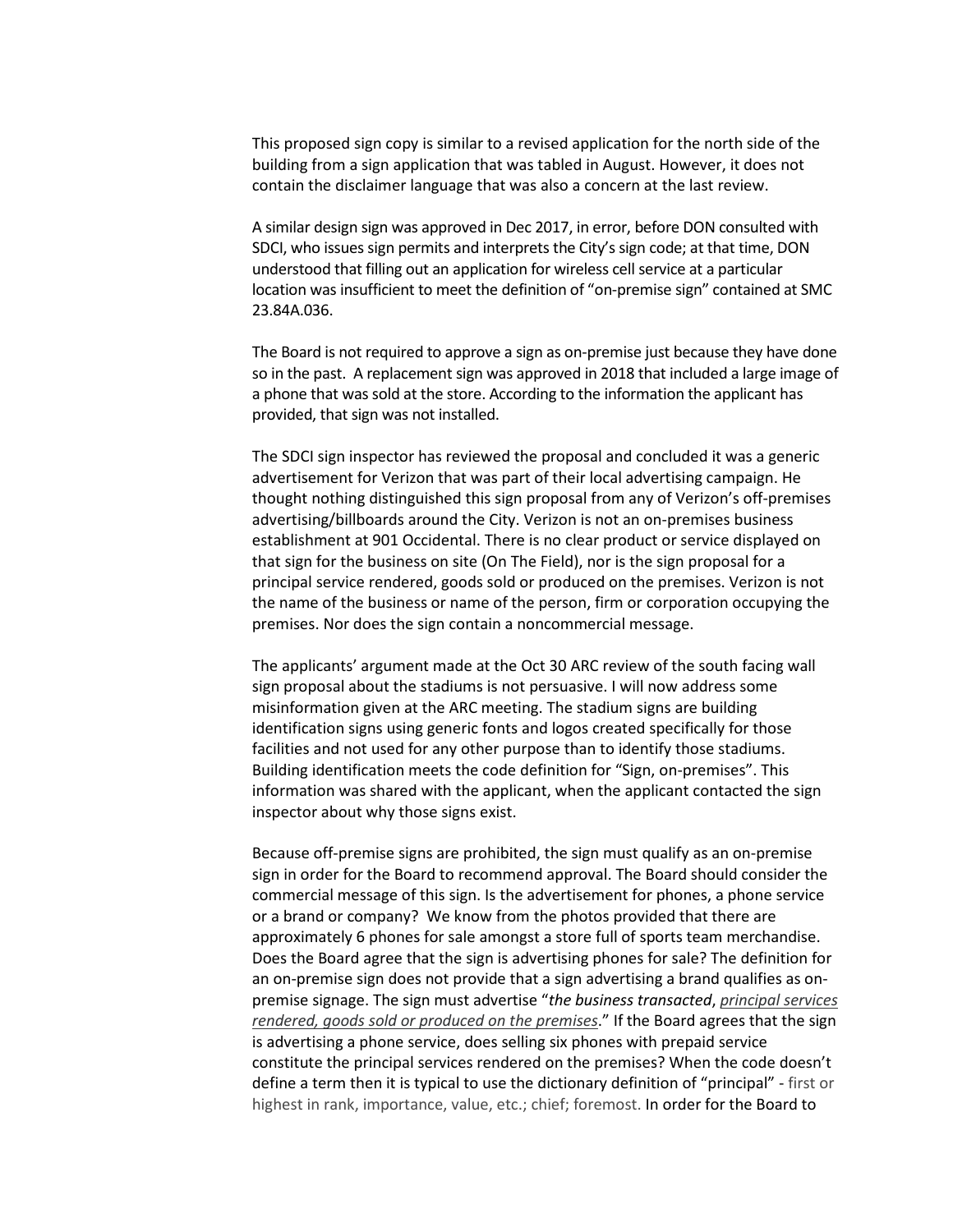recommend approval of an on-premise sign, the applicant must demonstrate sufficient information to demonstrate the proposal qualifies as on-premise signage, So if the applicant is saying that they are providing a service, they need to demonstrate that the service shown on the sign is the principal service rendered at the store. Has the applicant provided the Board with any information that would lead you to understand that selling Verizon service is the principal service rendered at On the Field business establishment?

Is Verizon located in the store? Is there a Verizon employee on site? Is it listed as an Authorized Verizon retailer? Does this store primarily sell sport team items or Verizon services? How much of the store's income is from the sale of the Verizon service on the phones? Has the business owner provided any information that On the Field's first, highest ranked, most important, most valued product is selling Verizon services?

Does the sign advertise Verizon and is Verizon a tenant in the building or specifically located within On the Field; the actual business applicant?

### Definition of on-premise sign in the land use code:

*"Sign, on-premises" means a sign or sign device used solely by a business establishment on the lot where the sign is located that displays either: (1) commercial messages that are strictly applicable only to a use of the premises on which it is located, including signs or sign devices indicating the business transacted, principal services rendered, goods sold or produced on the premises, name of the business, and name of the person, firm or corporation occupying the premises; or (2) noncommercial messages. For the purposes of this definition, "business transacted, principal services rendered, goods sold or produced on the premises" does not include: (a) the sale or donation of a gift card, gift certificate, coupon or other document that can be exchanged in part or whole for an item or good that is not directly sold or produced or a service rendered where the gift card, gift certificate, coupon or other document is sold or donated; or (b) access by phone, computer or any other device to allow a person to obtain an item or good that is not directly sold or produced or a service rendered where the access by phone, computer or other device is offered. This definition does not include signs located within a structure except those signs oriented so as to be visible through a window.*

Action: I move to recommend denying a Certificate of Approval for installation of a sign on the north façade that does not comply with the definition of on-premise signage. *The proposal is not for a sign used solely by On the Field that displays a commercial messages that is strictly applicable only to a use of the premises on which it is located, because the sign does not indicate the business transacted, principal services rendered, goods sold or produced on the premises.* There is no clear product or service displayed on that sign for the business on that site (On The Field), applicant has not demonstrated Verizon cellular service is available on site, let alone that it is the principal service rendered on site, nor is the proposal of a good sold or produced on the premises, for the name of the business or name of the person, firm or corporation occupying the premises, and it does not contain a non-commercial messages, as outlined in our Land Use Cod[e definition](https://library.municode.com/wa/seattle/codes/municipal_code?nodeId=TIT23LAUSCO_SUBTITLE_IVAD_CH23.84ADE_23.84A.036S) for "Sign, on-premises" *The Board directs staff to prepare a written recommendation of denial based on considering the application submittal and Board discussion at the November 6, 2019*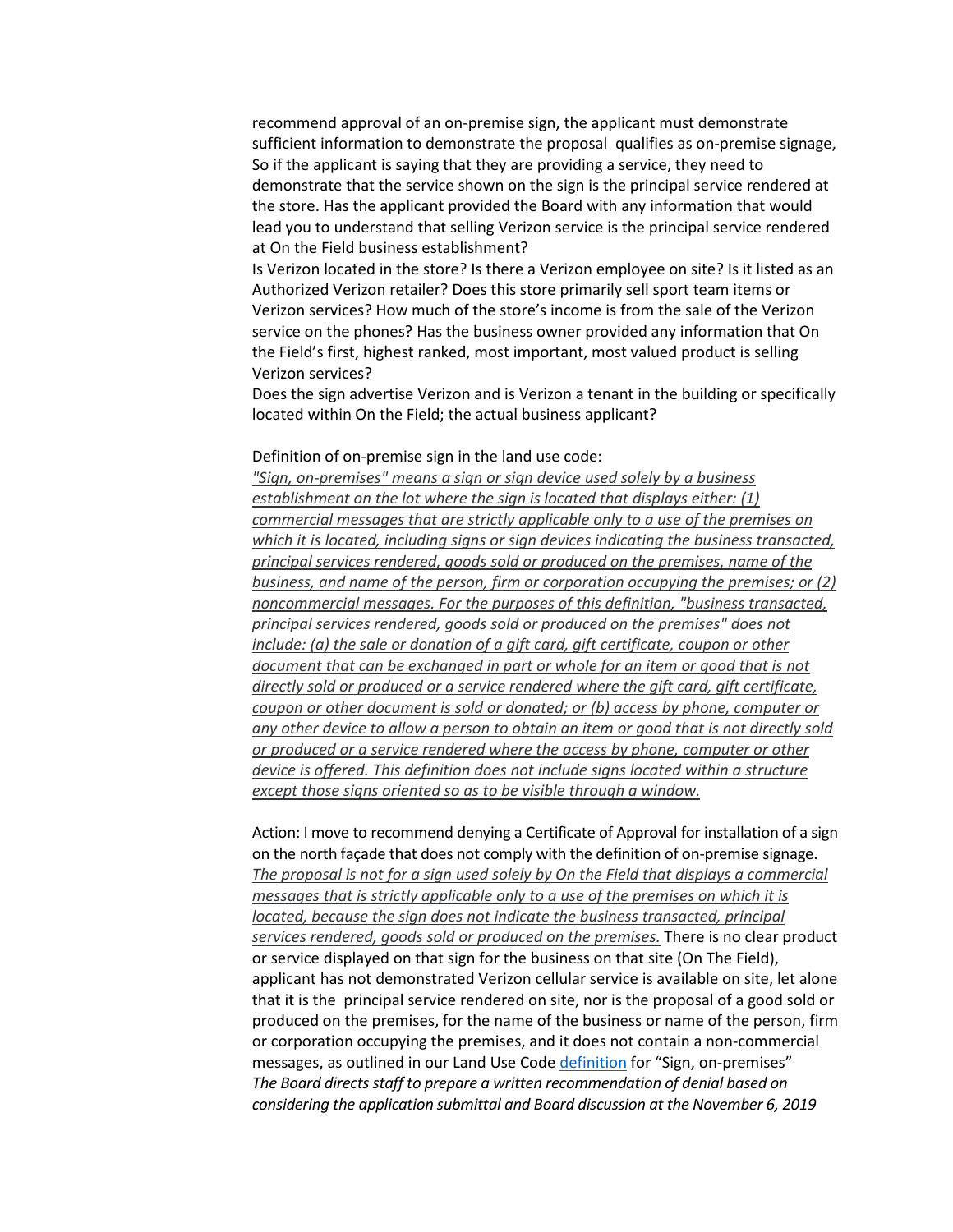*public meeting and forward this written recommendation to the Department of Neighborhoods Director.* 

Code Citations:

SMC 23.66.030 Certificates of Approval required SMC23.66.160 Signs

A. Signs.

1. On-premises signs that comply with the provisions of this [Section 23.66.160](https://library.municode.com/wa/seattle/codes/municipal_code?nodeId=TIT23LAUSCO_SUBTITLE_IIILAUSRE_CH23.66SPREDI_SUBCHAPTER_IIPISQPRDI_23.66.160SI) are allowed.

2. The following signs are prohibited throughout the Pioneer Square Preservation District:

Off-premises signs;

*"Sign, on-premises" means a sign or sign device used solely by a business establishment on the lot where the sign is located that displays either: (1) commercial messages that are strictly applicable only to a use of the premises on which it is located, including signs or sign devices indicating the business transacted, principal services rendered, goods sold or produced on the premises, name of the business, and name of the person, firm or corporation occupying the premises; or (2) noncommercial messages. For the purposes of this definition, "business transacted, principal services rendered, goods sold or produced on the premises" does not include: (a) the sale or donation of a gift card, gift certificate, coupon or other document that can be exchanged in part or whole for an item or good that is not directly sold or produced or a service rendered where the gift card, gift certificate, coupon or other document is sold or donated; or (b) access by phone, computer or any other device to allow a person to obtain an item or good that is not directly sold or produced or a service rendered where the access by phone, computer or other device is offered. This definition does not include signs located within a structure except those signs oriented so as to be visible through a window.*

B. To ensure that flags, banners and signs are of a scale, color, shape and type compatible with the Pioneer Square Preservation District objectives stated i[n](https://library.municode.com/wa/seattle/codes/municipal_code?nodeId=TIT23LAUSCO_SUBTITLE_IIILAUSRE_CH23.66SPREDI_SUBCHAPTER_IIPISQPRDI_23.66.100CRDILEFIPU) [Section 23.66.100](https://library.municode.com/wa/seattle/codes/municipal_code?nodeId=TIT23LAUSCO_SUBTITLE_IIILAUSRE_CH23.66SPREDI_SUBCHAPTER_IIPISQPRDI_23.66.100CRDILEFIPU) and with the character of the District and the buildings in the District, to reduce driver distraction and visual blight, to ensure that the messages of signs are not lost through undue proliferation, and to enhance views and sight lines into and down streets, the overall design of a sign, flag, or banner, including size, shape, typeface, texture, method of attachment, color, graphics and lighting, and the number and location of signs, flags, and banners, shall be reviewed by the Board and are regulated as set out in this [Section 23.66.160.](https://library.municode.com/wa/seattle/codes/municipal_code?nodeId=TIT23LAUSCO_SUBTITLE_IIILAUSRE_CH23.66SPREDI_SUBCHAPTER_IIPISQPRDI_23.66.160SI) Building owners are encouraged to develop an overall signage plan for their buildings.

C. In determining the appropriateness of signs, including flags and banners used as signs as defined in [Section 23.84A.036,](https://library.municode.com/wa/seattle/codes/municipal_code?nodeId=TIT23LAUSCO_SUBTITLE_IVAD_CH23.84ADE_23.84A.036S) the Preservation Board shall consider the following: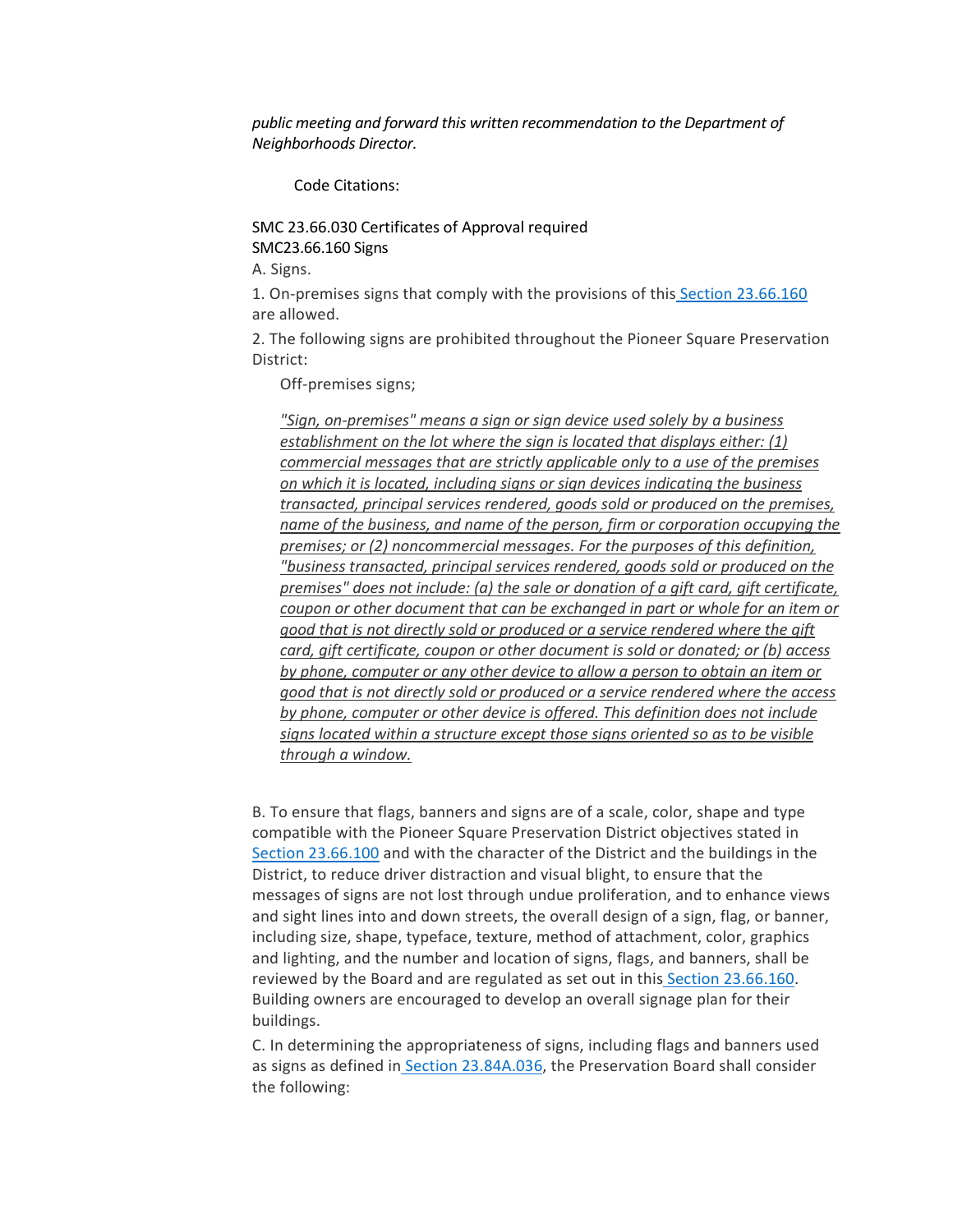1. Signs Attached or Applied to Structures.

a. The relationship of the shape of the proposed sign to the architecture of the building and with the shape of other approved signs located on the building or in proximity to the proposed sign;

b. The relationship of the texture of the proposed sign to the building for which it is proposed, and with other approved signs located on the building or in proximity to the proposed sign;

c. The possibility of physical damage to the structure and the degree to which the method of attachment would conceal or disfigure desirable architectural features or details of the structure (the method of attachment shall be approved by the Director);

d. The relationship of the proposed colors and graphics with the colors of the building and with other approved signs on the building or in proximity to the proposed sign;

e. The relationship of the proposed sign with existing lights and lighting standards, and with the architectural and design motifs of the building;

f. Whether the proposed sign lighting will detract from the character of the building; and

g. The compatibility of the colors and graphics of the proposed sign with the character of the District.

# **Pioneer Square Preservation District Rules**

XX. RULES FOR TRANSPARENCY, SIGNS, AWNINGS AND CANOPIES

The Pioneer Square Preservation Ordinance reflects a policy to focus on structures, individually and collectively, so that they can be seen and appreciated. Sign proliferation or inconsistent paint colors, for example, are incompatible with this focus, and are expressly to be avoided. (8/93)

B. General Signage Regulations

All signs on or hanging from buildings, in windows, or applied to windows, are subject to review and approval by the Pioneer Square Preservation Board. (8/93) Locations for signs shall be in accordance with all other regulations for signage. (12/94)

The intent of sign regulations is to ensure that signs relate physically and visually to their location; that signs not hide, damage or obscure the architectural elements of the building; that signs be oriented toward and promote a pedestrian environment; and that the products or services offered be the focus, rather than signs. (8/93)

8. Wall Signs. The Board recommends that wall signs be painted on a wood or metal backing and attached in such a manner that the building surface is not damaged. Colors and graphics of wall signs shall be compatible with the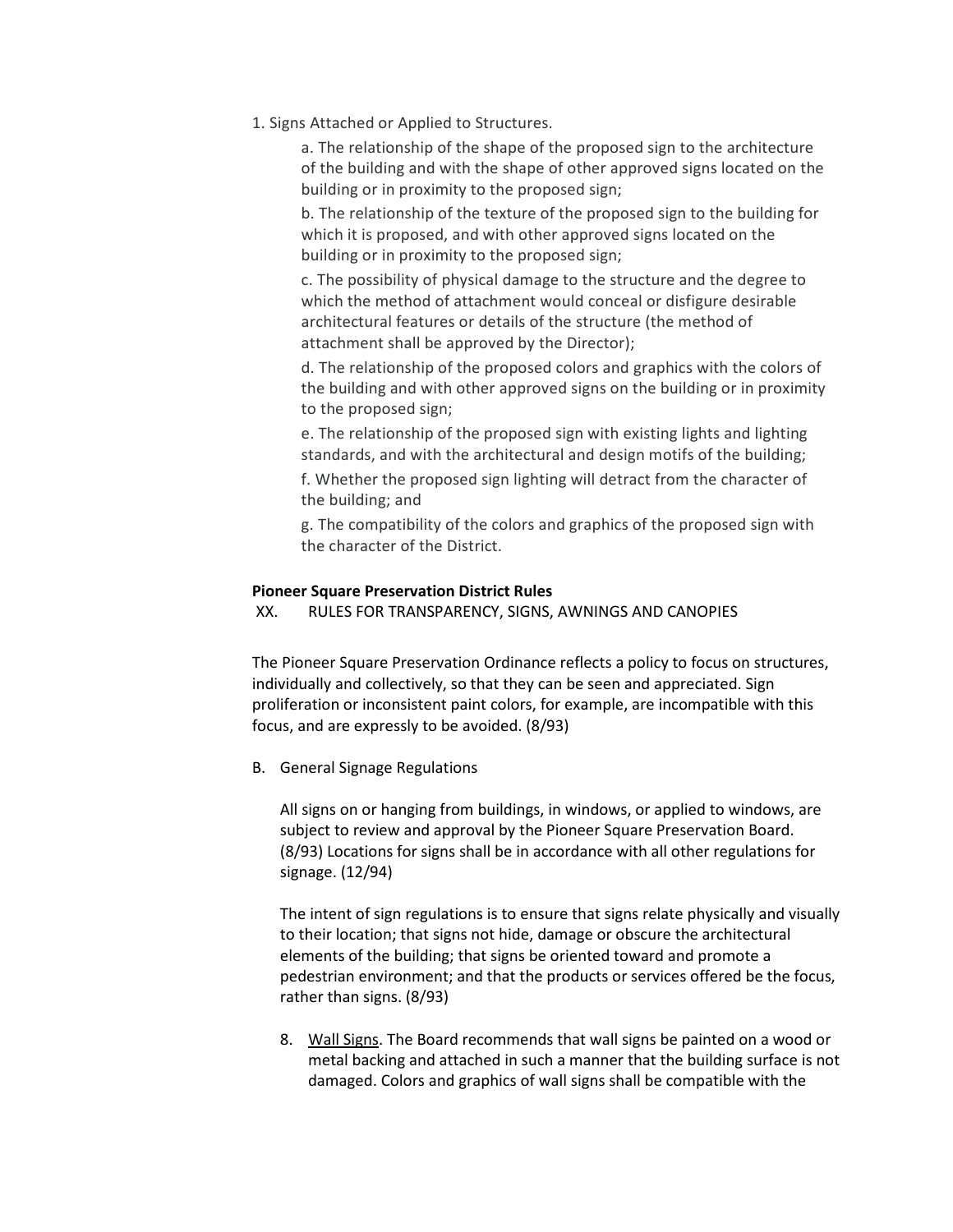character of the District, and letter sizes shall be appropriately scaled to fit the overall design and dimensions of the sign. (7/99, 7/03)

#### **Secretary of Interior's Standards 5**

MM/SC/BD/AH 8:0:1 Motion carried. Ms. Salcedo abstained.

Mr. Katzaroff asked if the Secretary of Interior Standards apply or not if building is not part of National Register?

Ms. Nashem said yes; because if it is in the local preservation district.

#### **110619.21 60 Yesler Way**

Final design for new construction of a 100-foot, 10-story hotel, with streetscape improvements, and signage. Departures are requested.

Uses: Hotel - floors 2-10 Eating and drinking - 2,391 square feet on ground level Hotel lobby 2,405 square feet on ground level Remaining ground floor is hotel back of house and utilities

Materials will be grey brick, metal window, spandrel glass and metal canopies

Case Creal provided information on public engagement / outreach which included residents, businesses, and groups throughout the district. He provided context of the site and noted its encumbrances. He said the site is an awkward shape, one portion of the land is not controlled, and the site is cantilevered over a tunnel. He said the looked toward a warehouse typology and the hotel function is well-suited to the space. The building expresses its function. He said there will be a 10' setback along Alaskan Way to get glazing and 5' set in further at ground for street front connection. He said there will be entries on both Western and Alaskan with the one on Western being double height space that will house check in, bar and café. He said back of house will be housed on first floor. There will be only one type of guest room, no suites. He proposed a lot of art.

He said Seattle City Light vault, gas meter, and building exhaust are on Western Avenue elevation; the rest is left transparent and a second entry and canopy were added to that side. He said there will be a large artwork on exterior elevation that will signal to entry. He explained the façade development and articulation and cornicing, soldier coursing used for texture. They did studies with views of stepbacks to minimize impacts of screening on rooftop penthouse. He proposed a dark ironspot brick; 50% in velour texture, 50% in smooth texture. Signage is a 4' x 4' tombstone, recessed on property and one on corner of Alaskan Way and Yesler.

Departures requested: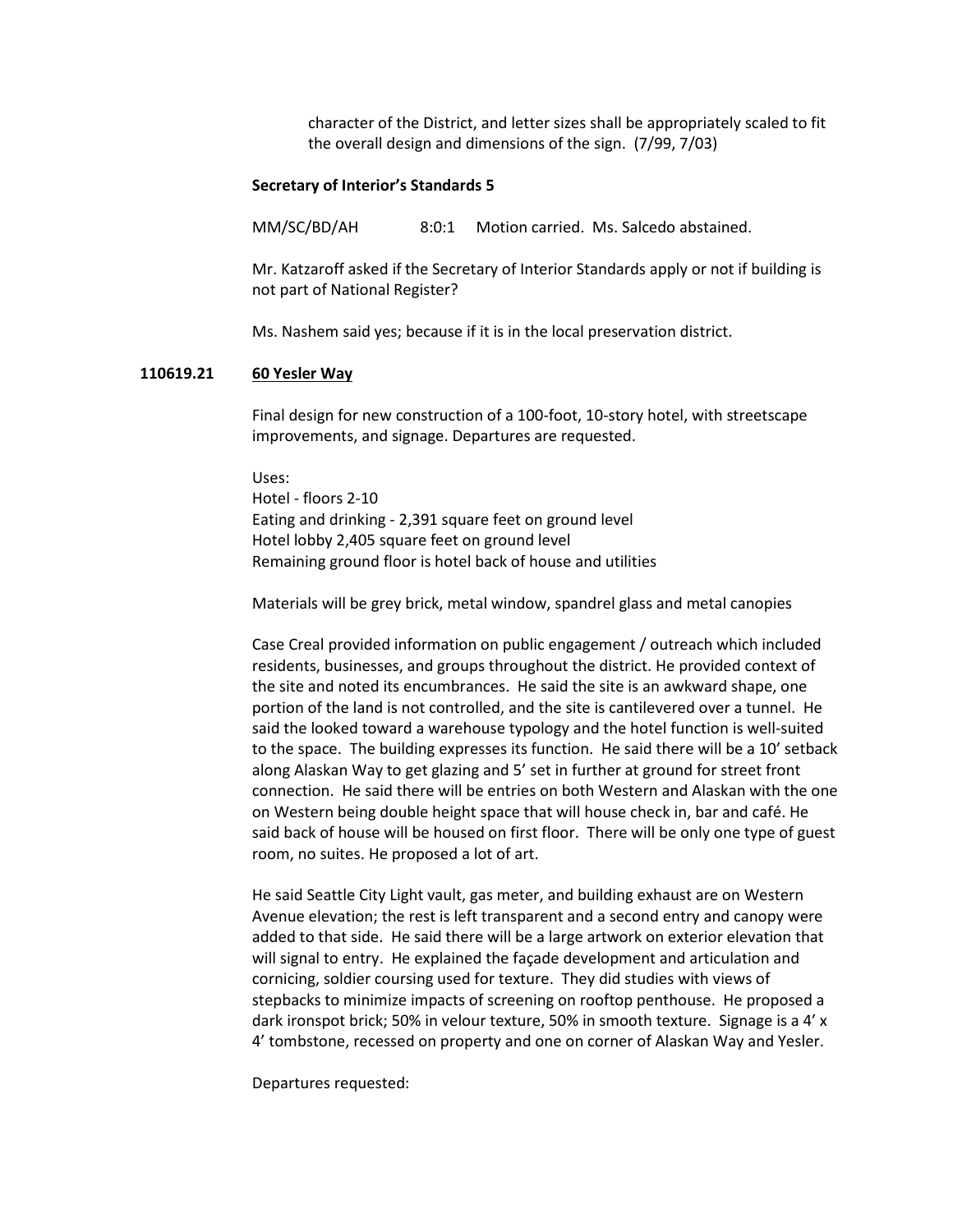- Discussed street level uses; they are over the allowable 3000 square feet. Front of house is below 3000 square feet. The back of house is 4800 square feet because of encumbrances. Visible area through glazing is below 3000 square feet.
- Setback for technical room on roof is at 25', closer than the 30' allowed; room is 13' high.
- Eliminate two loading berths. Street level use on Western is 50% mechanical uses.
- Space on Western and Yesler elevation is a placeholder for art; art process is ongoing, and artist has been identified.

Mr. Rolluda asked about street level uses and the restaurant space.

Mr. Creal said the restaurant is just under 2400 square feet, including pantry portion.

Mr. Rolluda asked for clarification on departure requested for roof penthouse.

Mr. Creal said it is 25' from edge of building to the enclosure; on the Alaskan side it is set back 10'. He said they are at the property line and because it is so open the board asked them to study visibility.

ARC report: Ms. Kuwahara Day reported that ARC reviewed the plans, renderings and samples provided. ARC requested that the applicant present the overview of the project first and then go over the departures and to provide more thorough information on the departures.

The applicant provided an update on the process for selecting art for the blank wall and said they would be back for that approval soon. They reminded the Board that they agreed that they would consider the application of the art separately but that any approval of the building would be conditioned on there being art proposed for the blank wall. The revised the departures requested. The ARC noted that they needed to provide a rendering that accurately reflected the proposed color of the rooftop mechanical screen. The applicant said it will be dark grey to blend in with the building and make it less visible however the renderings show it in white. Therefore, the Board was not able to determine what was less visible for this departure of the set back. The applicant said they have coordinated with the Waterfront project for widening their sidewalks on Yesler Way. Pending the rooftop mechanical renderings, the ARC recommends approval.

Staff report: Ms. Nashem provided for discussion, but not limited to these points: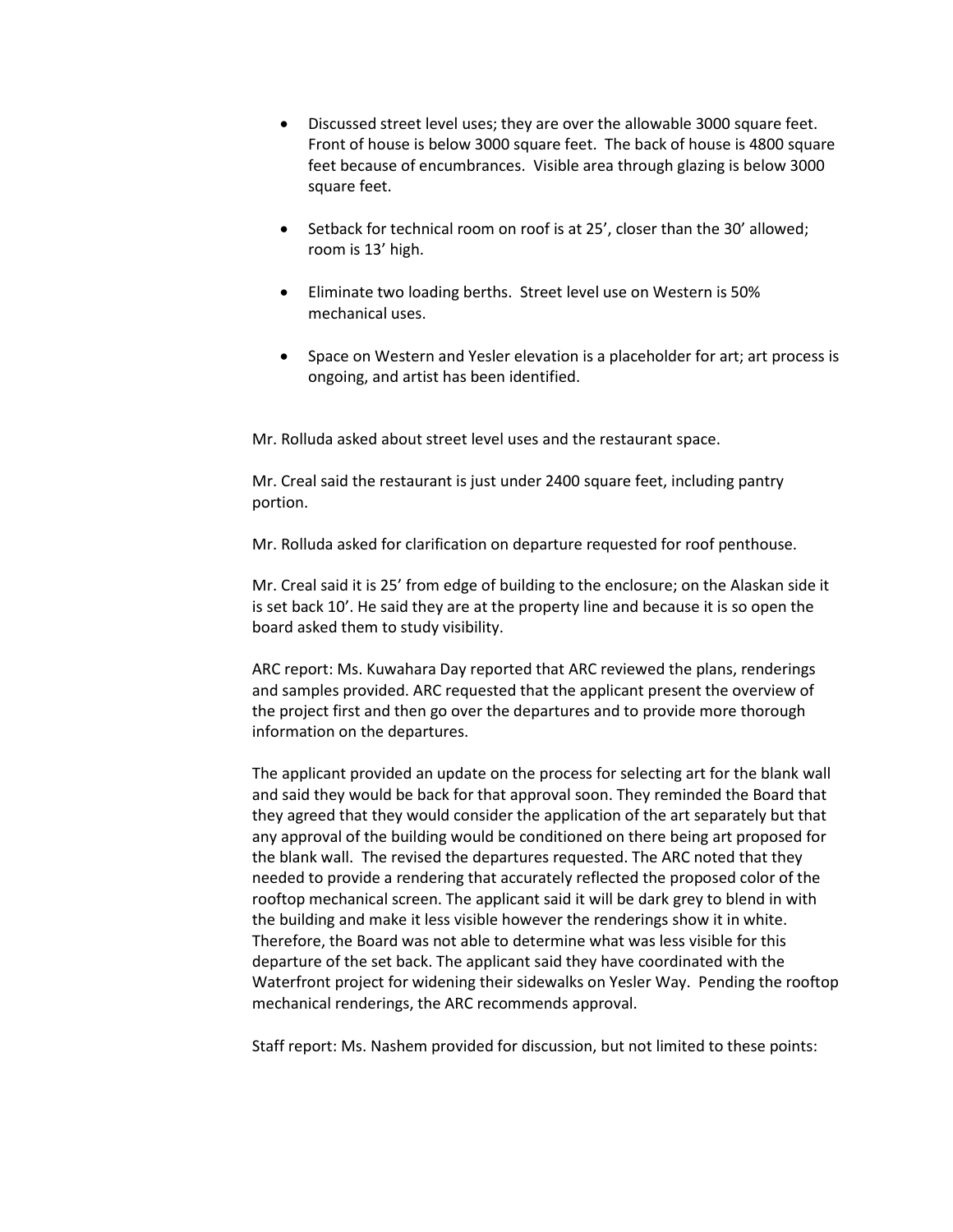The applicant has briefed the Board on several times and is applying for final design now that SEPA has been published.

Height, bulk and scale. The Board should also discuss height, bulk and scale including how it compares to other buildings within a block and the specific design elements create a scale compatible to the surrounding structures and to the District. The maximum height limit on this lot is 100 feet. The applicant is proposing 100 feet for the pending application. The Board should refer to SMC 23.66.180, which relates to "Exterior building design" and the definition of "scale" at SMC 23.84A.036.

SMC 23.66.180 provides in relevant part:

To complement and enhance the historic character of the District and to retain the quality and continuity of existing buildings, the following requirements shall apply to exterior building design:

B. Scale. Exterior building facades shall be of a scale compatible with surrounding structures. Window proportions, floor height, cornice line, street elevations and other elements of the building facades shall relate to the scale of the buildings in the immediate area.

SMC 23.84A.036

"Scale" means the spatial relationship among structures along a street or block front, including height, bulk and yard relationships.

Materials and colors. The Board should also discuss materials and colors of the structure. Please refer to SMC 23.66.180 and the District Rules for guidance on materials and colors.

#### SMC 23.66.180.A provides:

A. Materials. Unless an alternative material is approved by the Department of Neighborhoods Director following Board review and recommendation, exterior building facades shall be brick, concrete tinted a subdued or earthen color, sandstone or similar stone facing material commonly used in the District. Aluminum, painted metal, wood and other materials may be used for signs, window and door sashes and trim, and for similar purposes when approved by the Department of Neighborhoods Director as compatible with adjacent or original uses, following Board review and recommendation.

The Board should also refer to Secretary of Interior's Standard 9 which seeks new development to be "differentiated from the old and compatible with the historic materials, features, size, scale and proportion, and massing to protect the integrity of the property and its environment" and Preservation Brief 14 because the application involves a new building being an addition to a Historic District The article provided by the Secretary of Interior on revising Brief 14 talks about how to apply Brief 14 to new construction in a historic district.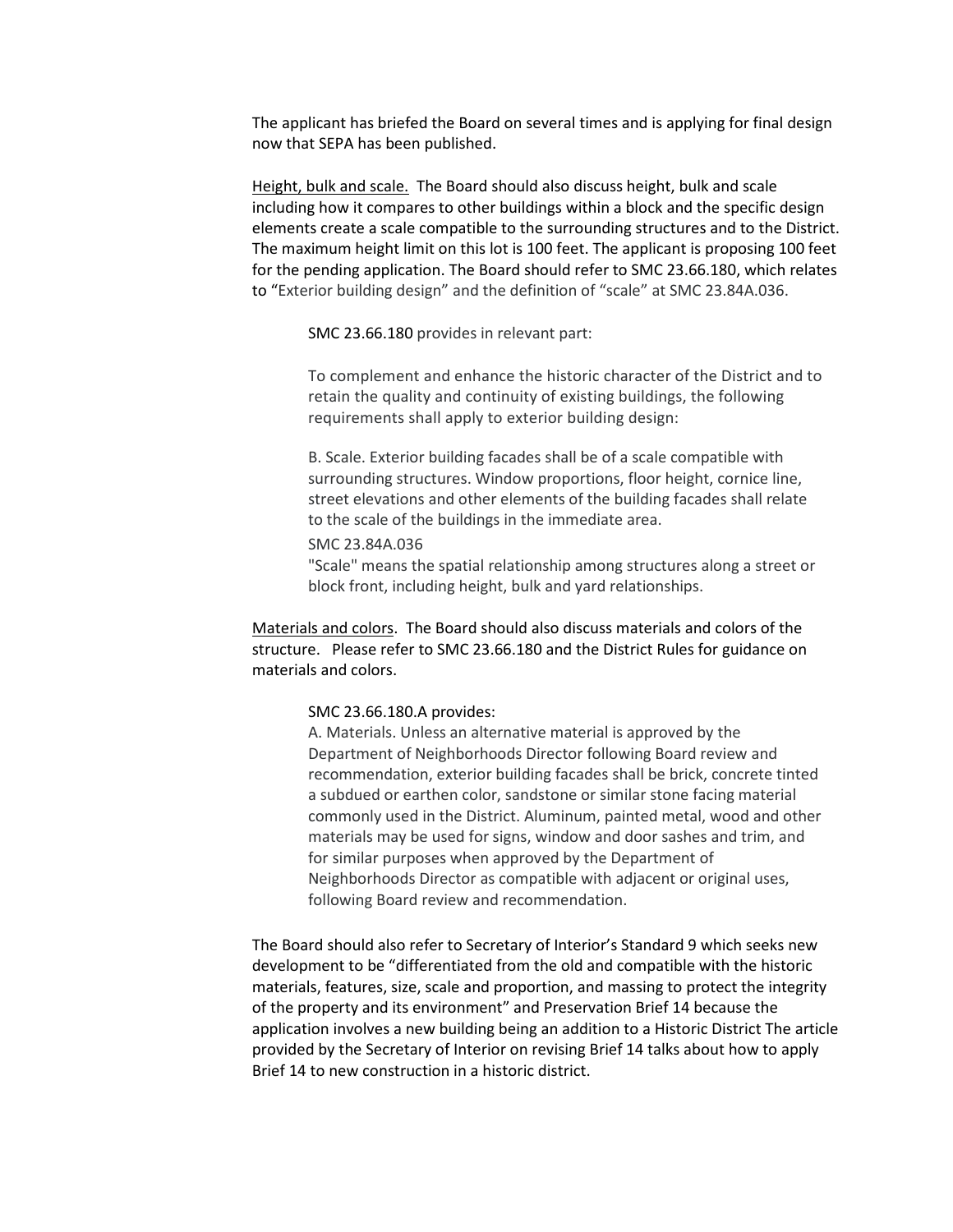"Another topic that is not included in the brief because it is not an addition is new construction on the site of a historic building or adjacent to a historic property. New construction as it relates to historic buildings may sometimes also be considered infill. It is reviewed in rehabilitation projects from the standpoint of how it impacts the character of the historic building and, when applicable, the historic district in which it is located. The historic property must remain predominant and its historic character must be retained. Generally the same recommendations for compatible new additions apply equally to new construction. "

Uses: The Code breaks down street level uses into preferred uses and discouraged uses. Discouraged uses can be approved if they are compatible with preferred uses; highly visible and pedestrian oriented and promotes activity of the area, and/or promote residential uses. By specifying the eating and drinking portion of the space on the plans the eating and drinking use complies with street level preferred uses. While the rest of the ground floor is lodging use over 3000 square feet making it a discouraged use, 2,405 square feet is lobby. The Board may consider that design intent that the lobby is a more common space than just a check in area if that makes the lodging use over 3000 square feet compatible with the preferred uses. In addition the Board had asked for an entrance on Western to mitigate the opaque walls at the Seattle City Light vault.

Land Use Departures. While the Board has expressed support for departures, departures are finally approved in final design. Specifically, The Board should express how departure would result in a development that better meets the requirements of this [Chapter 23.66,](https://library.municode.com/wa/seattle/codes/municipal_code?nodeId=TIT23LAUSCO_SUBTITLE_IIILAUSRE_CH23.66SPREDI) the district use and development standards, and the purpose for creating the district.

#### Public Comment:

Karen True, Alliance for Pioneer Square spoke in support of the project and said she appreciated the outreach done.

Pat Foley, Lake Union Partners, said he was impressed with the project and spoke in support.

#### Board Discussion:

Mr. Rolluda thanked the design team for the numerous briefings and noted they were helpful in the development of the project. He said the team addressed board concerns and noted the visibility of the mechanical penthouse. He said the departure related to trash pickup is necessary and the size is related to function. He appreciated the team listening to the board on creating an active corner at Western and Yesler. He noted the horizontal mullion to divide windows, and said the height, bulk and scale meet the District Rules and Code. He said the building complements the character of the neighborhood. He appreciated the options for material color and restaurant use is preferred. He supported the project.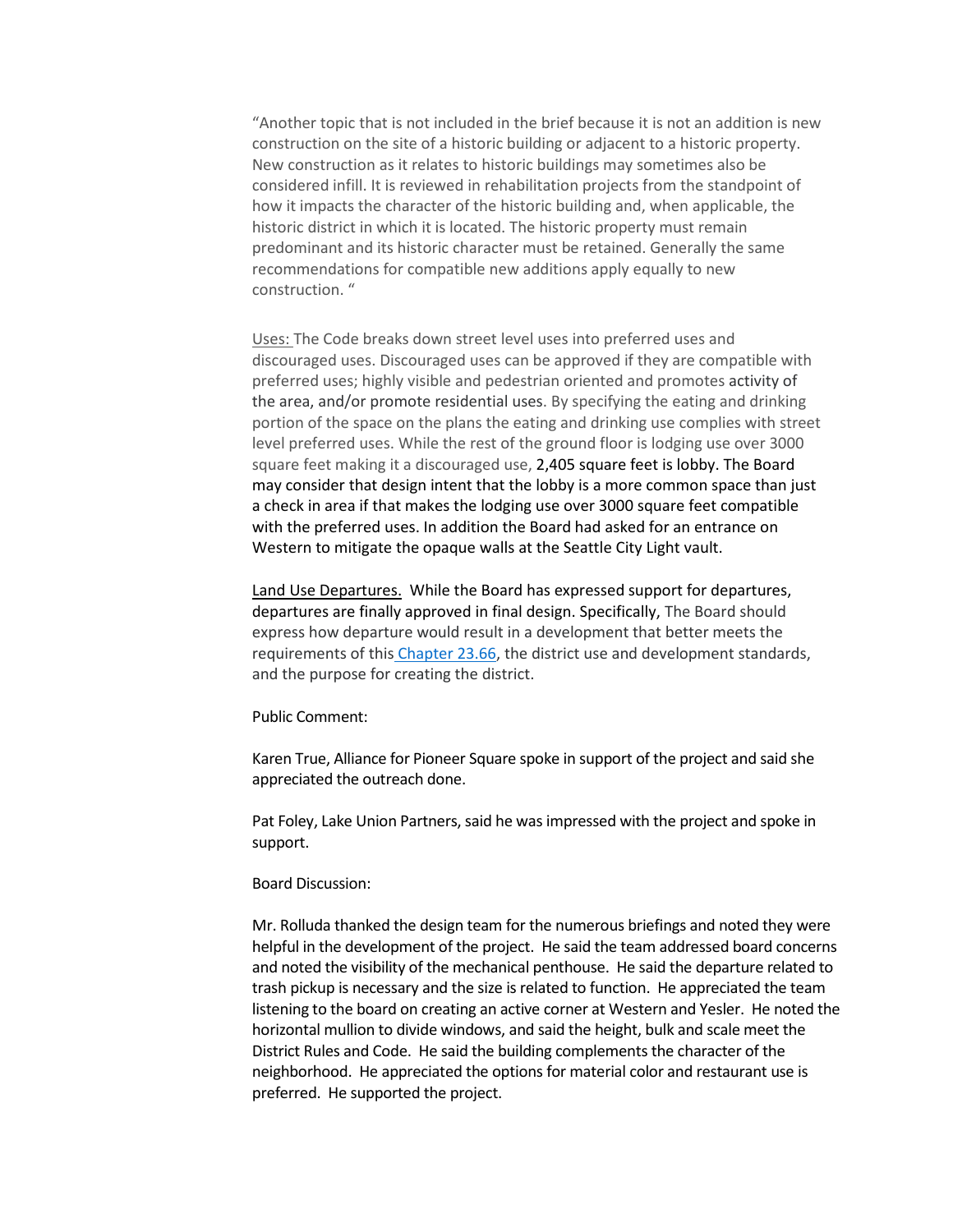Ms. O'Donnell concurred. She cited SOI 9 and said the building is differentiated but maintains visible characteristics of the district. She said the lot is an awkward shape and the design team has done an excellent job of fitting into the space and working with the Waterfront development. She supported the project.

Mr. Donckers said the board reviewed the project several times. The departures are reasonable due to the circumstances. He was interested in the art portion.

Ms. O'Donnell commented on the restaurant and lobby departure and said the space is all open and there is an area to sit. She said it doesn't feel like a check in area; it flows into a common area that all can use. She said approval should be conditional on artwork being installed on designated wall.

Action: I move to recommend granting a Certificate of Approval for:

Final design for new construction of a 100-foot, 10-story hotel, with streetscape improvements, and signage.

Uses: Hotel - floors 2-10 Eating and drinking - 2,391 square feet on ground level Hotel lobby 2,405 square feet on ground level Remaining ground floor is hotel back of house and utilities

Materials will be grey brick, metal window, spandrel glass and metal canopies

Departures for approval of a use over 3000 square feet, modification or the setback of mechanical equipment, setbacks from the property line on the west façade and seismic setback from the neighbor building, waived loading requirements, and the reduction of street level uses along the building façade on Western are approved.

The Board directs staff to prepare a written recommendation of approval based on considering the application submittal and Board discussion at the *November 6*, 2019 public meeting and forward this written recommendation to the Department of Neighborhoods Director.

Code Citations:

# **SMC 23.66.030 Certificates of Approval required**

#### **23.66.050 - Departure from Land Use Code requirements**

A. An applicant seeking a certificate of approval for new multifamily, commercial or major institution development, that is not otherwise subject to design review pursuant to [Section 23.41.004,](https://library.municode.com/wa/seattle/codes/municipal_code?nodeId=TIT23LAUSCO_SUBTITLE_IIILAUSRE_CH23.41DERE_23.41.004AP) may also seek land use code departures from the Special Review Board. A Special Review Board may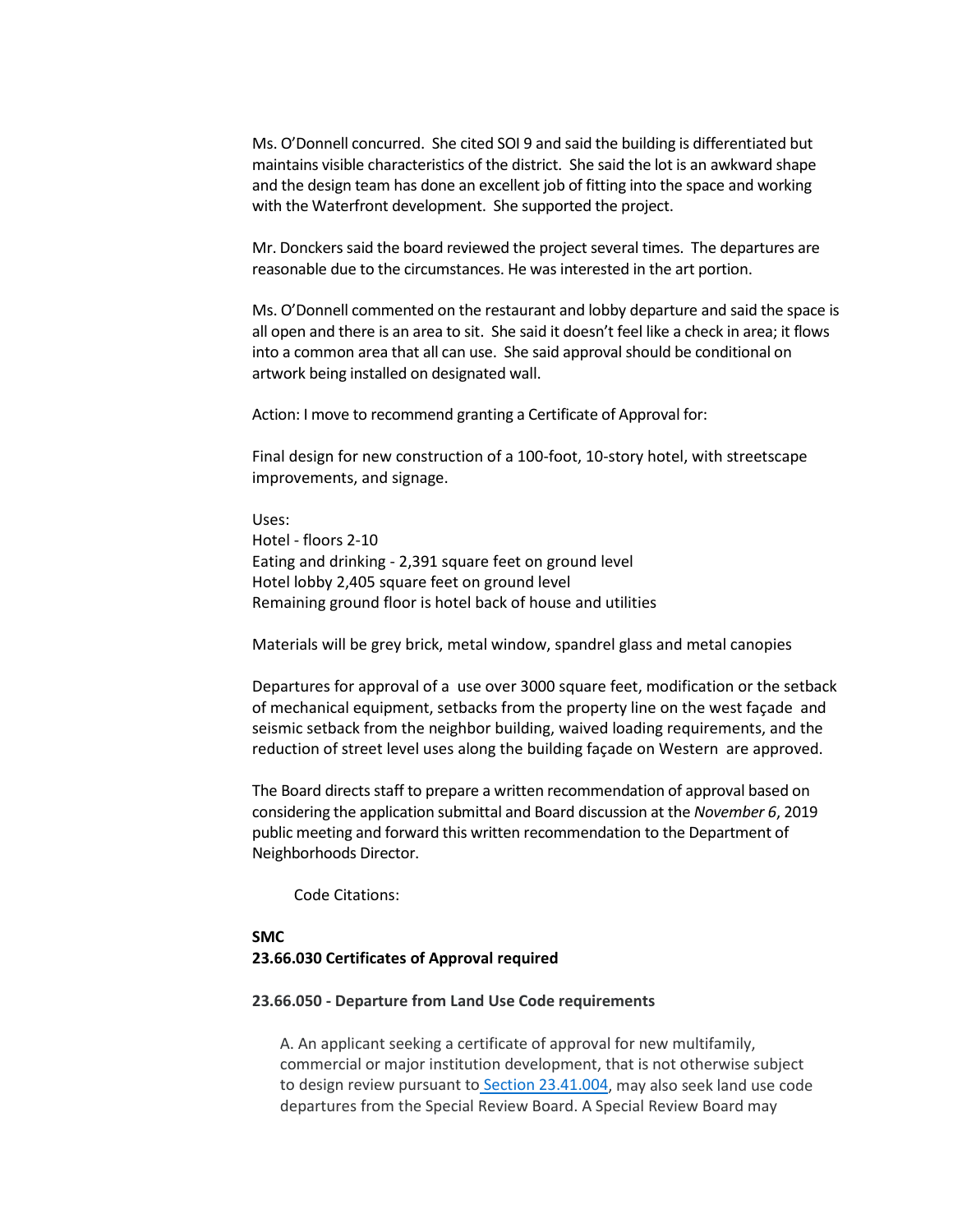recommend granting a departure where an applicant demonstrates that departure would result in a development that better meets the requirements of this [Chapter 23.66,](https://library.municode.com/wa/seattle/codes/municipal_code?nodeId=TIT23LAUSCO_SUBTITLE_IIILAUSRE_CH23.66SPREDI) the district use and development standards, and the purpose for creating the district.

# **23.66.100 - Creation of district, legislative findings and purpose**

A. During the City of Seattle's relatively brief history, it has had little time in which to develop areas of consistent historical or architectural character. It is recognized that the Pioneer Square area of Seattle contains many of these rare attributes and consequently is an area of great historical and cultural significance. Further, the regional sports stadiums, constructed in and near the Pioneer Square area, and the traffic and activities that they generate have resulted in adverse impacts upon the social, cultural, historic and ethnic values of the Pioneer Square area. To preserve, protect, and enhance the historic character of the Pioneer Square area and the buildings therein; to return unproductive structures to useful purposes; to attract visitors to the City; to avoid a proliferation of vehicular parking and vehicular-oriented uses; to provide regulations for existing on-street and off-street parking; to stabilize existing housing, and encourage a variety of new and rehabilitated housing types for all income groups; to encourage the use of transportation modes other than the private automobile; to protect existing commercial vehicle access; to improve visual and urban relationships between existing and future buildings and structures, parking spaces and public improvements within the area; and to encourage pedestrian uses, there is established as a special review district, the Pioneer Square Preservation District. The boundaries of the District are shown on Map A for  $23.66.100$ <sup>[\[22\]](https://library.municode.com/#fn_376)</sup> and on the Official Land Use Map.

# **23.66.120 - Permitted uses**

A. All uses are permitted outright except those that are specifically prohibited b[y](https://library.municode.com/wa/seattle/codes/municipal_code?nodeId=TIT23LAUSCO_SUBTITLE_IIILAUSRE_CH23.66SPREDI_SUBCHAPTER_IIPISQPRDI_23.66.122PRUS) [Section 23.66.122](https://library.municode.com/wa/seattle/codes/municipal_code?nodeId=TIT23LAUSCO_SUBTITLE_IIILAUSRE_CH23.66SPREDI_SUBCHAPTER_IIPISQPRDI_23.66.122PRUS) and those that are subject to special review as provided in Section 23.66.124.

# **23.66.122 - Prohibited uses**

A. The following uses are prohibited in the Pioneer Square Preservation District as both principal and accessory uses:

- 1. Retail ice dispensaries;
- 2. Plant nurseries;
- 3. Frozen food lockers;
- 4. Animal shelters and kennels;

5. Pet daycare, except as permitted as a street-level use in subsection 23.49.180.F if an applicant elects to use added height under the provisions of [Section 23.49.180;](https://library.municode.com/wa/seattle/codes/municipal_code?nodeId=TIT23LAUSCO_SUBTITLE_IIILAUSRE_CH23.49DOZO_SUBCHAPTER_VPISQMI_23.49.180ADHEPS85-120ZO)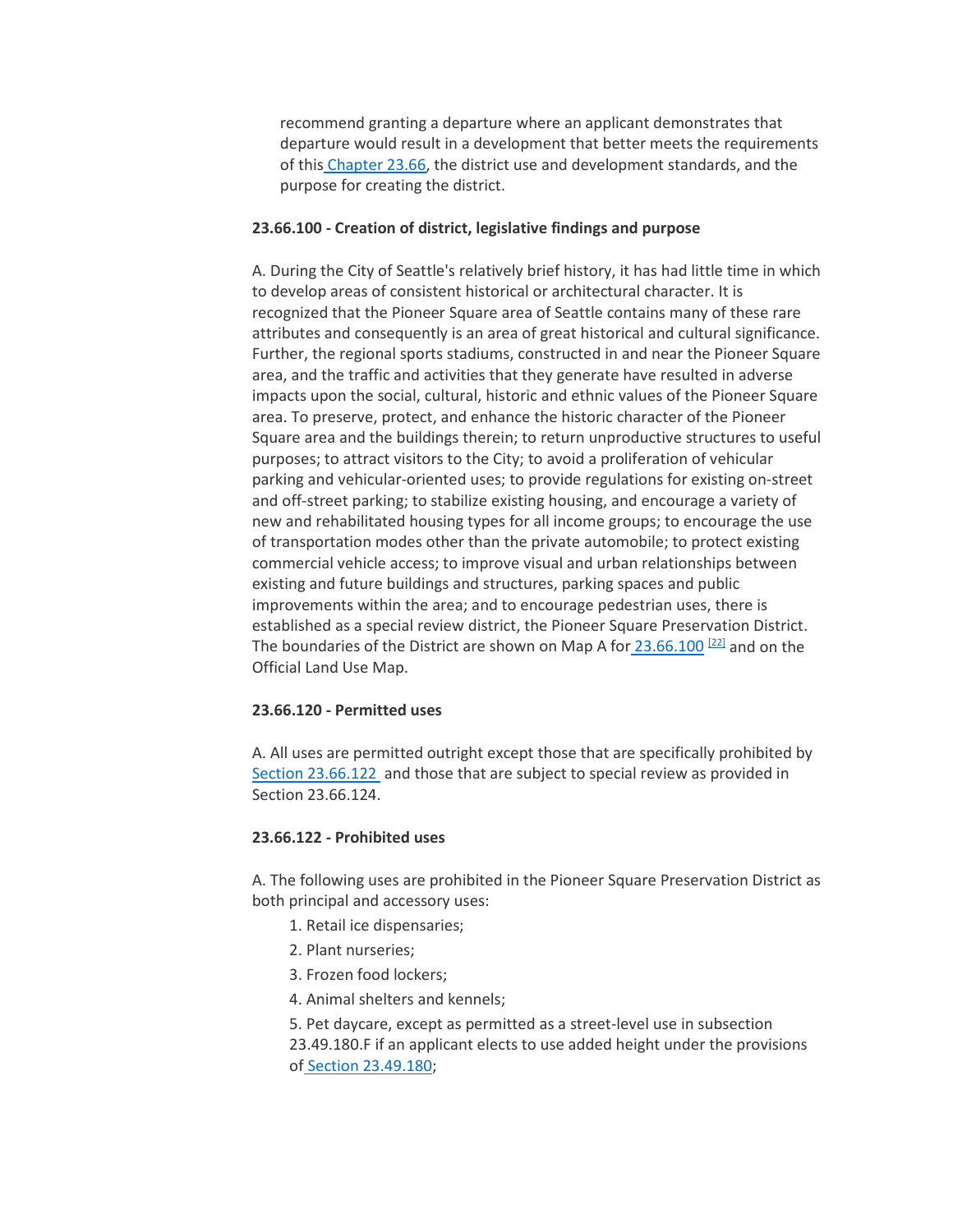6. Automotive sales and service, except gas stations located in parking garages;

- 7. Marine sales and service;
- 8. Heavy commercial services;
- 9. Heavy commercial sales;
- 10. Adult motion picture theaters;
- 11. Adult panorams;
- 12. Bowling alleys;
- 13. Skating rinks;
- 14. Major communication utilities;
- 15. Advertising signs and off-premises directional signs;
- 16. Transportation facilities, except passenger terminals, rail transit facilities, parking garages, and streetcar maintenance bases;
- 17. Outdoor storage;
- 18. Jails;
- 19. Work-release centers;
- 20. General and heavy manufacturing uses;
- 21. Solid waste management;
- 22. Recycling uses;
- 23. Major marijuana activity; and
- 24. High-impact uses.

23.66.130 - Street-level uses

# A.

1. Uses at street level in the area designated on Map B for [23.66.130](https://library.municode.com/wa/seattle/codes/municipal_code?nodeId=TIT23LAUSCO_SUBTITLE_IIILAUSRE_CH23.66SPREDI_SUBCHAPTER_IIPISQPRDI_23.66.130STVEUS) require the approval of the Department of Neighborhoods Director after review and recommendation by the Preservation Board.

B. Preferred Street-level Uses.

1. Preferred uses at street level must be highly visible and pedestrian oriented. Preferred street-level uses either display merchandise in a manner that contributes to the character and activity of the area, and/or promote residential uses, including but not limited to the following uses:

a. Any of the following uses under 3,000 square feet in size: art galleries and other general sales and service uses, restaurants and other eating and drinking establishment uses, and lodging uses;

C. Discouraged Street-level Uses.

1. The following are discouraged at street level in the area designated on Map B for [23.66.130:](https://library.municode.com/wa/seattle/codes/municipal_code?nodeId=TIT23LAUSCO_SUBTITLE_IIILAUSRE_CH23.66SPREDI_SUBCHAPTER_IIPISQPRDI_23.66.130STVEUS)

a. Any use occupying more than 50 percent of any block front;

b. Any of the following with gross floor area over 3,000 square feet: general sales and services uses, eating and drinking establishment uses, and lodging uses;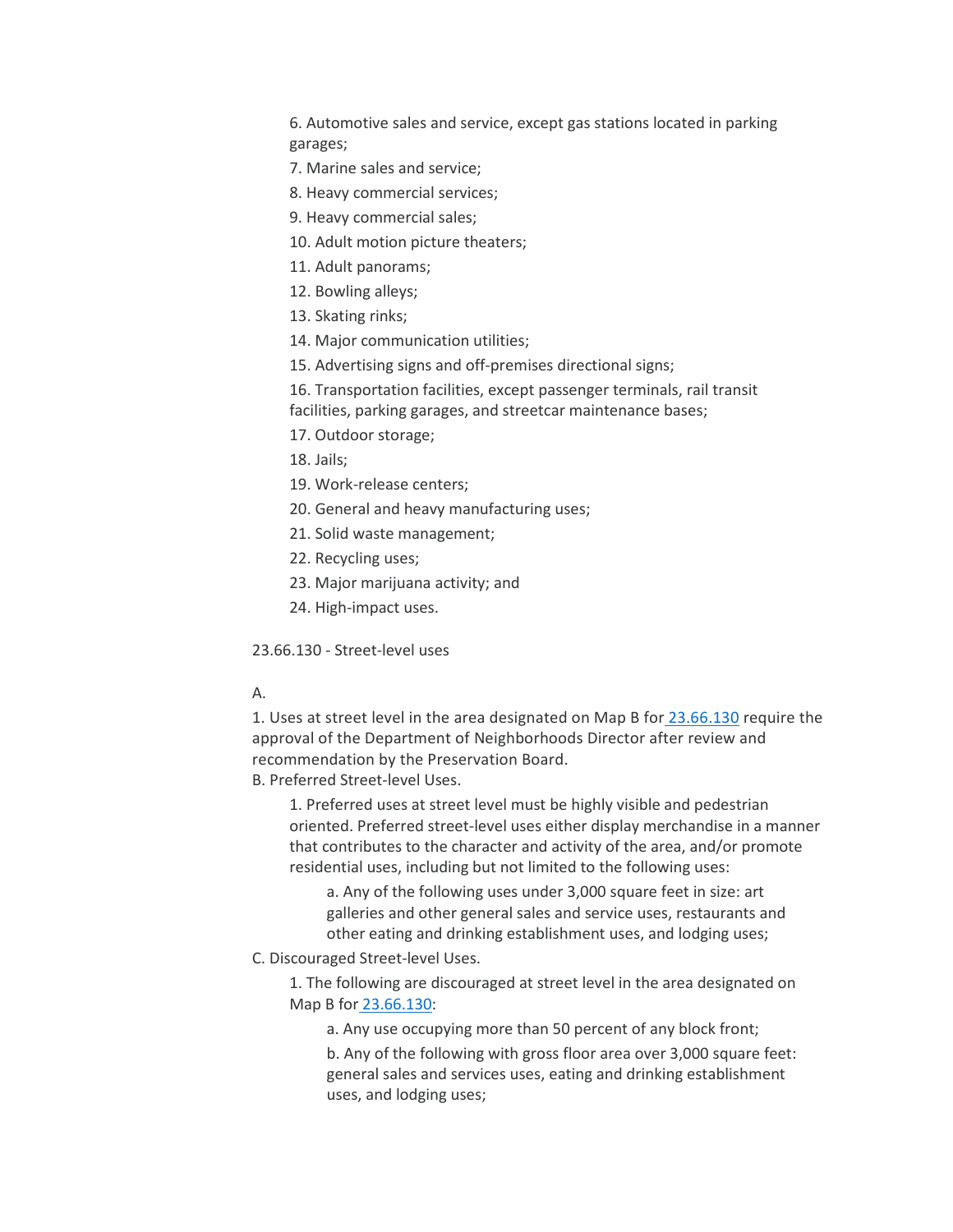2. Discouraged uses may be approved by the Department of Neighborhoods Director after review and recommendation by the Preservation Board if an applicant demonstrates that the proposed use is compatible with uses preferred at street level.

### **23.66.140 – Height**

A. Maximum Height. Maximum structure height is regulated by Section [23.49.178](https://library.municode.com/wa/seattle/codes/municipal_code?nodeId=TIT23LAUSCO_SUBTITLE_IIILAUSRE_CH23.49DOZO_SUBCHAPTER_VPISQMI_23.49.178PISQMISTHE) Pioneer Square Mixed, structure height.

C. Rooftop features and additions to structures

1. The height limits established for the rooftop features described in this [Section](https://library.municode.com/wa/seattle/codes/municipal_code?nodeId=TIT23LAUSCO_SUBTITLE_IIILAUSRE_CH23.66SPREDI_SUBCHAPTER_IIPISQPRDI_23.66.140HE)  [23.66.140](https://library.municode.com/wa/seattle/codes/municipal_code?nodeId=TIT23LAUSCO_SUBTITLE_IIILAUSRE_CH23.66SPREDI_SUBCHAPTER_IIPISQPRDI_23.66.140HE) may be increased by the average height of the existing street parapet or a historically substantiated reconstructed parapet on the building on which the rooftop feature is proposed.

4. Height limits for rooftop features

b. For existing structures, open railings, planters, clerestories, skylights, play equipment, parapets, and firewalls may extend up to 4 feet above the roof of the structure or the maximum height limit, whichever is less. For new structures, such features may extend up to 4 feet above the maximum height limit. No rooftop coverage limits apply to such features regardless of whether the structure is existing or new.

c. Solar collectors, excluding greenhouses, may extend up to 7 feet above the roof of the structure or the maximum height limit, whichever is less, with unlimited rooftop coverage, provided they are a minimum of 10 feet from all lot lines. For new structures, solar collectors may extend up to 7 feet above the maximum height limit, except as provided in subsection 23.66.140.C.4.j.1, and provided that they are a minimum of 10 feet from all lot lines.

d. The following rooftop features may extend up to 8 feet above the roof or maximum height limit, whichever is less, if they are set back a minimum of 15 feet from the street and 3 feet from an alley. They may extend up to 15 feet above the roof if set back a minimum of 30 feet from the street. A setback may not be required at common wall lines subject to review by the Preservation Board and approval by the Department of Neighborhoods Director. The combined coverage of the following listed rooftop features shall not exceed 15 percent of the roof area:

- 1) solar collectors, excluding greenhouses;
- 2) stair and elevator penthouses;
- 3) mechanical equipment;

g. Screening of rooftop features. Measures may be taken to screen rooftop features from public view subject to review by the Preservation Board and approval by the Department of Neighborhoods Director. The amount of rooftop area enclosed by rooftop screening may exceed the maximum percentage of the combined coverage of rooftop features listed in subsection 23.66.140.C.4.d. In no circumstances shall the height of rooftop screening exceed 15 feet above the maximum height limit or height of an addition permitted according to subsection 23.66.140.C.4.i or otherwise, whichever is higher.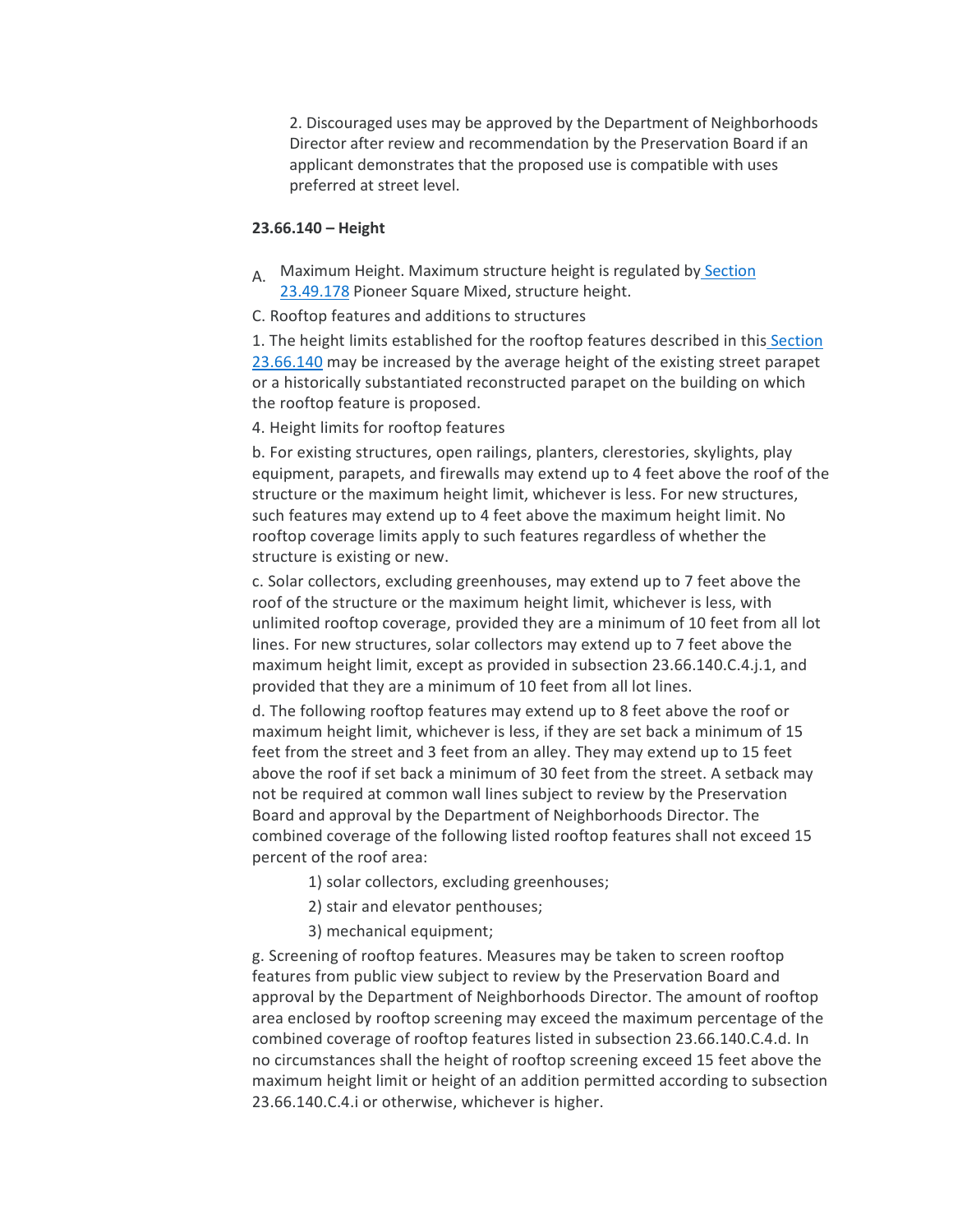D. New Structures. When new structures are proposed in the District, the Preservation Board shall review the proposed height of the structure and make recommendations to the Department of Neighborhoods Director who may require design changes to assure reasonable protection of views from Kobe Terrace Park.

# **23.66.150 - Structure setbacks**

A. Structures located within Subarea A on Map C for [23.66.122](https://library.municode.com/wa/seattle/codes/municipal_code?nodeId=TIT23LAUSCO_SUBTITLE_IIILAUSRE_CH23.66SPREDI_SUBCHAPTER_IIPISQPRDI_23.66.122PRUS) and [23.66.150](https://library.municode.com/wa/seattle/codes/municipal_code?nodeId=TIT23LAUSCO_SUBTITLE_IIILAUSRE_CH23.66SPREDI_SUBCHAPTER_IIPISQPRDI_23.66.150STSE) shall cover the full width of the lot along street lot lines and have street-facing facades that abut street lot lines for the full width of portions of a structure that are up to 100 feet in height.

D. For all Subareas, modifications to setback standards may be permitted by the Director of Neighborhoods following review and recommendation by the Preservation Board if the following criteria are met:

1. A larger or smaller setback will be compatible with and not adversely affect the streetscape or publicly-owned open space; and

2. A larger or smaller setback will be compatible with other design elements, such as bulk, size and profile, of the proposed building.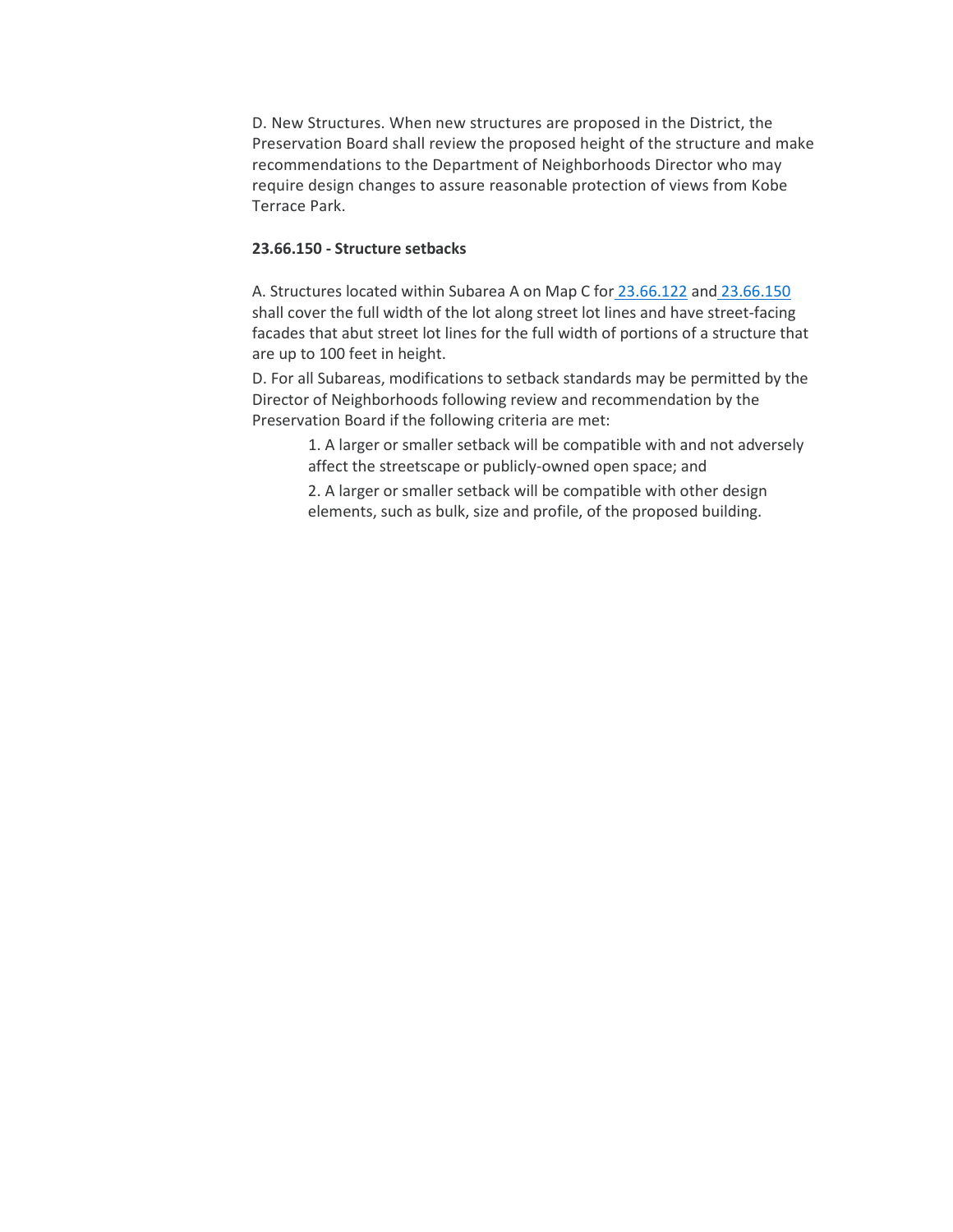

# Map C for 23.66.122 and 23.66.150

# **Pioneer Square**

**Areas for Structure Setbacks** 

A Subarea A

**B** Subarea B

 $C$  Subarea C

Map C

23.66.122 and 23.66.150

**Pioneer Square** 

©2009 City of Seattle<br>All rights reserved. No<br>warranties of any sort, including accuracy,<br>fitness or merchantability accompany this product.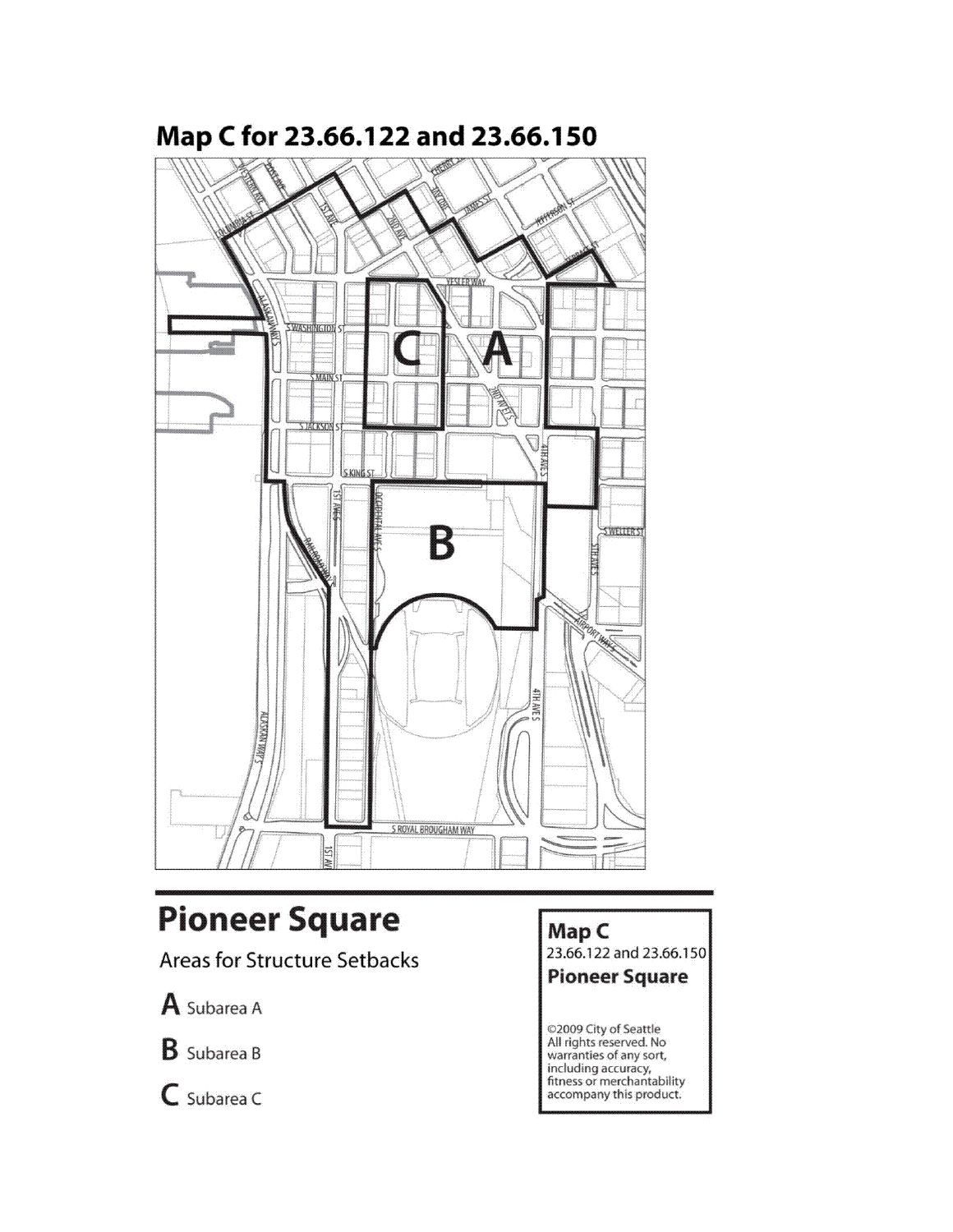A.

Signs.

1. On-premises signs that comply with the provisions of this [Section 23.66.160](https://library.municode.com/wa/seattle/codes/municipal_code?nodeId=TIT23LAUSCO_SUBTITLE_IIILAUSRE_CH23.66SPREDI_SUBCHAPTER_IIPISQPRDI_23.66.160SI) are allowed.

2. The following signs are prohibited throughout the Pioneer Square Preservation District:

Permanently affixed, freestanding signs (except those used to identify areas such as parks and those authorized for surface parking lots under subsection 23.66.160.C.7);

3. The Preservation Board and the Director of Neighborhoods may delegate to the Director the determination whether a proposed sign is a sign prohibited under subsection 23.66.160.A. If the Director determines a proposed sign is a sign prohibited under subsection 23.66.160.A, the Director of Neighborhoods shall not send the application to the Board and shall deny the application.

4. Each owner of an existing off-premises sign that is lawfully authorized in the District shall comply with the requirements in subsection 23.55.014.F to register the sign, pay the registration fee, and display the sign registration number, and is subject to the penalty provisions of that subsection 23.55.014.F.

B. To ensure that flags, banners and signs are of a scale, color, shape and type compatible with the Pioneer Square Preservation District objectives stated i[n](https://library.municode.com/wa/seattle/codes/municipal_code?nodeId=TIT23LAUSCO_SUBTITLE_IIILAUSRE_CH23.66SPREDI_SUBCHAPTER_IIPISQPRDI_23.66.100CRDILEFIPU) [Section 23.66.100](https://library.municode.com/wa/seattle/codes/municipal_code?nodeId=TIT23LAUSCO_SUBTITLE_IIILAUSRE_CH23.66SPREDI_SUBCHAPTER_IIPISQPRDI_23.66.100CRDILEFIPU) and with the character of the District and the buildings in the District, to reduce driver distraction and visual blight, to ensure that the messages of signs are not lost through undue proliferation, and to enhance views and sight lines into and down streets, the overall design of a sign, flag, or banner, including size, shape, typeface, texture, method of attachment, color, graphics and lighting, and the number and location of signs, flags, and banners, shall be reviewed by the Board and are regulated as set out in this [Section 23.66.160.](https://library.municode.com/wa/seattle/codes/municipal_code?nodeId=TIT23LAUSCO_SUBTITLE_IIILAUSRE_CH23.66SPREDI_SUBCHAPTER_IIPISQPRDI_23.66.160SI) Building owners are encouraged to develop an overall signage plan for their buildings.

C. In determining the appropriateness of signs, including flags and banners used as signs as defined in [Section 23.84A.036,](https://library.municode.com/wa/seattle/codes/municipal_code?nodeId=TIT23LAUSCO_SUBTITLE_IVAD_CH23.84ADE_23.84A.036S) the Preservation Board shall consider the following:

1. Signs Attached or Applied to Structures.

a. The relationship of the shape of the proposed sign to the architecture of the building and with the shape of other approved signs located on the building or in proximity to the proposed sign;

b. The relationship of the texture of the proposed sign to the building for which it is proposed, and with other approved signs located on the building or in proximity to the proposed sign;

c. The possibility of physical damage to the structure and the degree to which the method of attachment would conceal or disfigure desirable architectural features or details of the structure (the method of attachment shall be approved by the Director);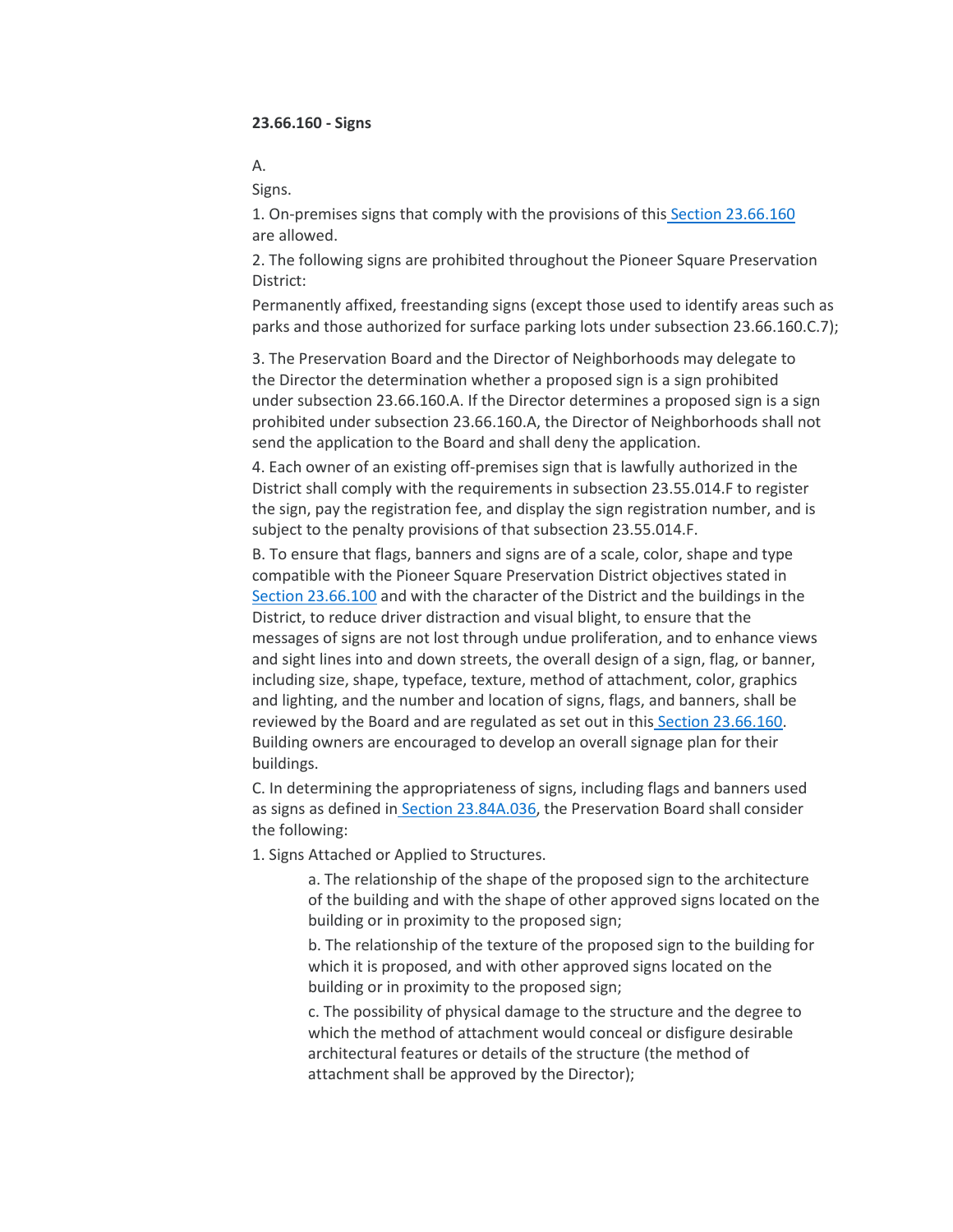d. The relationship of the proposed colors and graphics with the colors of the building and with other approved signs on the building or in proximity to the proposed sign;

e. The relationship of the proposed sign with existing lights and lighting standards, and with the architectural and design motifs of the building;

f. Whether the proposed sign lighting will detract from the character of the building; and

g. The compatibility of the colors and graphics of the proposed sign with the character of the District.

2. Wall signs painted on or affixed to a building shall not exceed ten percent of the total area of the façade or 240 square feet, whichever is less. Area of original building finish visible within the exterior dimensions of the sign (e.g., unpainted brick) shall not be considered when computing the sign's area.

3. Signs not attached to structures shall be compatible with adjacent structures and with the District generally.

4. When determining the appropriate size of a sign the Board and the Director of Neighborhoods shall also consider the function of the sign and the character and scale of buildings in the immediate vicinity, the character and scale of the building for which the sign is proposed, the proposed location of the sign on the building's exterior, and the total number and size of signs proposed or existing on the building.

# **23.66.180 - Exterior building design.**

To complement and enhance the historic character of the District and to retain the quality and continuity of existing buildings, the following requirements shall apply to exterior building design:

A. Materials. Unless an alternative material is approved by the Department of Neighborhoods Director following Board review and recommendation, exterior building facades shall be brick, concrete tinted a subdued or earthen color, sandstone or similar stone facing material commonly used in the District. Aluminum, painted metal, wood and other materials may be used for signs, window and door sashes and trim, and for similar purposes when approved by the Department of Neighborhoods Director as compatible with adjacent or original uses, following Board review and recommendation.

B. Scale. Exterior building facades shall be of a scale compatible with surrounding structures. Window proportions, floor height, cornice line, street elevations and other elements of the building facades shall relate to the scale of the buildings in the immediate area.

# SMC23.84A.036

"Scale" means the spatial relationship among structures along a street or block front, including height, bulk and yard relationships.

C. Awnings. Awnings shall be functional, serving as weather protection for pedestrians at street level, and shall overhang the sidewalk a minimum of five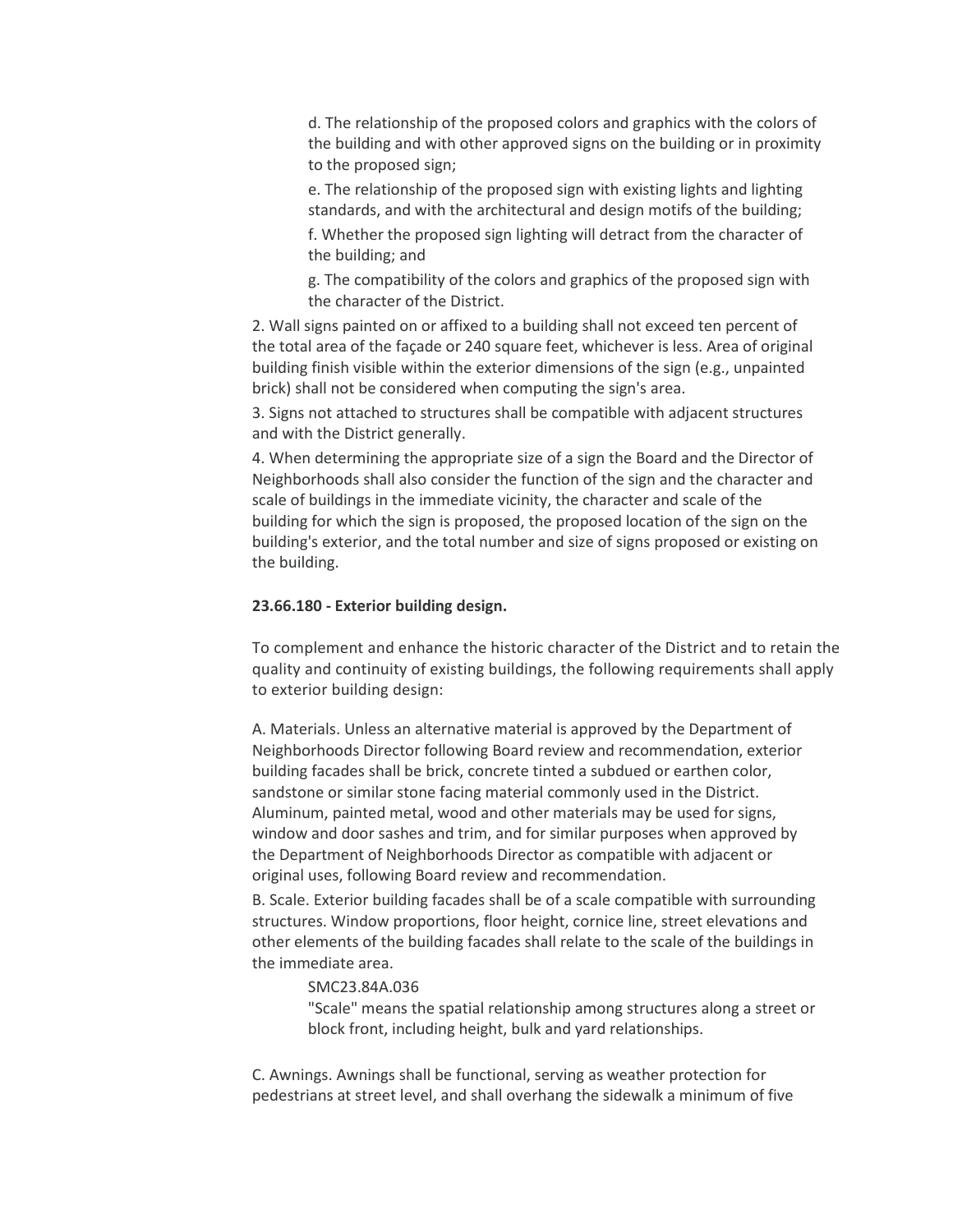feet (5'). Awnings may be permitted on upper floors for the purpose of climate control. All awnings shall be of a design compatible with the architecture of buildings in the area.

# **Pioneer Square Preservation District Rules**

III. GENERAL GUIDELINES FOR REHABILITATION AND NEW CONSTRUCTION In addition to the Pioneer Square Preservation District Ordinance and Rules, The Secretary of the Interior's Standards for Rehabilitation with Guidelines for Rehabilitating Historic Buildings, and the complete series of Historic Buildings Preservation Briefs developed by the National Park Service shall serve as guidelines for proposed exterior alterations and treatments, rehabilitation projects, and new construction. (7/99)

New construction must be visually compatible with the predominant architectural styles, building materials and inherent historic character of the District. (7/99) Although new projects need not attempt to duplicate original facades, the design process ought to involve serious consideration of the typical historic building character and detail within the District.

The following architectural elements are typical throughout the District and will be used by the Board in the evaluation of requests for design approval:

- D. Site. The property line is the line of the building mass. Street facades are uniformly located at the front property lines, thus there is a strong street edge definition. Building cornices, bay windows and ornament project beyond the main wall surface of some facades.
- E. Design. Building design is generally typified by horizontal divisions which create distinctive base and cap levels. Facades may also be divided vertically by pilasters or wide piers which form repetitive window bays. Street facades are also distinguished by heavy terminal cornices and parapets, ornamental storefronts and entrance bays and repetitive window sizes and placement.
- F. Building materials. The most common facing materials are brick masonry and cut or rusticated sandstone, with limited use of terra cotta and tile. Wooden window sash, ornamental sheet metal, carved stone and wooden or cast iron storefronts are also typically used throughout the District. Synthetic stucco siding materials are generally not permitted. (7/99)
- G. Color. Building facades are primarily composed of varied tones of red brick masonry or gray sandstone. Unfinished brick, stone, or concrete masonry unit surfaces may not be painted. Painted color is typically applied to wooden window sash, sheet metal ornament and wooden or cast iron storefronts. Paint colors shall be appropriate to ensure compatibility within the District. (7/99)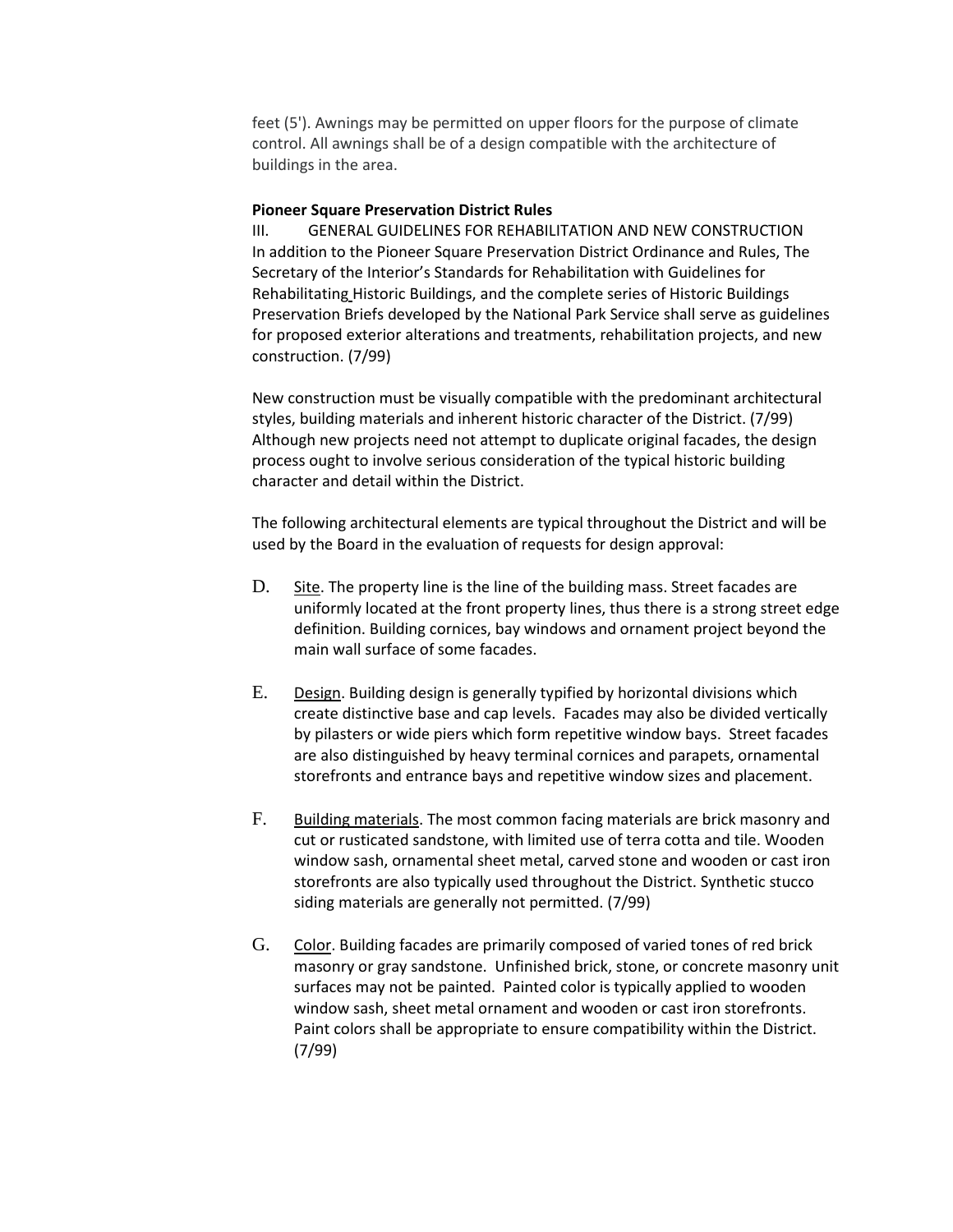- H. Building Base. Buildings are allowed a base of approximately 18-24 inches. Base materials should be concrete, sandstone, or granite, and may be poured, cut to fit or unit-paved. The color relationship between the sidewalk and building must be considered. Brick or tile materials should not be used except when existing walks are of the same material.
- G. Street Paving. Streets within the District are to be paved according to standard Engineering Department practices with a weaving coat of asphalt concrete.
- H. Curbs. Where granite curbing presently exists, it will be the required replacement material. In other instances the same concrete and lampblack mixture used for the sidewalk will be used.

# VII. STREETWALLS AND SETBACKS

With the exception of the eastern edge of Occidental Avenue from South King Street to the intersection of Railroad Avenue South, upper level setbacks are discouraged and will generally not be permitted. Continuous streetwalls with little or no ground level setbacks are the historical precedent and any variation will require Board review and approval.

# VIII. MECHANICAL SYSTEMS

The preferred location for mechanical systems is in the building interior. In cases where locating systems in the interior is not possible, exterior mechanical systems equipment, including but not limited to air conditioning units, compressors, boilers, generators, ductwork, louvers, wiring and pipes, shall be installed on non-primary building facades and/or roof tops. Mechanical equipment shall be installed in such a manner that character-defining features of the building are not radically changed, damaged, obscured, or destroyed. Screening and/or painting of equipment may be required to diminish negative visual impacts. (7/99)

# XIV. STREET TREES AND VEGETATION

London Plane is the preferred street tree in Pioneer Square, and the required street planting in Occidental Mall, its future extension, and all north/south Avenues. Throughout the rest of the District's street right of ways, if physical site constraints preclude use of London Planes, a tree similar in habit and form may be substituted, subject to City Arborist approval. For individual small parks and spaces, a different, complementary tree may be proposed as a signature tree for that area. (7/99)

Median strips and permanent plant beds shall contain plants approved for urban conditions, combining evergreen shrubs with ground cover and, where appropriate, flowers. Hanging baskets with seasonal flowers are recommended. Given the maintenance required to keep plant material lush and full, temporary ground-level planters are not recommended. (7/99)

XVII. SIDEWALK TREATMENT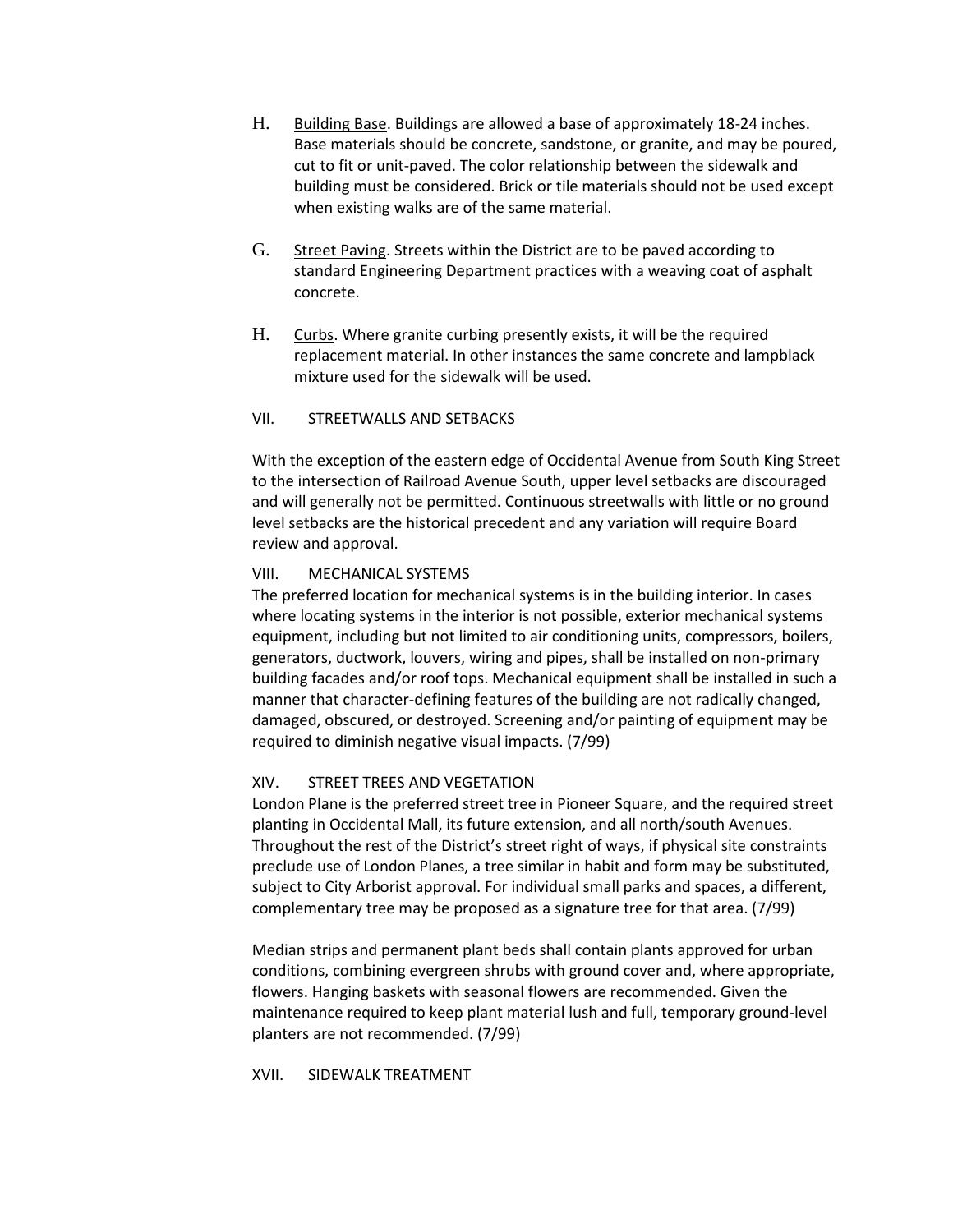# A. Standards

Sidewalk paving and improvements shall be completed with one pound lamp-black per cubic yard of concrete, scored at two-foot intervals. This material shall be used for all projects of 1/4 block or greater size. On small projects, if it is feasible, sidewalk material may be selected as for all projects of 1/4 block or greater size. On small projects, if it is feasible, sidewalk material may be selected to match adjacent sidewalks in color, pattern and texture.

# XX. RULES FOR TRANSPARENCY, SIGNS, AWNINGS AND CANOPIES

# E. AWNINGS AND CANOPIES

Awnings and canopies are structures attached to buildings above storefront windows and entrances to provide weather protection. Awnings are light-weight structures constructed of metal framing with fabric or vinyl covering. Canopies are heavier, more permanent structures constructed of rigid materials such as metal or metal framing with glass. (7/99) Those buildings wishing to use awnings or canopies shall adhere to the following requirements:

…

…

- 3. Canopies that are compatible in design, scale, materials, color, details, and method of attachment with the building and that do not display a false historical appearance are permitted. (7/03)
- 5. Awnings and canopies must serve a functional purpose, and therefore shall project a minimum of five (5) feet horizontally. (7/03)

# Secretary of Interior's Standards

… 9. New additions, exterior alterations or related new construction will not destroy historic materials, features and spatial relationships that characterize the property. The new work will be differentiated from the old and will be compatible with the historic materials, features, size, scale and proportion, and massing to protect the integrity of the property and its environment.

Preservation Brief 14 [https://www.nps.gov/tps/how-to-preserve/briefs/14-exterior](https://www.nps.gov/tps/how-to-preserve/briefs/14-exterior-additions.htm)[additions.htm](https://www.nps.gov/tps/how-to-preserve/briefs/14-exterior-additions.htm)

Revising Brief 1[4 https://www.nps.gov/tps/how-to-preserve/revisingPB14.htm](https://www.nps.gov/tps/how-to-preserve/revisingPB14.htm) (See page 2, paragraphs 2 and 3)

With condition artwork be installed on designated wall. Include a departure for non-continuous canopies.

MM/SC/CO/BD 9:0:0 Motion carried.

# **110619.3 PRELIMINARY DESIGN BRIEFINGS**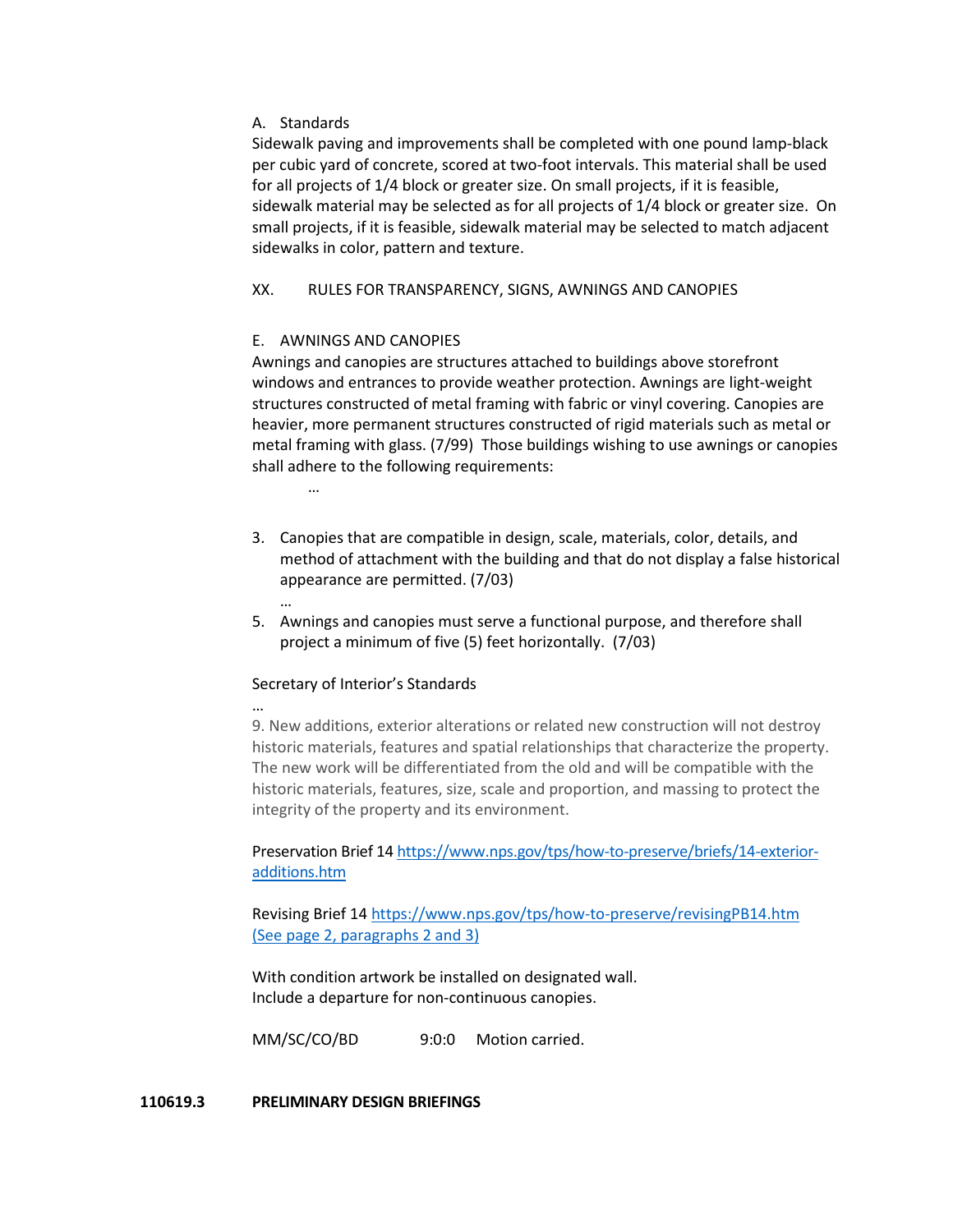# **110619.31 Lowman and Hanford Printing and Binding/Washington Park Building** 76 S Washington St

Rehabilitation of the existing building and construct a rooftop penthouse

Ms. Collie recused herself.

Matt Aalfs introduced the first briefing on building renovation with addition of penthouse. He said the façade is in good shape. A non-original mezzanine was added; parapets were removed in 1955. He provided a historic photo of the building and what they want to bring it back to. He said there is a hodge podge of windows, but the façade is in good shape. He said the new penthouse will be set back. They will keep and restore the original windows. Non-original finishes and windows will be re placed. They will remove the non-original mezzanine and restore the tall windows and store front system. He said they will re-establish the entrance on the west elevation and add a new opening for egress on the east elevation. He provided three dimensional studies showing visibility of penthouse from various perspectives.

Ms. O'Donnell asked if fire escape would be removed.

Mr. Aalfs said they propose to remove two fire escapes. He said they have not determined if they are original or not.

Mr. Donckers asked if the parapet deteriorated.

Mr. Aalfs said in 1955 it was cheaper to just remove it and it was probably because of earthquake damage. He proposed to rebuild it in brick.

Mr. Donckers said how the architectural elements play out with penthouse is important.

Mr. Aalfs said this is an opportunity for exterior visibility with large terrace; probably operable walls, overhang, and the material will likely be integral color concrete rainscreen.

Mr. Kuwahara Day asked if they will request a departure for the penthouse.

Mr. Aalfs said they have to develop a response to that. They will likely seek a departure.

Ms. Nashem said height can be adjusted by height of rebuilt parapet.

*Mr. Donckers left at 11:00 am.*

Mr. Rolluda asked the penthouse use.